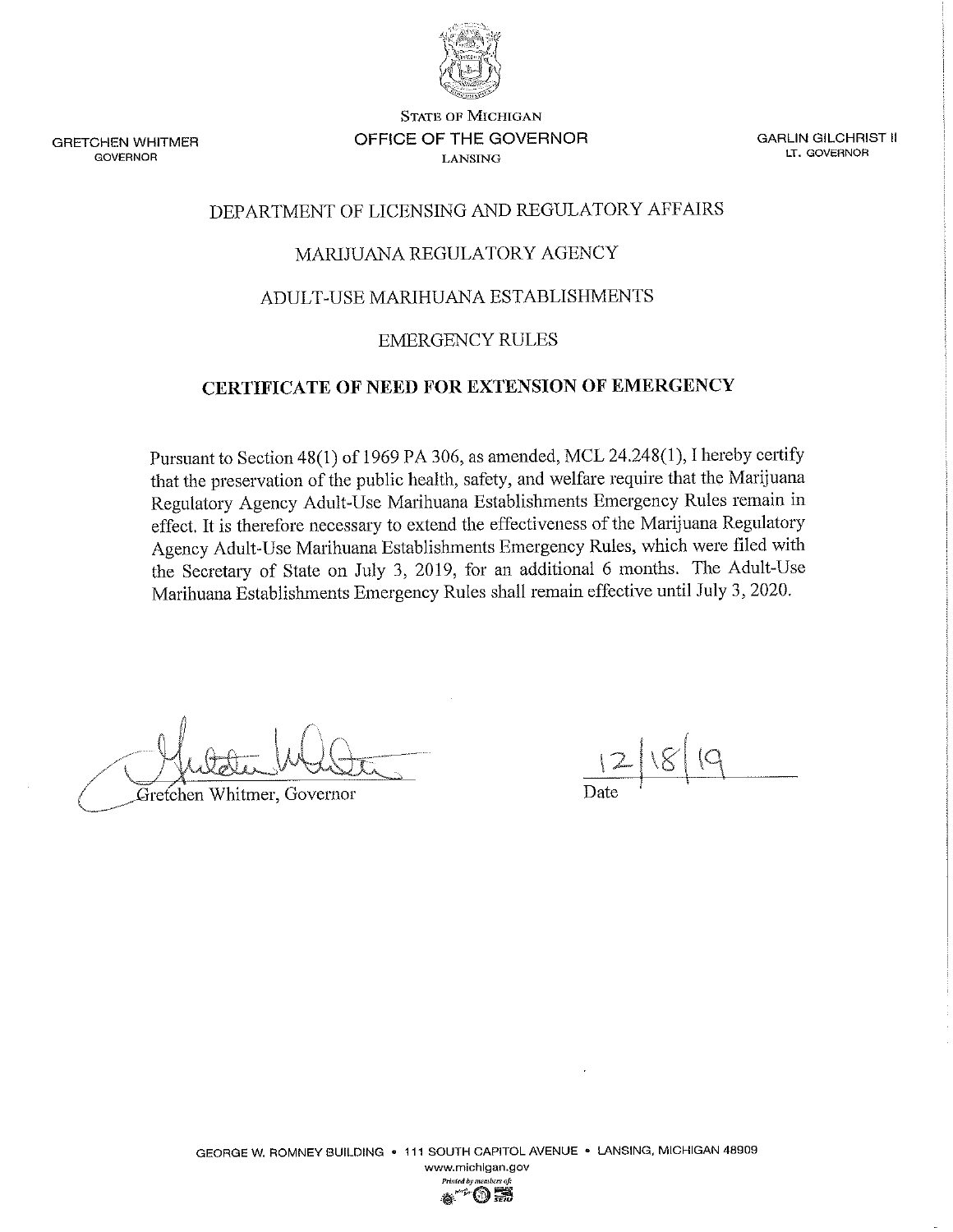# DEPARTMENT OF LICENSING AND REGULATORY AFFAIRS

# MARIJUANA REGULATORY AGENCY

# ADULT-USE MARIHUANA ESTABLISHMENTS

# **EMERGENCY RULES**

Filed with the Secretary of State on July 3, 2019

These rules take effect upon filing with the Secretary of State and shall remain in effect for 6 months.

(By authority conferred on the marijuana regulatory agency by sections 7 and 8 of the Michigan regulation and taxation of marihuana act, 2018 IL 1, MCL 333.27957 and 333.27958, and Executive Reorganization Order No. 2019-2, MCL 333.27001)

# **FINDING OF EMERGENCY**

These rules are promulgated by the marijuana regulatory agency (agency) to establish emergency rules for the purpose of implementing the Michigan regulation and taxation of marihuana act (act), 2018 IL 1, MCL 333.27951 to 333.27967, and safeguarding the health, safety, and welfare of persons 21 years of age or older engaging in activities regulated by the act, which took effect December 6, 2018. The act provides for a state regulatory structure to license and regulate marihuana establishments and prescribe fines, sanctions, and remedies.

Section 9 of the act, MCL 333.27959, requires the agency to begin accepting applications for marihuana establishments within 12 months after the effective date of the act.

To date, no administrative rules have been promulgated under the authority granted to the agency. Specifically, there are no current administrative rules to provide for the lawful cultivation and sale of marihuana to persons 21 years of age or older or to ensure the safety, security, and integrity of the operation of marihuana establishments. There is a need for clarity in the implementation of this act.

Pursuant to sections 8 and 9 of the act, MCL 333.27958 and 333.27959, and Executive Reorganization No. 2019-2, MCL 333.27001, upon notification by the agency, persons may apply to the agency for state licenses in the categories of class A marihuana grower, class B marihuana grower, class C marihuana grower, marihuana processor, marihuana retailer, marihuana safety compliance facility, marihuana secure transporter, marihuana microbusiness, excess marihuana grower, marihuana event organizer, temporary marihuana event, and designated consumption establishment. The agency is required to review all applications for licensure, issue or deny licenses, and inform each applicant of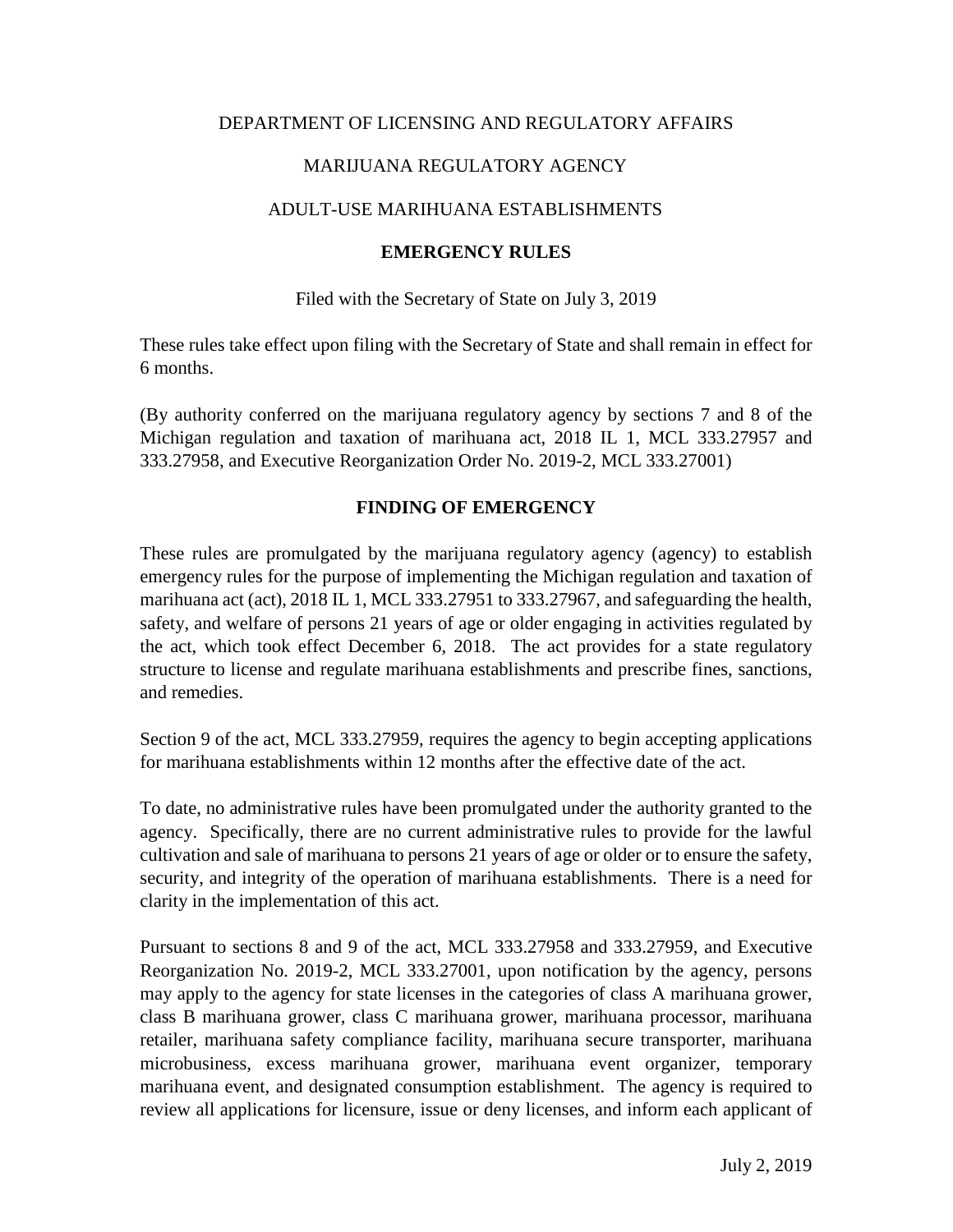the agency's decision. If denied licensure, the agency is required, upon request, to provide a public investigative hearing. There are no administrative rules currently in place that will provide for the implementation of these requirements as specified in the act.

The lack of administrative rules to implement the act will have a detrimental effect on the continuous access to a safe source of marihuana for adult-use. The absence of administrative rules will create an obstacle to creating a sustained environment where marihuana establishments may operate under clear requirements and cause disruption to the labor force. The emergency administrative rules are needed to enable the agency to implement the act to provide a safe environment for the state licensees and Michigan communities and to reduce the operations of an unregulated market.

If the complete process specified in the administrative procedures act of 1969 (APA), 1969 PA 306, MCL 24.201 to 24.238, for the promulgation of rules were followed, the process would not be completed in time for the agency to comply with the act's requirements to process applications within the timelines specified in the act or provide administrative hearing procedures. Furthermore, the administrative rules would not be promulgated prior to those timelines for the issuance of state licenses, thus causing uncertainty and financial hardship to individuals or businesses that plan to apply for state licenses.

The agency, therefore, finds that the preservation of the public health, safety, and welfare requires the promulgation of emergency rules as provided in section 48 of the APA, MCL 24.248, without following the notice and participation procedure required by sections 41 and 42 of the APA, MCL 24.241 and 24.242.

# PART 1. GENERAL PROVISIONS

Rule 1. Definitions.

 (a) "Act" means the Michigan regulation and taxation of marihuana act, 2018 Initiated Law 1, MCL 333.27951 to 333.27967.

- (b) "Agency" means the marijuana regulatory agency.
- (c) "Applicant" means a person who applies for a state license:

 (i) For purposes of this definition, an applicant includes a managerial employee of the applicant, a person holding a direct or indirect ownership interest of more than 10% in the applicant, and the following for each type of applicant:

(A) For an individual or sole proprietorship: the proprietor and spouse.

(B) For a partnership and limited liability partnership: all partners and their spouses.

 (C) For a limited partnership and limited liability limited partnership: all general and limited partners, not including a limited partner holding a direct or indirect ownership interest of 10% or less and who does not exercise control over or participate in the management of the partnership, and their spouses.

 (D) For a limited liability company: all members and managers, not including a member holding a direct or indirect ownership interest of 10% or less and who does not exercise control over or participate in the management of the company, and their spouses.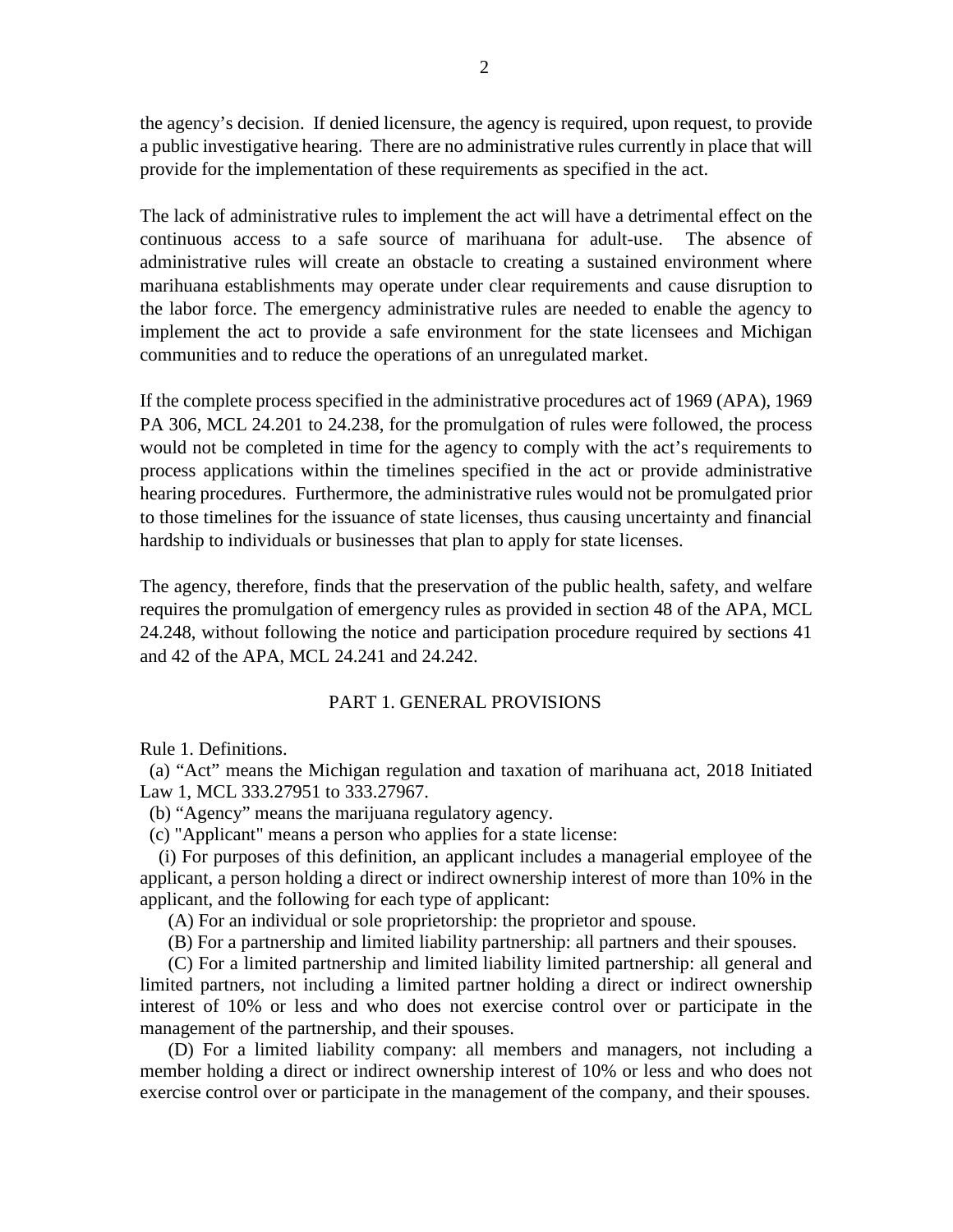(E) For a privately held corporation: all corporate officers or persons with equivalent titles and their spouses, all directors and their spouses, and all stockholders, not including those holding a direct or indirect ownership interest of 10% or less, and their spouses.

 (F) For a publicly held corporation: all corporate officers or persons with equivalent titles and their spouses, all directors and their spouses, and all stockholders, not including those holding a direct or indirect ownership interest of 10% or less, and their spouses.

 (G) For a multilevel ownership enterprise: any entity or person that receives or has the right to receive more than 10% of the gross or net profit from the enterprise during any full or partial calendar or fiscal year.

 (H) For a nonprofit corporation: all individuals and entities with membership or shareholder rights in accordance with the articles of incorporation or the bylaws and their spouses.

(ii) For purposes of this definition, an applicant does not include:

 (A) A person who provides financing to an applicant or licensee under a bona fide financing agreement at a reasonable interest rate.

 (B) A franchisor who grants a franchise to an applicant, provided that the franchisor does not have the right to receive royalties based upon the sale of marihuana or marihuanainfused products by the applicant who is a franchisee. Nothing in this subrule shall be construed to preclude a franchisor from charging an applicant who is a franchisee a fixed fee. As used in this definition, the terms "franchise," "franchisor," and "franchisee" shall have the meanings set forth in section 2 of the Franchise Investment Law, 1974 PA 269, MCL 445.1502.

 (C) A person receiving reasonable payment for rent on a fixed basis under a bona fide lease or rental obligation.

 (D) A person receiving reasonable payment under a licensing agreement or contract approved by the agency concerning the licensing of intellectual property including, but not limited to, brands and recipes.

 (d) "Batch" means all marihuana product of the same variety that has been processed together and exposed to substantially similar conditions throughout processing.

 (e) "Building" means a combination of materials forming a structure affording an establishment or shelter for use or occupancy by individuals or property. Building includes a part or parts of the building and all equipment in the building. A building shall not be construed to mean a building incidental to the use for agricultural purposes of the land on which the building is located.

 (f) "Bureau of fire services" or "BFS" means the bureau of fire services in the department of licensing and regulatory affairs.

 (g) "Common ownership" means two or more state licenses or two or more equivalent licenses held by one person.

 (h) "Complete application" means an application that includes all of the information required in Rules 7, 8, and 10.

(i) "Cutting" means that term as defined in section 102 of the MMFLA, MCL 333.27102.

 (j) "Designated consumption establishment" means a commercial space that is licensed by the agency and authorized to permit adults 21 years of age and older to consume marihuana products at the location indicated on the state license.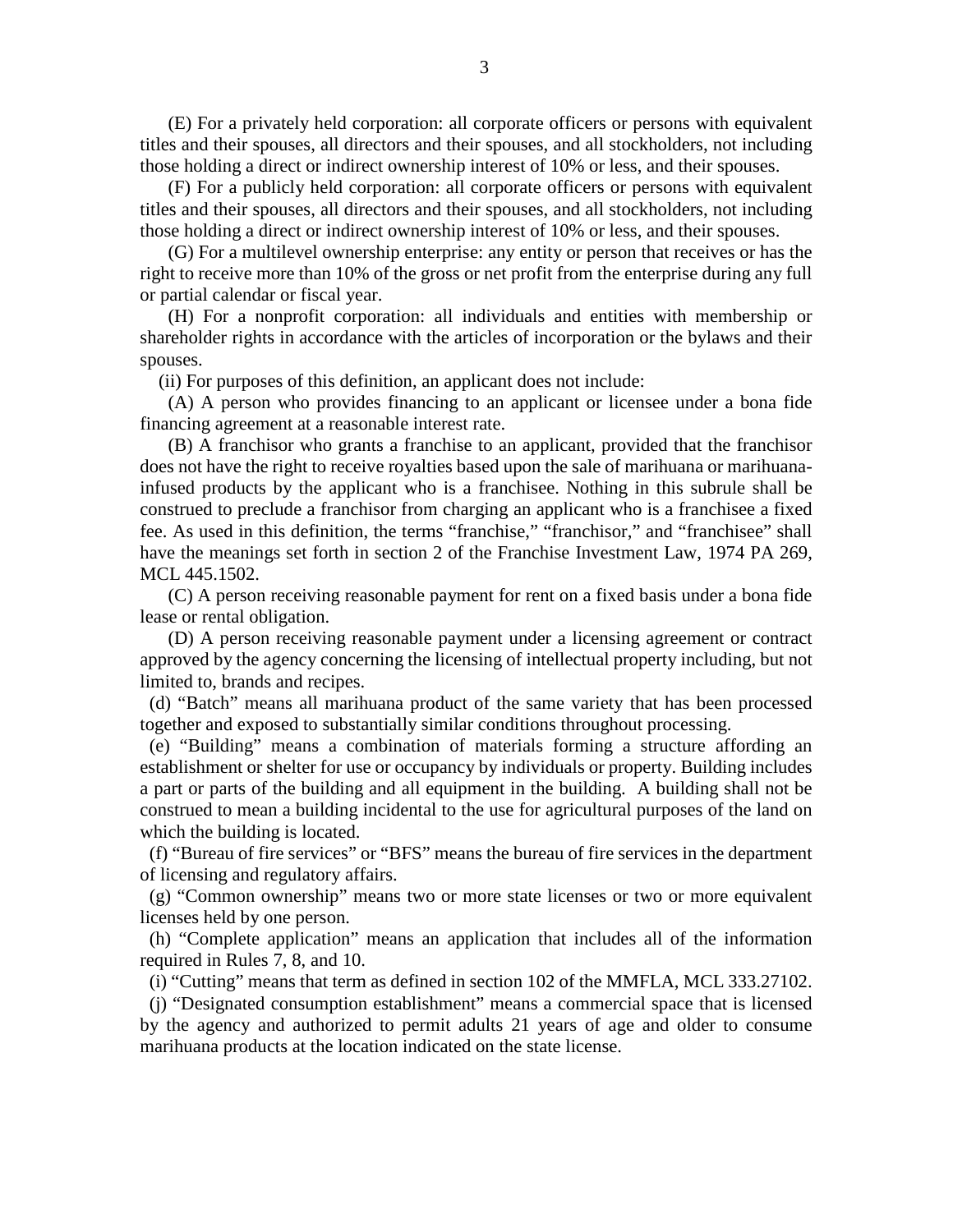(k) "Employee" means a person performing work or service for compensation. An employee does not mean individuals providing trade services who are not normally engaged in the operation of a marihuana establishment.

(l) "Equivalent licenses" means any of the following held by a single licensee:

 (i) A marihuana grower license, of any class, issued under the act and a grower license, of any class, issued under the MMFLA.

 (ii) A marihuana processor license issued under the act and a processor license issued under the MMFLA.

 (iii) A marihuana retailer license issued under the act and a provisioning center license issued under the MMFLA.

 (iv) A marihuana secure transporter license issued under the act and a secure transporter license issued under the MMFLA.

 (v) A marihuana safety compliance facility license issued under the act and a safety compliance facility license issued under the MMFLA.

 (m) "Excess marihuana grower" means a license issued to a person holding 5 class C marihuana grower licenses and licensed to cultivate marihuana and sell or otherwise transfer marihuana to marihuana establishments.

 (n) "Harvest batch" means a designated quantity of harvested marihuana, all of which is identical in strain and has been grown and harvested together and exposed to substantially similar conditions throughout cultivation.

 (o) "Immature plant" means a nonflowering marihuana plant that is no taller than 8 inches from the growing or cultivating medium and no wider than 8 inches produced from a cutting, clipping, tissue culture, or seedling that is in a growing or cultivating medium or in a growing or cultivating container.

 (p) "Internal product testing sample" means a sample of marihuana or marihuana products possessed by a marihuana grower, marihuana processor, marihuana retailer, or marihuana microbusiness that is provided directly to an employee for the purpose of ensuring product quality and making determinations about whether to sell the marihuana product.

 (q) "Limited access area" means a building, room, or other contiguous area of a marihuana establishment where marihuana is grown, cultivated, stored, weighed, packaged, sold, or processed for sale and that is under the control of the licensee.

 (r) "Marihuana establishment" means a marihuana grower, marihuana safety compliance facility, marihuana processor, marihuana microbusiness, marihuana retailer, marihuana secure transporter, marihuana designated consumption establishment, or any other type of marihuana-related business licensed to operate by the agency under the act and these rules.

 (s) "Marihuana event organizer" means a person licensed to apply for a temporary marihuana event license under these rules.

 (t) "Marihuana product" means marihuana or a marihuana-infused product, or both, as those terms are defined in the act unless otherwise provided for in these rules.

 (u) "Medical marihuana facilities licensing act" or "MMFLA" means 2016 PA 281, MCL 333.27101 to 333.27801, which allows for the licensing of medical marihuana facilities.

 (v) "Package tag" means an RFID tag supplied through the statewide monitoring system for the purpose of identifying a package containing a marihuana product.

(w) "Plant" means that term as defined in section 102 of the MMFLA, MCL 333.27102.

 (x) "Plant tag" means an RFID tag supplied through the statewide monitoring system for the purpose of identifying an individual marihuana plant.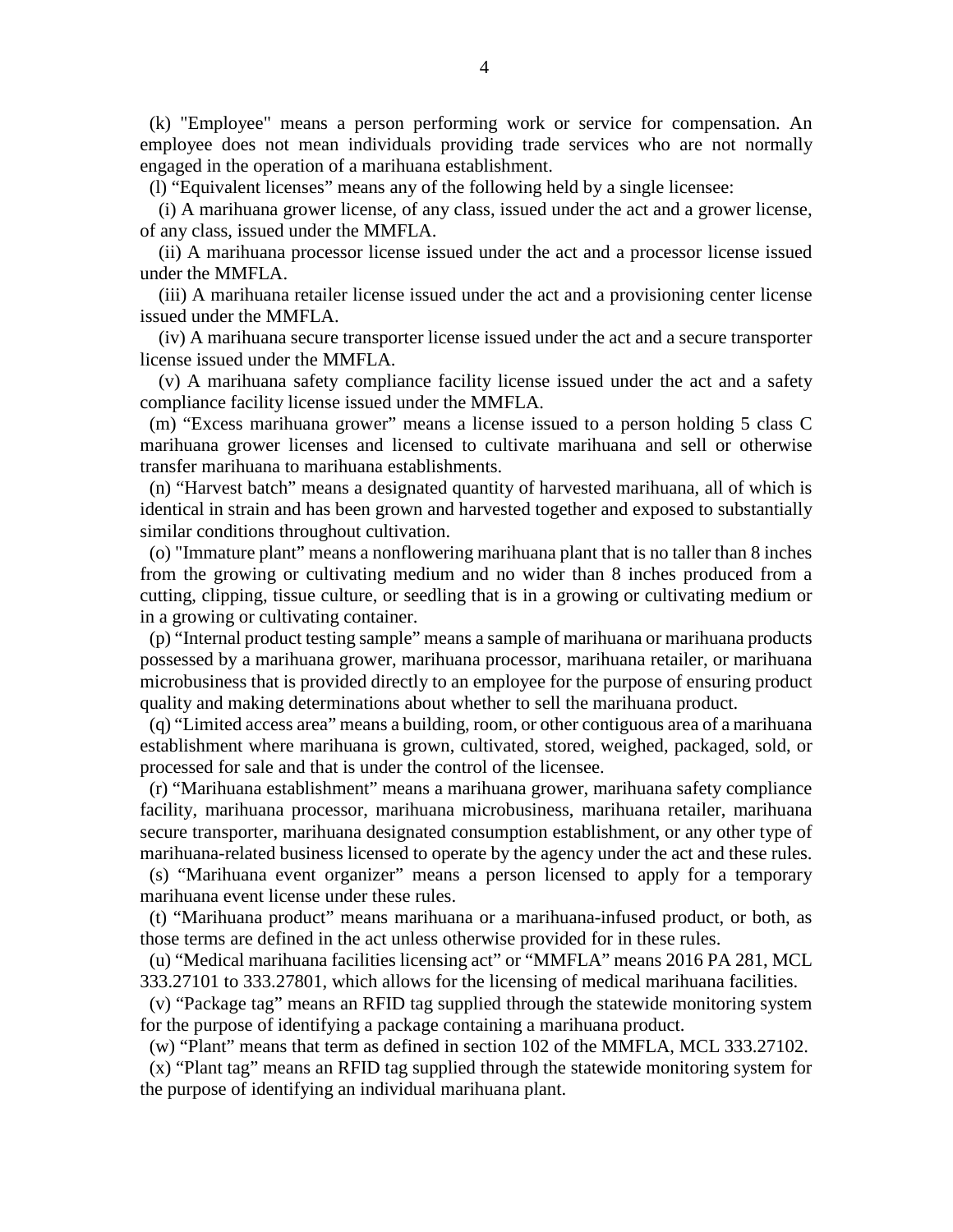(y) "Proposed marihuana establishment" means a location at which an applicant plans to operate a marihuana establishment under the act and these rules if the applicant is issued a state license.

 (z) "Restricted access area" means a designated and secure area at a marihuana establishment where marihuana products are sold, possessed for sale, and displayed for sale.

 (aa) "Same location" means separate state licenses that are issued to multiple marihuana establishments that are authorized to operate at a single property but with separate business suites, partitions, or addresses.

(bb) "Seed" means that term as defined in section 102 of the MMFLA, MCL 333.27102.

 (cc) "Seedling" means that term as defined in section 102 of the MMFLA, MCL 333.27102.

 (dd) "Special license" means a state license described under section 8 of the act and issued pursuant to section 9 of the act, MCL 333.27958 and 333.27959.

 (ee) "Stacked license" means more than 1 state license issued to a single licensee to operate as a class C marihuana grower as specified in each state license at a marihuana establishment.

 (ff) "Statewide monitoring system" or, unless the context requires a different meaning, "system" means an internet-based, statewide database established, implemented, and maintained by the agency that is available to licensees, law enforcement agencies, and other state departments, agencies, and financial institutions as authorized by the licensee. The system shall be available on a 24-hour basis for tracking marihuana transfer and sales and transportation by licensees, including transferee, date, quantity, and price.

 (gg) "Tag" or "RFID tag" means the unique identification number or Radio Frequency Identification (RFID) issued to a licensee by the agency for tracking, identifying and verifying marihuana plants, marihuana products, and packages of marihuana product in the statewide monitoring system.

 (hh) "Temporary marihuana event license" means a state license held by a marihuana event organizer for an event where the onsite sale or consumption of marihuana products, or both, are authorized at the location indicated on the state license during the dates indicated on the state license.

 (ii) "Trade sample" means a sample of marihuana or marihuana products provided to licensees by a marihuana grower or a marihuana processor for the purpose of determining whether to purchase the marihuana or marihuana product.

Rule 2. Terms; meanings.

 Terms defined in the act have the same meanings as used in these rules unless otherwise indicated.

Rule 3. Adoption by reference.

 The following codes, standards, or regulations of nationally recognized organizations or associations are adopted by reference in these rules:

 (a) National fire protection association (NFPA) standard 1, 2018 edition, entitled "Fire Code" is adopted by reference as part of these rules. Copies of the adopted provisions are available for inspection and distribution from the National Fire Protection Association, 1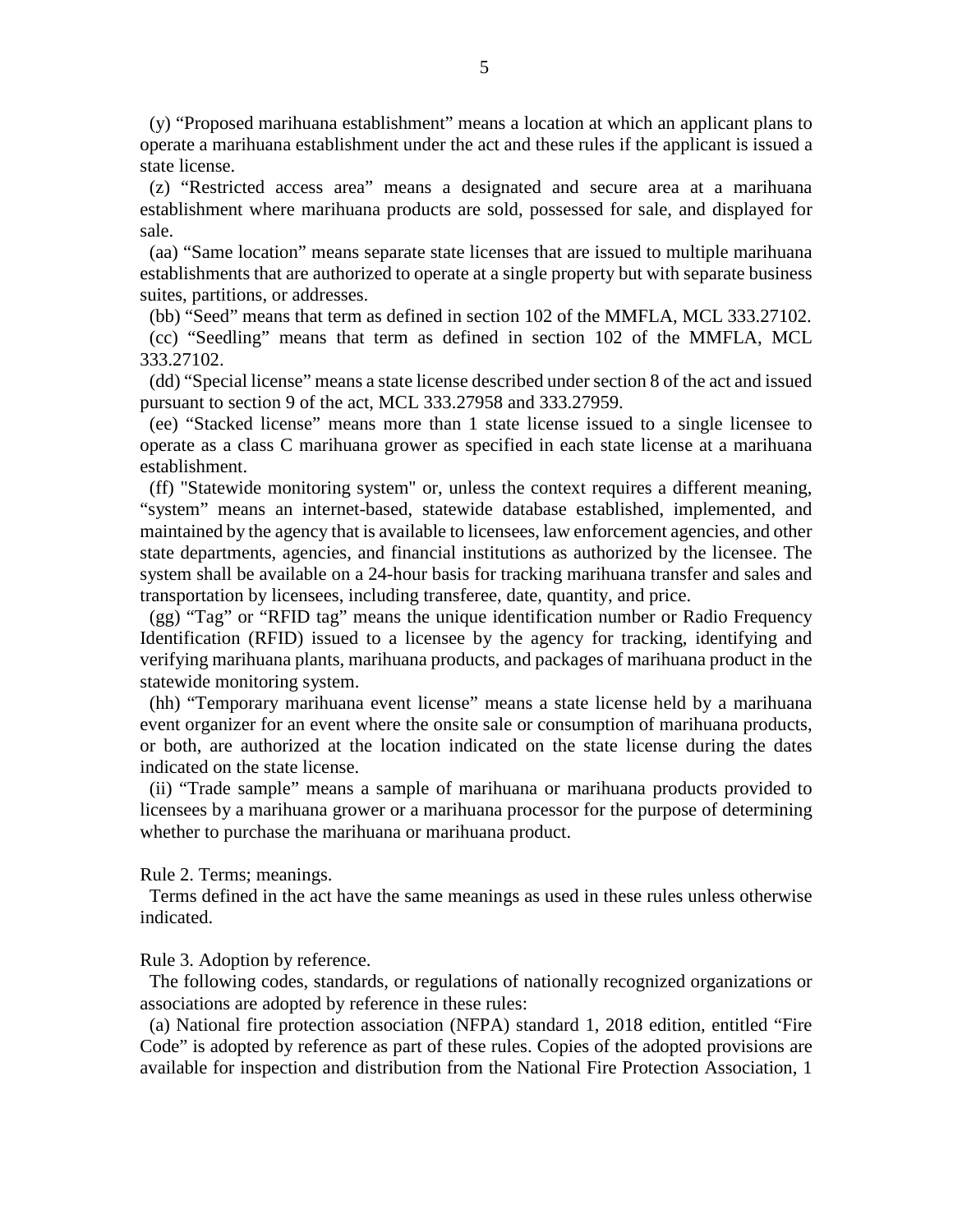Batterymarch Park, P.O. Box 9101, Quincy, Massachusetts, 02169, telephone number 1- 800-344-3555, for the price of \$106.00.

 (b) Safe Quality Food (SQF) Code, 7.2 edition available at https://www.sqfi.com/wpcontent/uploads/2018/08/SQF-Code\_Ed-7.2-July.pdf.

 (c) The International Organization for Standardization (ISO), ISO 22000 / ISO/TS 22002- 1:2009 - food safety bundle, available for purchase at:

https://webstore.ansi.org/Standards/ISO/ISO22000TS22002FoodSafety, for the price of \$275.00.

 (d) International Organization for Standardization (ISO), ISO/IEC 17025:2017, general requirements for the competence of testing and calibration laboratories available at: https://webstore.ansi.org/RecordDetail.aspx?sku=ISO%2fIEC+17025%3a2017, for the price of \$162.00.

 (e) The standards adopted in subdivisions (a) to (d) of this rule are available for inspection and distribution at the agency, located at 2407 North Grand River Avenue, Lansing, MI, 48906. Copies of these standards may be obtained from the agency at the cost indicated in subdivisions (a) to (d) of this rule, plus shipping and handling.

Rule 4. Third-party inventory control and tracking system.

 (1) Except as otherwise provided in subrule (2), a licensee shall adopt and use a thirdparty inventory control and tracking system that is capable of interfacing with the statewide monitoring system to allow the licensee to enter or access information in the statewide monitoring system as required under these rules. The third-party inventory control and tracking system must have all of the following capabilities necessary for the licensee to comply with the requirements applicable to the licensee's state license type:

 (a) Tracking all marihuana plants, products, packages, purchase totals, waste, transfers, conversions, sales, and returns.

(b) Tracking lot and batch information throughout the entire chain of custody.

 (c) Tracking all products, conversions, and derivatives throughout the entire chain of custody.

(d) Tracking marihuana plant, batch, and product destruction.

(e) Tracking transportation of product.

 (f) Performing complete batch recall tracking that clearly identifies all of the following details relating to the specific batch subject to the recall:

(i) Sold product.

(ii) Product inventory that is finished and available for sale.

(iii) Product that is in the process of transfer.

(iv) Product being processed into another form.

 (v) Postharvest raw product, such as product that is in the drying, trimming, or curing process.

(g) Reporting and tracking loss, theft, or diversion of product containing marihuana.

(h) Reporting and tracking all inventory discrepancies.

(i) Reporting and tracking adverse customer responses or dose-related efficacy issues.

(j) Reporting and tracking all sales and refunds.

(k) Electronically receiving and transmitting information as required under these rules.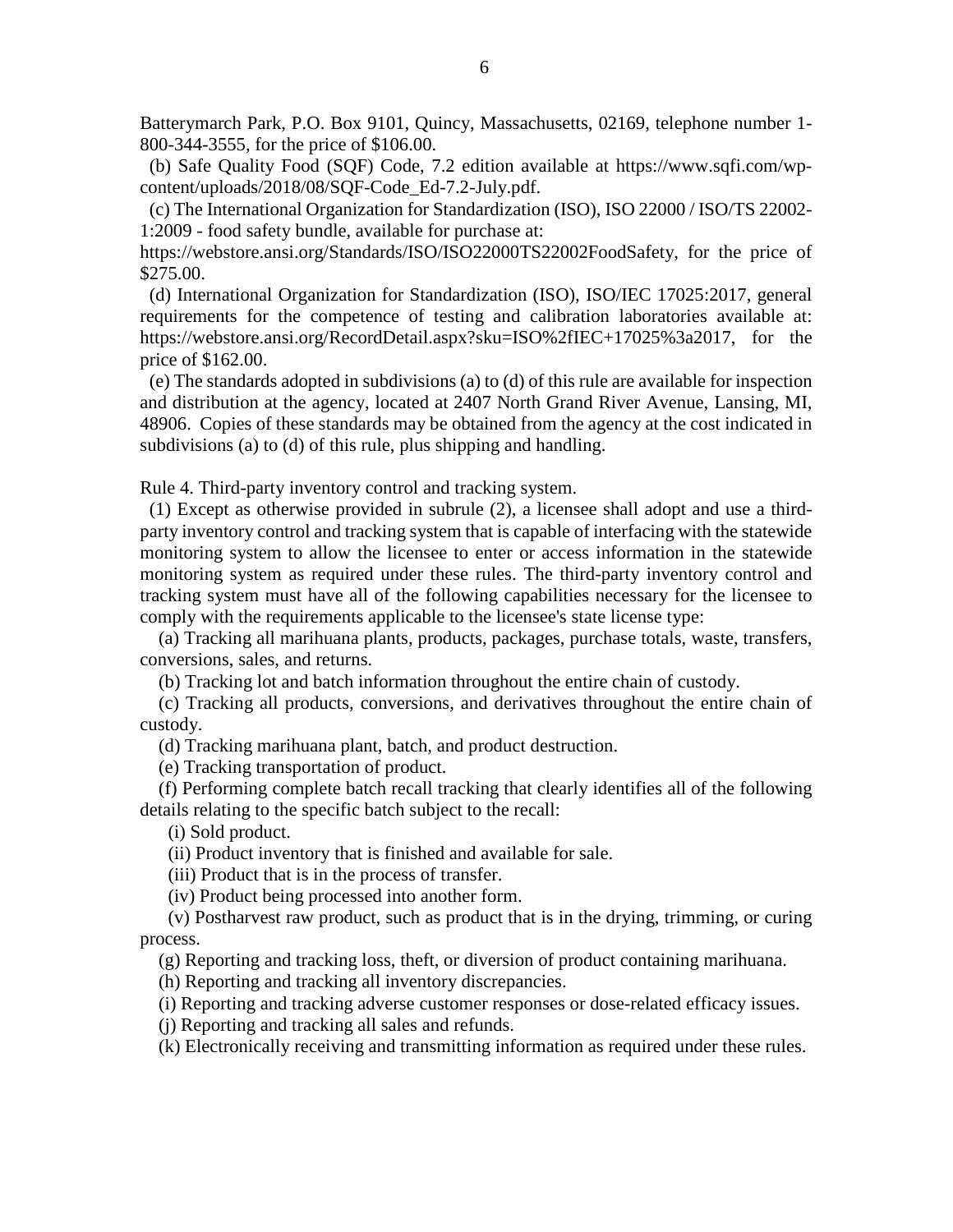(l) Receiving testing results electronically from a marihuana safety compliance facility via a secured application program interface into the system and directly linking the testing results to each applicable source batch and sample.

(m) Identifying test results that may have been altered.

 (n) Providing the licensee with access to information in the tracking system that is necessary to verify that the licensee is carrying out the marihuana transactions authorized under the licensee's state license in accordance with these rules.

 (o) Providing information to cross-check that product sales are made to an individual 21 years of age or older and that the product received the required testing.

 (p) Providing the agency and state agencies authorized by the licensee with access to information in the database that they are authorized to access.

 (q) Providing law enforcement agencies with access to only the information in the database that is necessary to enforce the act and these rules.

 (r) Providing licensees with access only to the information in the system that they are required to receive before a sale, transfer, transport, or other activity authorized under a state license issued under this act.

 (s) Securing the confidentiality of information in the database by preventing access by a person who is not authorized to access the statewide monitoring system or is not authorized to access the particular information.

 (t) Providing analytics to the agency regarding key performance indicators such as the following:

(i) Total daily sales.

(ii) Total marihuana plants in production.

(iii) Total marihuana plants destroyed.

(iv) Total inventory adjustments.

 (2) If a licensee accesses or enters information directly into the statewide monitoring system, the licensee is not required to adopt and use a third-party inventory control and tracking system.

 (3) The information in the statewide monitoring system is confidential and is exempt from disclosure under the freedom of information act, 1976 PA 442, MCL 15.231 to 15.246, pursuant to section 4 of the marihuana tracking act, 2016 PA 282, MCL 333.27904.

 (4) A licensee may, in writing, authorize the agency to disclose the licensee's information in the statewide monitoring system to a financial institution pursuant to section 4 of the marihuana tracking act, 2016 PA 282, MCL 333.27904.

#### PART 2. STATE LICENSE

Rule 5. Licensure; application; background investigation; consent to inspections, investigations, and audits; disclosure of confidential records; interest in other state license; fee; additional costs.

 (1) A person may apply to the agency for state licenses and special licenses as provided in the act and these rules. The agency may begin accepting applications for certain license types prior to December 6, 2019, to ensure there is adequate marihuana product available for customers and a functioning licensing and regulatory framework in place as soon as possible.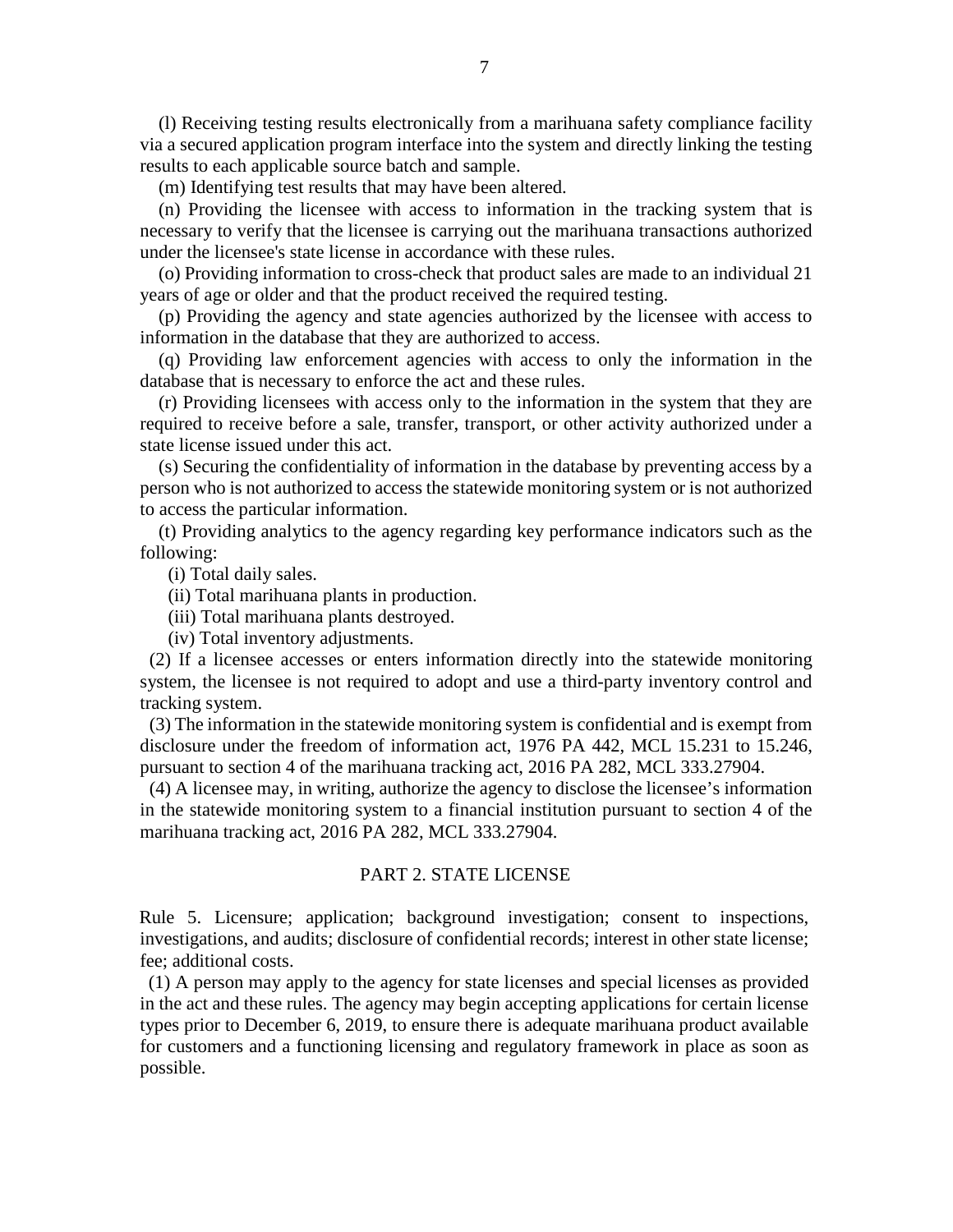(2) The agency shall use information provided on the application as a basis to conduct a thorough background investigation on the applicant. The agency shall notify the applicant of a deficiency and provide instructions for submitting a complete application. The applicant shall timely respond to the notice of the deficiency in accordance with Rule 8.

 (3) An applicant must provide written consent to investigations of compliance, regular inspections, examinations, searches, seizures, and auditing of books and records and to disclosure to the agency and its agents of otherwise confidential records, including tax records held by any federal, state, or local agency, or credit bureau or financial institution, while applying for or holding a state license as authorized under the act and these rules.

 (4) An applicant must certify that the applicant does not have an interest in any other state license that is prohibited under the act.

 (5) A nonrefundable application fee must be paid at the time of filing to defray the costs associated with the background investigation conducted by the agency. The agency shall set the amount of the application fee for each category and class of license by rule. If the costs of the investigation and processing the application exceed the application fee, the applicant shall pay the additional amount to the agency. All information, records, interviews, reports, statements, memoranda, or other data supplied to or used by the agency in the course of its review or investigation of an application for a state license under this act shall be disclosed only in accordance with the act.

Rule 6. Application procedure; requirements.

 (1) A person may apply for a state license on the form created by the agency accompanied by the nonrefundable application fee as prescribed in these rules. The application shall be made under oath on a form provided by the agency and shall contain information as prescribed by the agency, including, but not limited to, attestations, disclosures, and information as required in Rule 7 and the act. Each question on the application must be answered by the applicant in its entirety and all information requested and required by the act and these rules must be submitted in the application. Failure to comply with these rules and the application requirements in the act is grounds for denial of the application.

 (2) A person may submit a partial application under Rule 7 on the condition that it is to prequalify to complete the remaining application requirements. This application will have a pending status until all application requirements in Rule 7 are completed or the agency denies the partial or complete application. The agency shall not issue a state license at this stage of the application process. The finding of prequalification status for a pending application is valid for a period of 1 year after the agency issues a notice of prequalification status approval for a pending application unless otherwise determined by the agency. After 1 year has expired, the applicant may be required to submit a new application and pay a new nonrefundable application fee.

 (3) The agency may request additional disclosures and documentation to be furnished to the agency. The applicant shall submit the information requested by the agency within 5 days pursuant to rule 8 or the application may be denied.

Rule 7. Application requirements; financial and criminal background.

 (1) Each applicant shall disclose the identity of any other person who either controls, directly or indirectly, the applicant, including, but not limited to, date of birth, government issued identification, and any other documents required by the agency.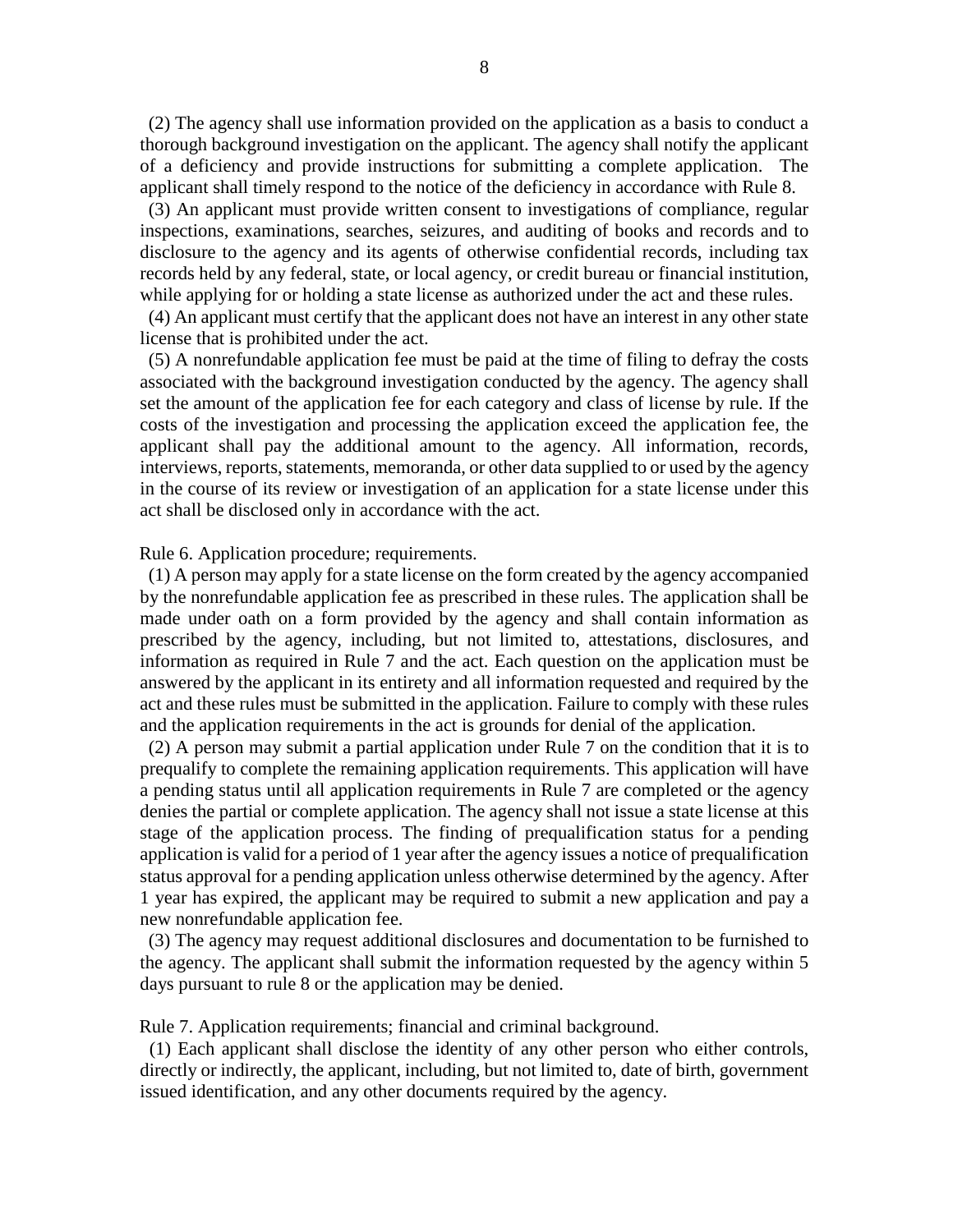(2) Each applicant shall disclose tax information, including, but not limited to, W-2 and 1099 forms for the most recent tax year, and any other information required by the agency.

 (3) Each applicant shall disclose the applicant's business organizational documents filed with any state, local county, or foreign entity, if applicable, including proof of registration to do business in this state and certificate of good standing from any state or foreign entity, if applicable.

 (4) Each applicant shall disclose to the agency criminal and financial background information and regulatory compliance as provided under the act and these rules on a form created by the agency.

 (5) Each applicant shall provide written consent to a criminal and financial background investigation as authorized under the act and these rules.

 (6) Each applicant shall provide an attestation in writing that the person consents to inspections, examinations, searches, seizures, investigations of compliance, regular inspections, and auditing of books and records that are permitted under the act and these rules.

 (7) Each applicant shall provide an attestation affirming a continuing duty to provide information requested by the agency and to cooperate in any investigation, inspection, inquiry, or hearing.

 (8) Each applicant shall provide an attestation acknowledging that sanctions may be imposed for violations on a licensee while licensed or after the state license has expired, as provided in these rules.

 (9) Each applicant shall provide an attestation acknowledging that the applicant must have a physical structure for the marihuana establishment and pass the prelicensure inspection within 60 days of a complete application being submitted to the agency. Failure to pass the prelicensure inspection within 60 days of the complete application being submitted to the agency may result in the application being denied in accordance with Rule 14.

 (10) If the applicant holds or held a state license under the act or the rules, or a state operating license under the MMFLA and associated rules, or both, the applicant shall provide written consent allowing the agency to verify with the department of treasury that the applicant is not delinquent in the payment of sales, excise, or any other taxes.

 (11) Each applicant shall disclose any noncompliance with any regulatory requirements, all legal judgments, lawsuits, legal proceedings, charges, or government investigations, whether initiated, pending, or concluded, against the applicant, that are related to business operations, including, but not limited to fraud, environmental, food safety, labor, employment, worker's compensation, discrimination, and tax laws and regulations, in this state or any other jurisdiction.

 (12) Each applicant shall disclose any application or issuance of any commercial license or certificate issued in this state or any other jurisdiction that meets the requirements under the act and these rules.

 (13) The applicant shall provide a social equity plan detailing a plan to promote and encourage participation in the marihuana industry by people from communities that have been disproportionately impacted by marihuana prohibition and enforcement and to positively impact those communities.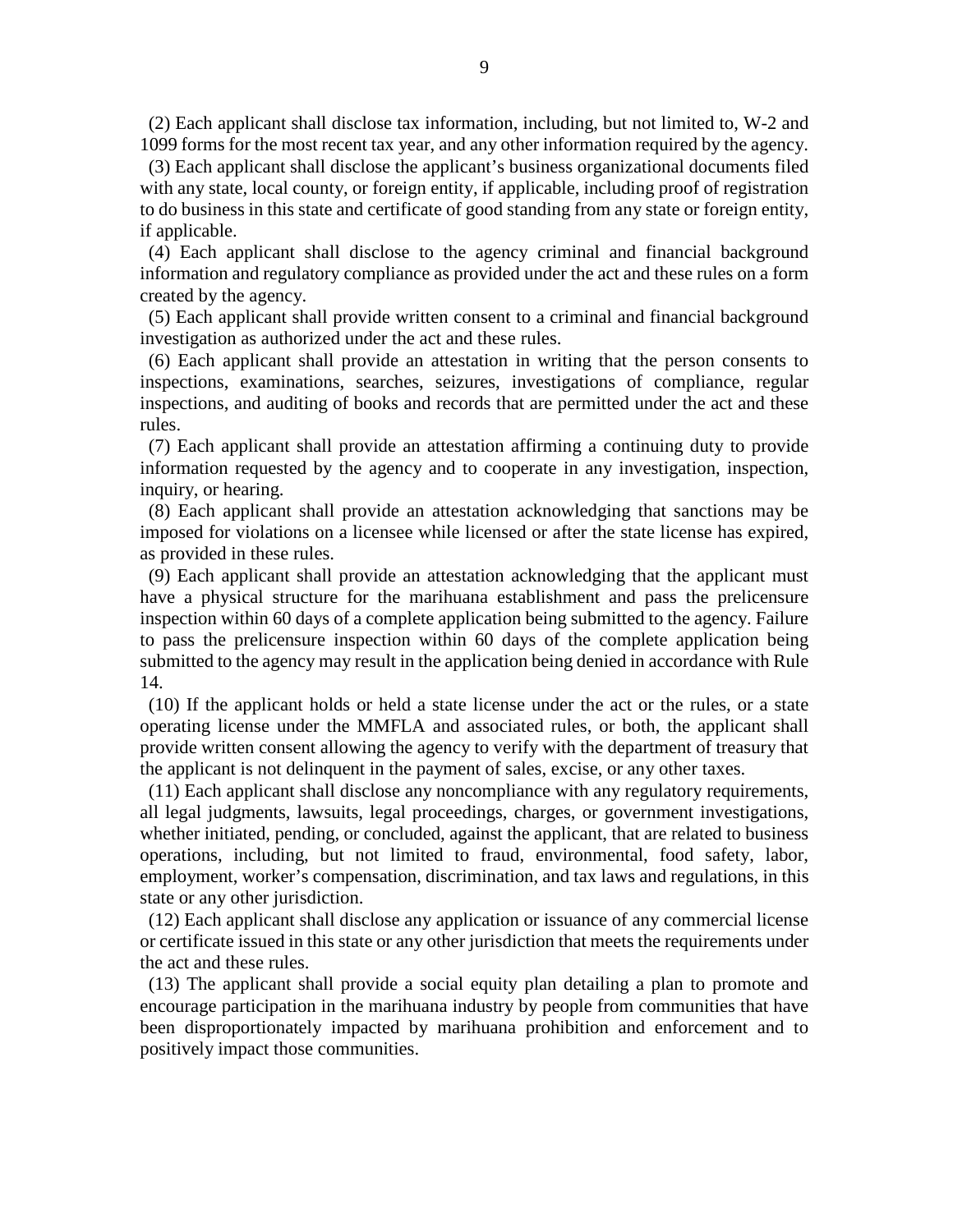(14) Each applicant shall provide any other documents or attestations created by, or make any disclosures requested by, the agency that are not inconsistent with the act or these rules.

 (15) An applicant shall submit in the application any information requested and required by the act and these rules.

Rule 8. Application requirements; complete application.

 (1) A complete application for a state license must include all the information specified in Rule 7 and all of the following:

 (a) A description of the type of marihuana establishment that includes all of the following:

(i) An estimate of or actual number of employees.

(ii) The projected or actual gross receipts.

(iii) A business plan.

(iv) The proposed location of the marihuana establishment.

(v) A security plan, as required under the act and these rules.

(b) A copy of the proposed marihuana establishment plan, as required under Rule 11.

 (c) An applicant shall pass the prelicensure inspection as determined by the agency and as required in Rule 12.

 (d) Before a state license is issued or renewed, the licensee or renewal applicant shall file a proof of financial responsibility for liability for bodily injury on the form prescribed, for an amount not less than \$100,000.00. If the proof required in this subrule is a bond, the bond must be in a format acceptable to the agency.

 (e) Confirmation of compliance with any municipal ordinances the municipality may have adopted under section 6 of the act, MCL 333.27956. For purposes of these rules, confirmation of compliance must be on an attestation form prepared by the agency that contains all of the following information:

 (i) Verification that the municipality has not adopted an ordinance prohibiting marihuana establishments.

 (ii) Description of any regulations within the municipality that apply to the proposed marihuana establishment.

 (iii) The date and signature of the clerk of the municipality or his or her designee on the attestation form attesting that the information stated in the document is correct.

(iv) The date and signature of the applicant.

(v) The marihuana establishment name and address.

 (vi) Attestation that any changes that occur with the municipal ordinance or any violations of a municipal or zoning ordinance will be reported to the agency.

 (f) The disclosure of persons that have a direct or indirect ownership interest in the marihuana establishment.

 (2) Each applicant shall provide any additional information and documents requested by the agency not inconsistent with the act and these rules.

 (3) Each applicant shall provide any other documents, disclosures, or attestations created or requested by the agency that are not inconsistent with the act and these rules.

 (4) If the agency identifies a deficiency in an application, the agency shall notify the applicant and the applicant shall submit the missing information or proof that the deficiency has been corrected to the agency within 5 days of the date the applicant received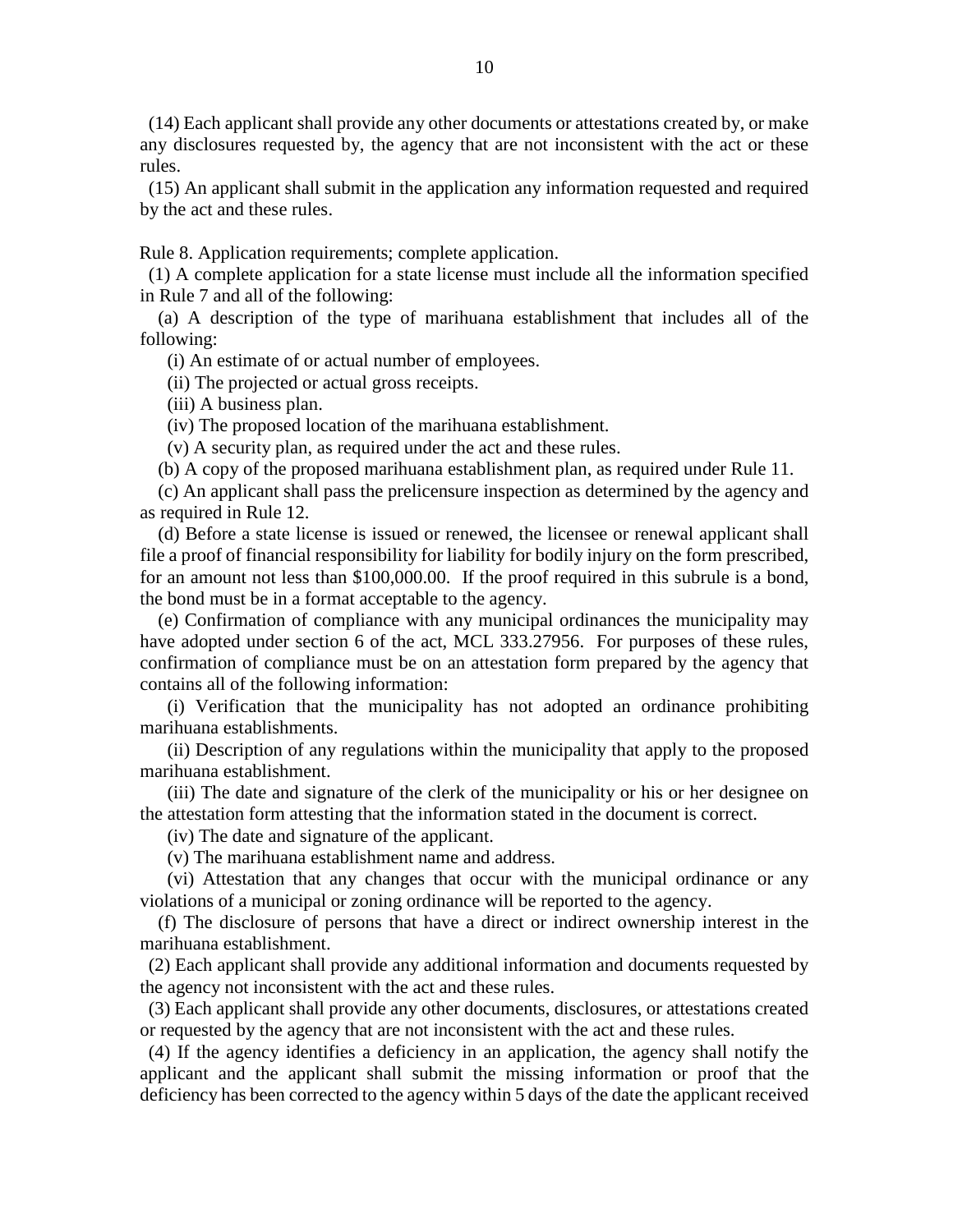the deficiency notice. The application is considered incomplete until the agency receives the missing information or proof that the deficiency has been corrected.

 (5) The failure of an applicant to correct a deficiency within 5 days of notification by the agency may result in the denial of the application. An applicant denied under this subrule is not barred from reapplying by submitting a new application and fee.

Rule 9. State license; issuance; qualifications; ineligibility.

 (1) The agency shall issue a state license to a qualified applicant whose application has been approved for issuance and who pays the required licensure or excess background investigation fees within 10 days of the state license being approved for issuance. Failure to pay the fees required under Rule 10 may result in a denial of state license.

 (2) An applicant is ineligible to receive a state license if any of the following circumstances exist:

 (a) The applicant has a prior conviction that involved distribution of a controlled substance to a minor.

 (b) The applicant has knowingly submitted an application for a state license under the act that contains false information.

 (c) The applicant is an employee, advisor, or consultant of the agency involved in the implementation, administration, or enforcement of the act or these rules pursuant to section 7 of the act, MCL 333.27957.

 (d) The applicant holds an elective office of a governmental unit of this state, another state, or the federal government; is a member of or employed by a regulatory body of a governmental unit in this state, another state, or the federal government; or is employed by a governmental unit of this state. This subdivision does not apply to an elected officer of or employee of a federally recognized Indian tribe or to an elected precinct delegate.

 (e) The applicant, if an individual, is not a resident of this state on the date of filing the application for a class A marihuana grower or for a marihuana microbusiness license. The requirements in this subdivision do not apply after December 6, 2021.

 (f) The applicant does not hold a state operating license pursuant to the MMFLA and is applying for a marihuana retailer, marihuana processor, class B marihuana grower, class C marihuana grower, or a marihuana secure transporter license under the act and these rules. The requirements in this subdivision do not apply after December 6, 2021.

 (g) The agency determines the municipality in which the applicant's proposed marihuana establishment will operate has adopted an ordinance that prohibits marihuana establishments or that the proposed establishment is noncompliant with an ordinance adopted by the municipality under section 6 of the act, MCL 333.27956.

 (h) The applicant will hold an ownership interest in both a marihuana safety compliance facility or in a marihuana secure transporter and in a marihuana grower, a marihuana processor, a marihuana retailer, or a marihuana microbusiness, in violation of section 9 of the act, MCL 333.27959.

 (i) The applicant will hold an ownership interest in both a marihuana microbusiness and in a marihuana grower, a marihuana processor, a marihuana retailer, a marihuana safety compliance facility, or a marihuana secure transporter, in violation of section 9 of the act, MCL 333.27959.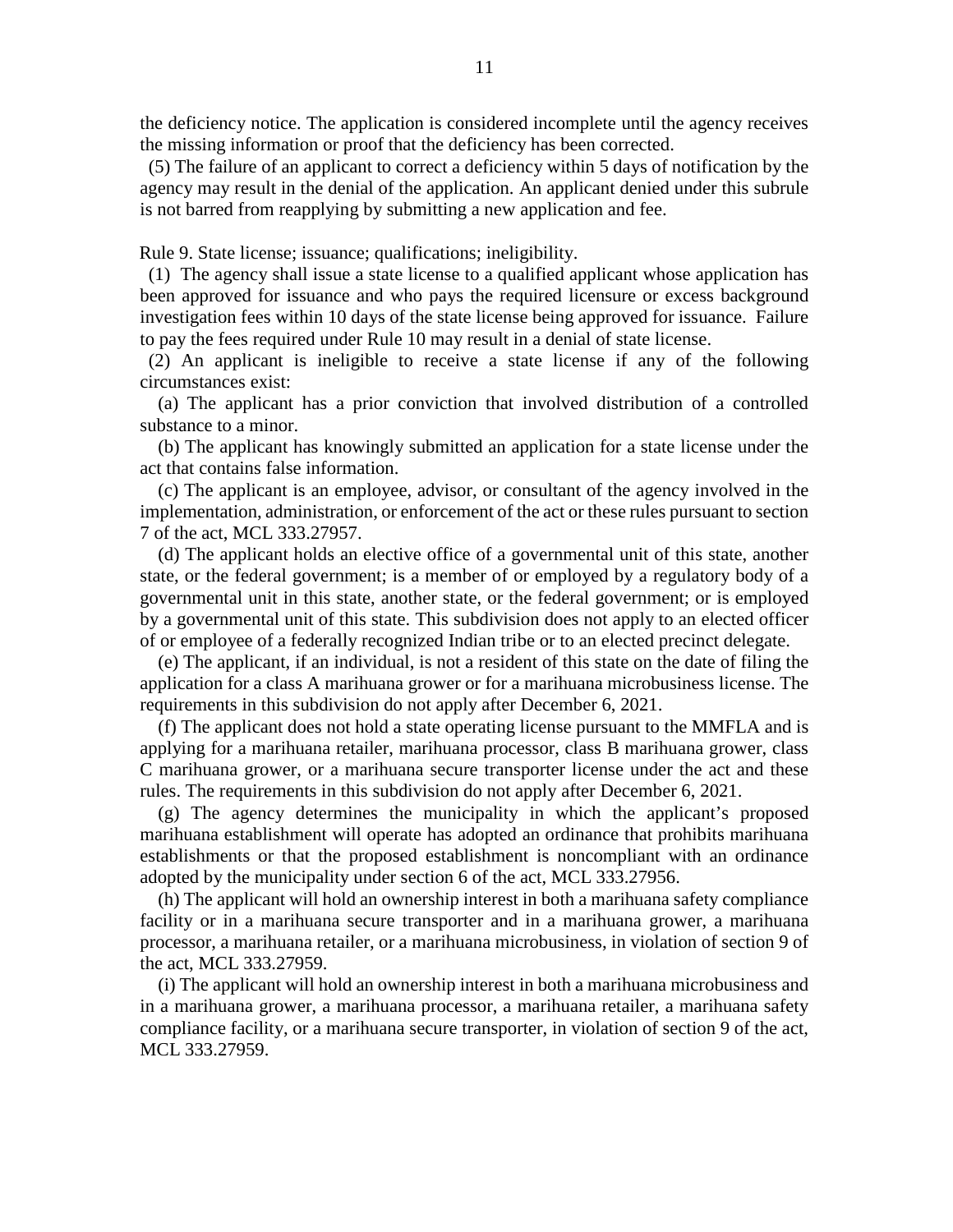(j) The applicant will hold an ownership interest in more than 5 marihuana growers or in more than 1 marihuana microbusiness, in violation of section 9 of the act, MCL 333.27959.

(k) The applicant fails to meet other criteria established in these rules.

 (3) In determining whether to grant a state license to an applicant, the agency may also consider all of the following:

 (a) Whether the applicant or anyone who will have ownership in the marihuana establishment has a pattern of convictions involving dishonesty, theft, or fraud that indicate the proposed marihuana establishment is unlikely to be operated with honesty and integrity.

 (b) Whether the applicant has been served with a complaint or other notice filed with any public body regarding payment of any tax required under federal, state, or local law that has been delinquent for 1 or more years.

 (c) Whether the applicant has a history of noncompliance with any regulatory requirements, all legal judgments, lawsuits, legal proceedings, charges, or government investigations, whether initiated, pending, or concluded, against the applicant, that are related to business operations, including, but not limited to fraud, environmental, food safety, labor, employment, worker's compensation, discrimination, and tax laws and regulations, in this state or any other jurisdiction.

 (d) Whether the applicant meets other standards in rules applicable to the state license category.

 (4) The agency shall review all applications for state licenses and shall inform each applicant of the agency's decision.

 (5) An applicant or licensee has a continuing duty to provide information requested by the agency and to cooperate in any investigation, inquiry, or hearing conducted by the agency.

Rule 10. Application; fees.

 (1) At the beginning of each state fiscal year, the agency may increase the fees collected under this rule by ten percent (10%) in order to pay for implementation, administration, and enforcement of the act and these rules. An applicant for a state license shall submit an application that is accompanied by the nonrefundable application fee of \$6,000.00 upon initial application, as required under these rules. Additional fees are listed in the table below.

| <b>State License Type</b> | <b>Initial Licensure Fee</b> | <b>Renewal Fee</b>     |
|---------------------------|------------------------------|------------------------|
| Class A Marihuana Grower  | \$4,000                      | Bottom 33% - \$3,000   |
|                           |                              | Middle 33% - \$4,000   |
|                           |                              | Top 33% - \$5,000      |
| Class B Marihuana Grower  | \$8,000                      | Bottom 33% - \$6,000   |
|                           |                              | Middle 33% - \$8,000   |
|                           |                              | Top $33\% - $10,000$   |
| Class C Marihuana Grower  | \$40,000                     | Bottom 33% - \$30,000  |
|                           |                              | Middle 33% - \$40,000  |
|                           |                              | Top 33% - \$50,000     |
| Excess Marihuana Grower   | \$40,000                     | Bottom 33% - \$30,000  |
|                           |                              | Middle 33% - \$40,000  |
|                           |                              | Top $33\%$ - $$50,000$ |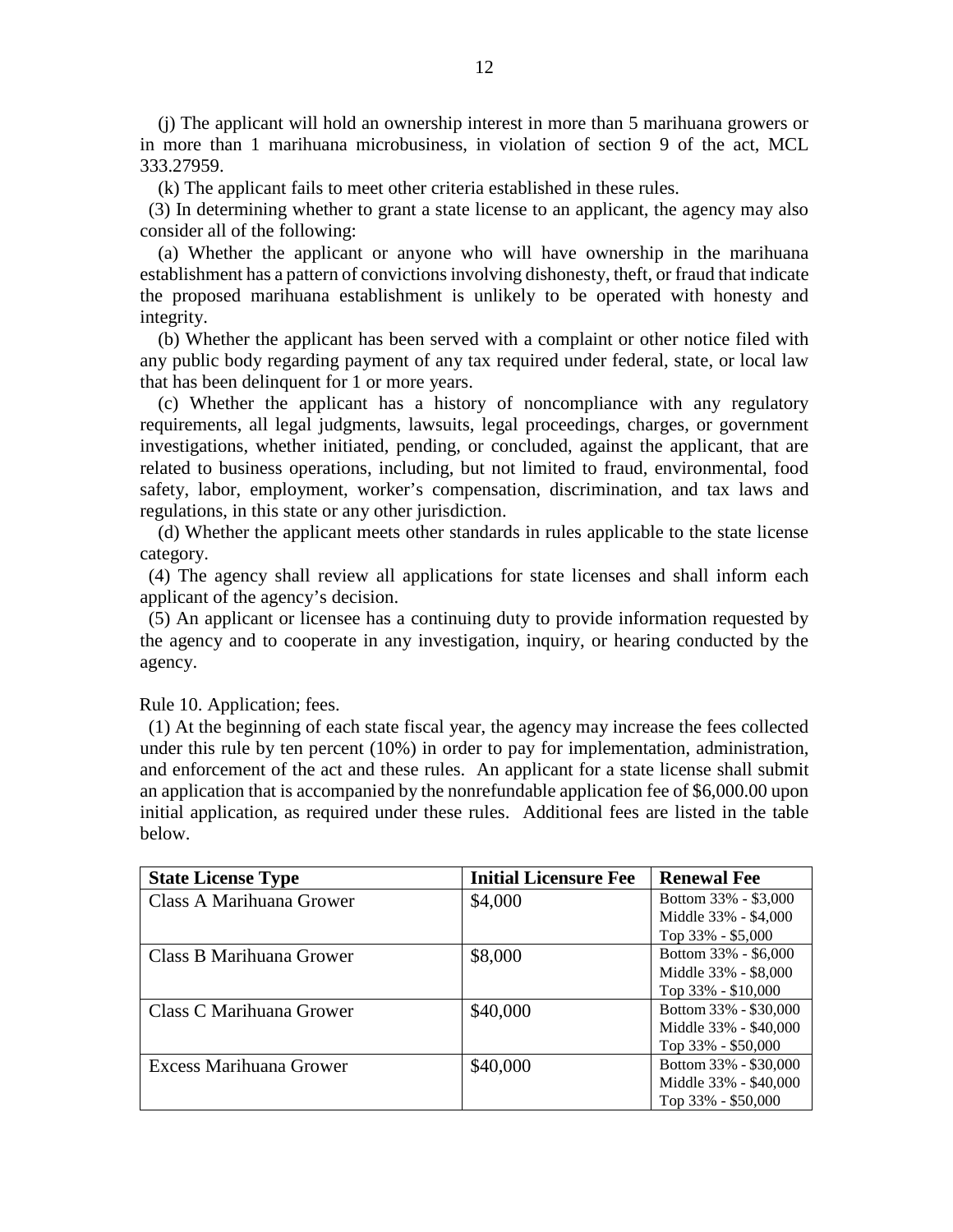| Marihuana Microbusiness                     | \$8,000     | Bottom 33% - \$6,000<br>Middle 33% - \$8,000<br>Top 33% - \$10,000   |
|---------------------------------------------|-------------|----------------------------------------------------------------------|
| Marihuana Processor                         | \$40,000    | Bottom 33% - \$30,000<br>Middle 33% - \$40,000<br>Top 33% - \$50,000 |
| Marihuana Retailer                          | \$25,000    | Bottom 33% - \$20,000<br>Middle 33% - \$25,000<br>Top 33% - \$30,000 |
| Marihuana Secure Transporter                | \$25,000    | Bottom 33% - \$20,000<br>Middle 33% - \$25,000<br>Top 33% - \$30,000 |
| Marihuana Safety Compliance Facility        | \$25,000    | Bottom 33% - \$20,000<br>Middle 33% - \$25,000<br>Top 33% - \$30,000 |
| Marihuana Event Organizer                   | \$1,000     | \$1,000                                                              |
| Temporary Marihuana Event                   | See Rule 63 | N/A                                                                  |
| <b>Designated Consumption Establishment</b> | \$1,000     | \$1,000                                                              |

 (2) Additional fees will be considered for temporary marihuana events in accordance with Rule 63.

 (3) The renewal fees for marihuana grower, excess marihuana grower, and marihuana processor licenses shall be determined by the gross weight transferred by the licensee. The agency shall determine whether the gross weight transferred by the licensee is in the top third, middle third, or bottom third for gross weight transferred in that fiscal year compared against all other licensees for the license held. The licensee shall then pay the corresponding fee outlined in subrule (1) of this rule.

 (4) The renewal fees for marihuana retailers and marihuana microbusiness licenses shall be determined by the gross retail sales by the licensee. The agency shall determine whether the gross retail sales made by the licensee is in the top third, middle third, or bottom third for gross retail sales in that fiscal year compared against all other licensees for the license held. The licensee shall then pay the corresponding fee outlined in subrule (1) of this rule.

 (5) The renewal fee for a marihuana secure transporter license shall be determined by the net weight transported by the licensee. The agency shall determine whether the net weight transported by the licensee is in the top third, middle third, or bottom third for net weight transported in that fiscal year compared against all other marihuana secure transporter licensees. The licensee shall then pay the corresponding fee outlined in subrule (1) of this rule.

 (6) The renewal fee for marihuana safety compliance facilities shall be determined by the number of tests completed by the licensee. The agency shall determine whether the number of tests completed by the licensee is in the top third, middle third, or bottom third for number of tests completed in that fiscal year compared against all other marihuana safety compliance facilities. The licensee shall then pay the corresponding fee outlined in subrule (1) of this rule.

 (7) If the costs of the investigation and processing the application exceed the nonrefundable application fee, the applicant shall pay the additional amount.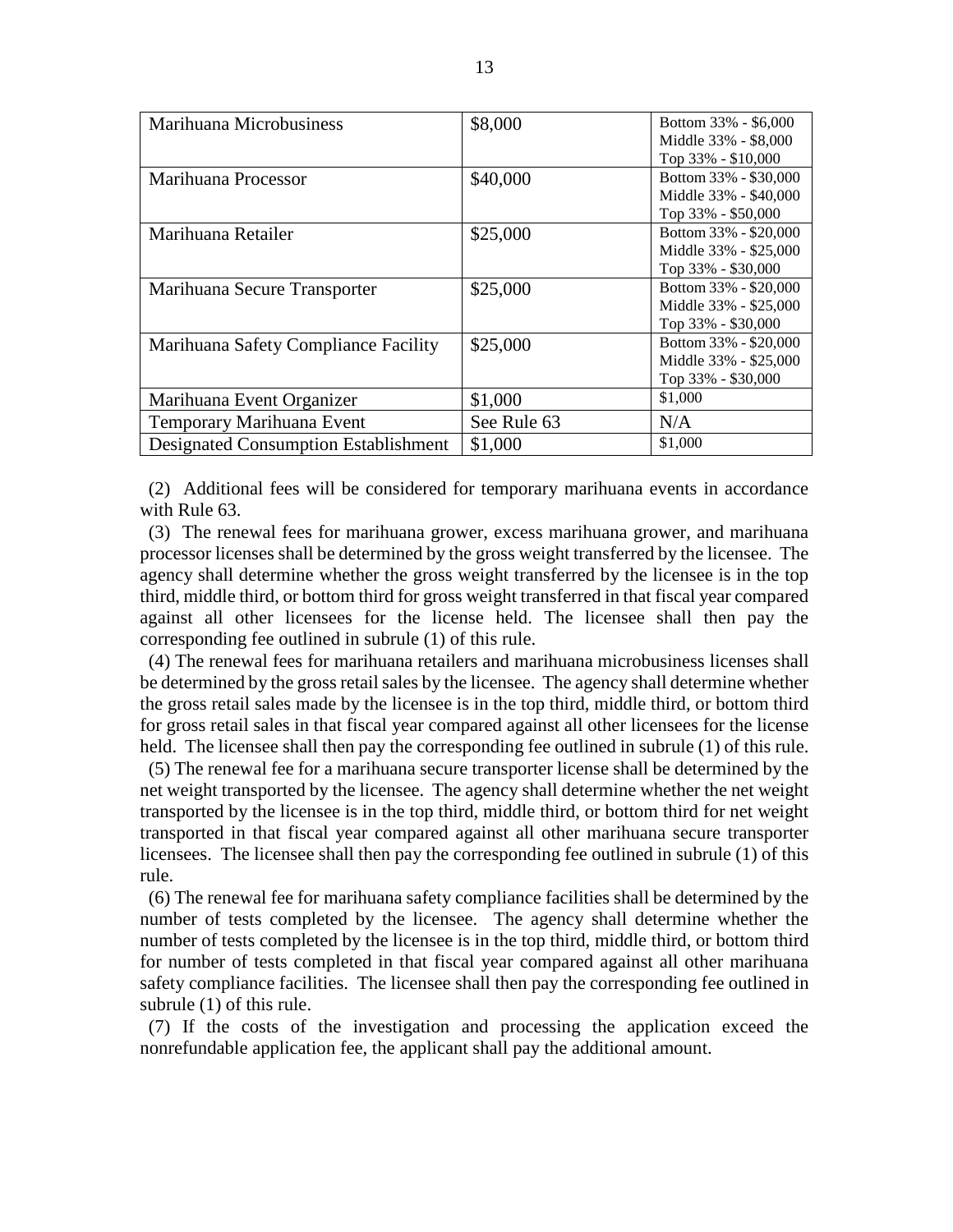(8) An applicant shall pay the initial licensure fees, if applicable, on or before the date the licensee begins operating and the renewal fee annually thereafter, pursuant to these rules.

 (9) The agency shall not issue a state license until a complete application is submitted, the fees required under these rules are paid, and the agency determines that the applicant is qualified to receive a state license under the act and these rules. An applicant must pay initial licensure and renewal fees within 10 days of the state license or renewal being approved for issuance. Failure to pay the required fee may be grounds for the denial of a state license in accordance with Rule 14.

Rule 11. Marihuana establishment plan.

 (1) An applicant shall submit a marihuana establishment plan for the proposed marihuana establishment as required in Rule 8 and upon request by the agency. Upon the request of the agency, an applicant or licensee may be required to submit a revised marihuana establishment plan.

 (2) The marihuana establishment plan must include, but is not limited to, all of the following:

 (a) The type of proposed marihuana establishment, the location of the marihuana establishment, a description of the municipality where the marihuana establishment will be located, and any of the following, if applicable:

 (i) A statement in the marihuana establishment plan that a combination of state licenses will operate as separate marihuana establishments at the same location, as provided under Rule 31.

 (ii) A statement in the marihuana establishment plan that the applicant has or intends to apply to stack a marihuana grower license at the proposed marihuana establishment as provided under Rule 21.

 (iii) A statement in the marihuana establishment plan that equivalent licenses will operate at the same location, as provided under Rule 32.

 (b) A diagram of the marihuana establishment including, but not limited to, all of the following:

(i) The proposed marihuana establishment's size and dimensions.

(ii) Specifications of the marihuana establishment.

(iii) Physical address.

(iv) Location of common entryways, doorways, or passageways.

(v) Means of public entry or exit.

 (vi) Limited access areas and restricted access areas within the marihuana establishment.

 (vii) An indication of the distinct areas or structures for separate marihuana establishments at the same location as provided in Rule 31.

(c) A detailed floor plan and layout that includes all of the following:

(i) Dimensions of the marihuana establishment including interior and exterior rooms.

(ii) Maximum storage capabilities.

(iii) Number of rooms.

(iv) Dividing structures.

(v) Fire walls.

(vi) Entrances and exits.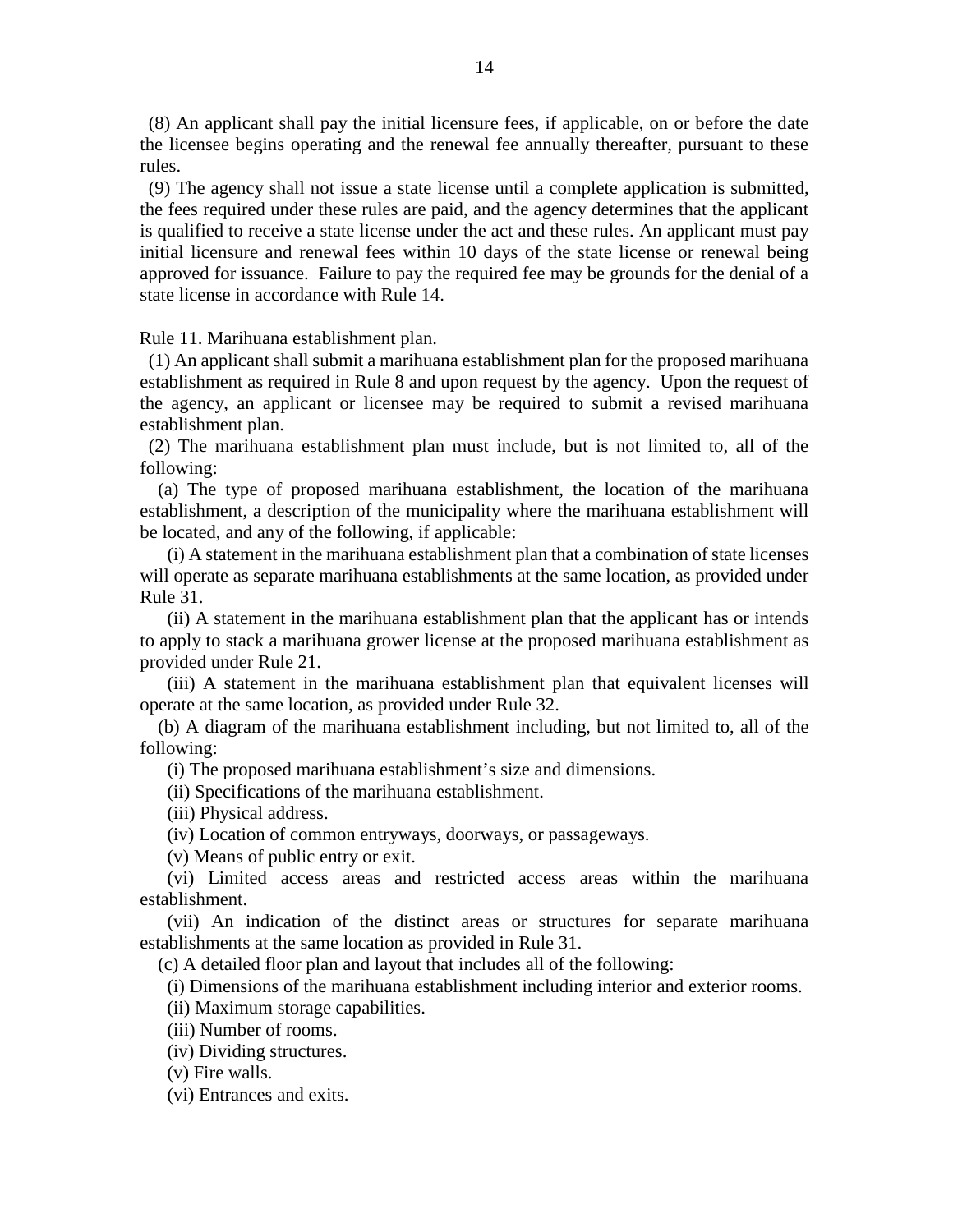(vii) Locations of hazardous material storage.

 (viii) Quantities of hazardous materials, such as chemical, flammable/combustible liquids and gases, and the expected daily consumption of the hazardous materials.

(d) Means of egress, including, but not limited to, delivery and transfer points.

(e) Construction details for structures and fire-rated construction for required walls.

 (f) Building structure information, including but not limited to, new, pre-existing, freestanding, or fixed.

 (g) Building type information, including, but not limited to, commercial, warehouse, industrial, retail, converted property, house, mercantile building, pole barn, greenhouse, laboratory, or center.

(h) Zoning classification and zoning information.

 (i) If the proposed marihuana establishment is in a location that contains multiple tenants and any applicable occupancy restrictions.

 (j) A proposed security plan that demonstrates the proposed marihuana establishment meets the security requirements specified in Rule 35.

 (k) Any other information required by the agency if not inconsistent with the act and these rules.

 (3) Any changes or modifications to the marihuana establishment plan under this rule must be reported to the agency and may require preapproval by the agency.

 (4) The agency may provide a copy of the marihuana establishment plan to the BFS, local fire department, Michigan state police, local law enforcement, and building officials for use in review and planning.

 (5) The agency may reinspect the marihuana establishment to verify the plan at any time during the establishment's hours of operation and may require that the plan be resubmitted upon renewal.

Rule 12. Prelicensure investigation; proposed marihuana establishment inspection.

 (1) An applicant for a state license shall submit to a prelicensure physical inspection of a proposed marihuana establishment, as determined by the agency.

 (2) The agency shall establish an inspection process to confirm that the applicants and proposed marihuana establishments meet the requirements of the act and these rules.

(3) The agency shall investigate an applicant in accordance with the act and these rules.

 (4) The agency shall conduct inspections and examinations of an applicant and a proposed marihuana establishment in accordance with the act and these rules.

(5) An applicant shall submit proof to the agency of both of the following:

 (a) A certificate of use and occupancy as required pursuant to section 13 of the Stille-DeRossett-Hale single state construction code act, 1972 PA 230, MCL 125.1513, and these rules. If this certificate is not available, the agency may accept alternative documentation from the building authority.

(b) If applicable, a fire safety inspection as specified in Rule 34.

Rule 13. Proof of financial responsibility; insurance.

 (1) Before a state license is issued or renewed, the licensee or renewal applicant shall file a proof of financial responsibility for liability for bodily injury on the form prescribed in Rule 8 of these rules, for an amount not less than \$100,000.00. If the proof required in this subrule is a bond, the bond must be in a format acceptable to the agency.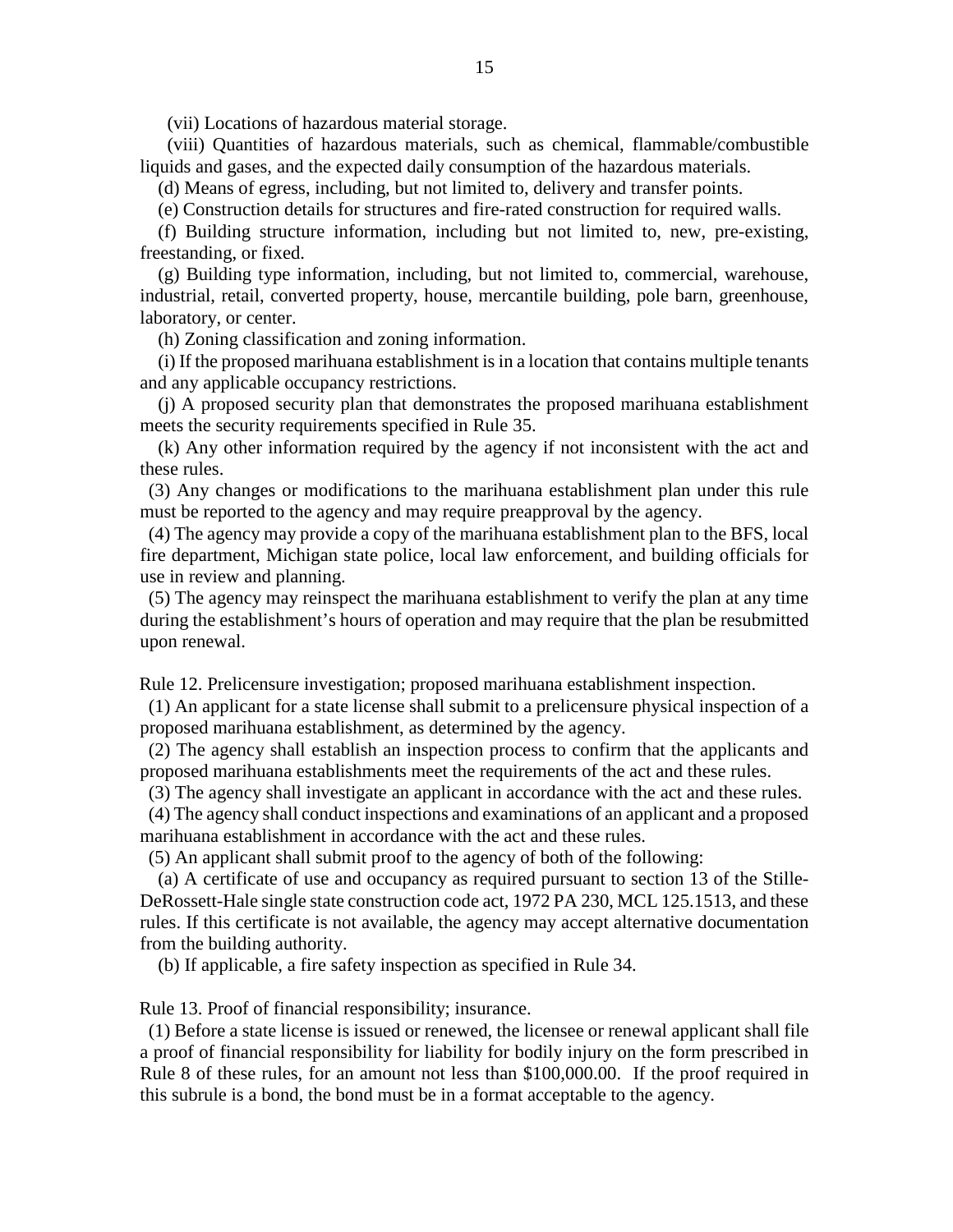(2) Proof of financial responsibility for liability for bodily injury is not required for a marihuana event organizer license. A marihuana event organizer licensee shall file a proof of financial responsibility for liability for bodily injury when applying for a temporary marihuana event license.

 (3) In addition to the requirement in subrule 1 of this rule, a marihuana secure transporter shall show proof of auto insurance, vehicle registration, and registration as a commercial motor vehicle, as applicable, for any vehicles used to transport marihuana product as required by the act and these rules.

Rule 14. Denial of state license; additional reasons.

 (1) If an applicant fails to comply with the act or these rules, a state license may be denied by the agency as provided under the act and these rules.

 (2) In addition to the reasons for denial in the act, a state license may be denied by the agency for any of the following reasons:

(a) The applicant has submitted an application containing false information.

(b) The applicant has failed to pay required fees pursuant to Rules 9 and 10.

 (c) The applicant has failed to comply with these rules and the application requirements pursuant to Rules 6, 7, and 8.

(d) The applicant made a material misrepresentation on the application.

 (e) The applicant failed to correct a deficiency within 5 days of notification by the agency in accordance with Rule 8.

 (f) The applicant failed to satisfy the confirmation of compliance by a municipality requirement in accordance with these rules.

 (g) The applicant's marihuana establishment plan does not fully comply with the act or these rules.

 (h) The applicant's proposed marihuana establishment or marihuana establishment is substantially different from the marihuana establishment plan pursuant to Rule 11 and these rules.

 (i) The applicant has been delinquent with the payment of taxes required under federal, state, or local law for 1 or more years.

 (j) The applicant fails to provide notifications or reports to the agency pursuant to Rule 16.

 (k) The agency is unable to access the proposed marihuana establishment for prelicensure agency inspection or the applicant denied the agency access to the proposed marihuana establishment.

 (l) The applicant failed to receive a passing prelicensure inspection within 60 days of a complete application being submitted to the agency.

 (m) The applicant is operating or was operating a proposed marihuana establishment or marihuana establishment without a state license.

 (n) The applicant or anyone who will have ownership in the marihuana establishment has a pattern of convictions involving dishonesty, theft, or fraud that indicate the proposed marihuana establishment is unlikely to be operated with honesty and integrity.

 (o) The applicant or anyone who will have ownership in the marihuana establishment has a conviction involving distribution of a controlled substance to a minor pursuant to section 8 of the act, MCL 333.27958.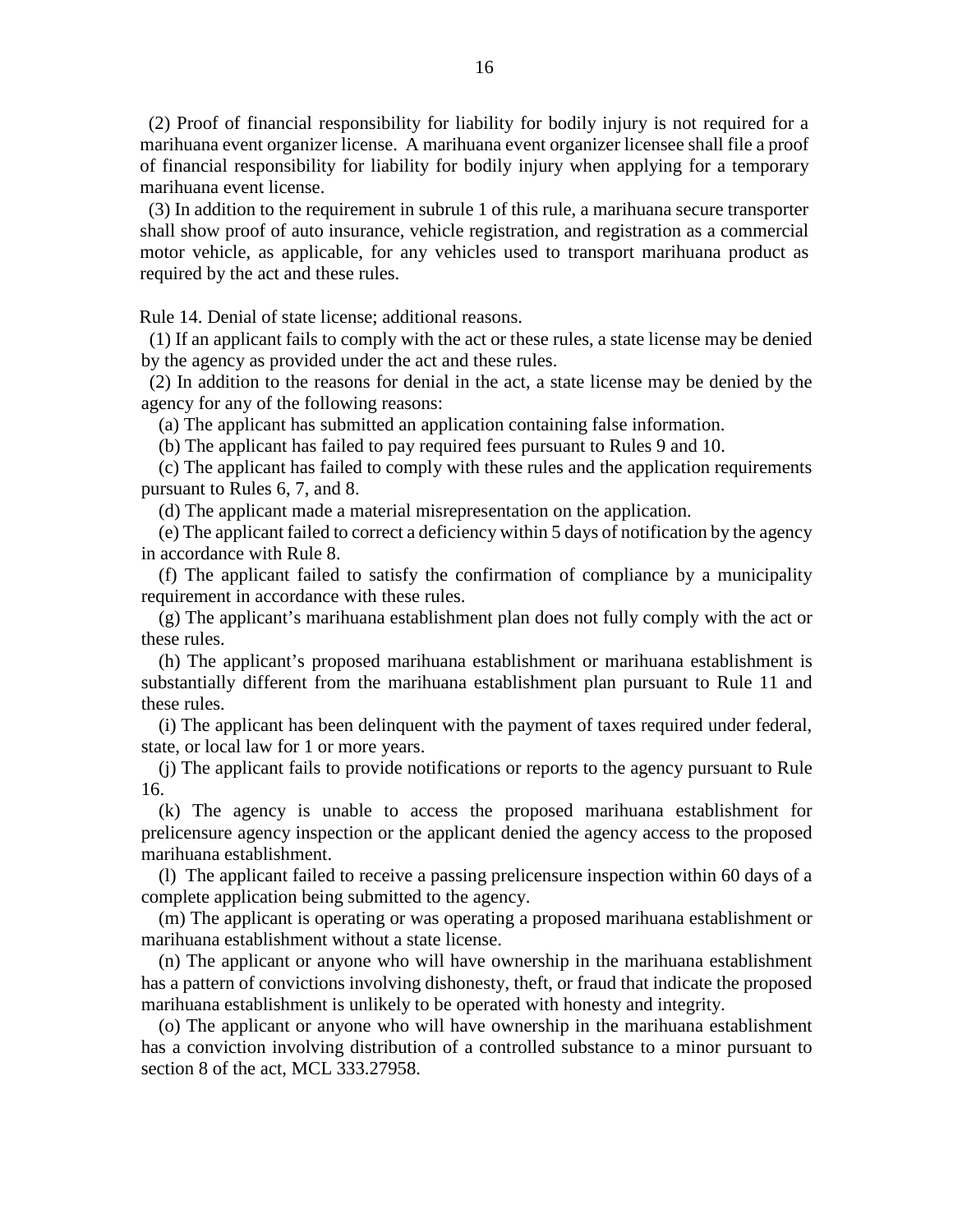(p) The applicant holds a state operating license under the MMFLA and has failed to file or is delinquent in the payment of the sales tax required under the general sales tax act, 1933 PA 167, MCL 205.51 to 205.78, or the excise tax required under section 601 of the MMFLA, MCL 333.27601.

 (q) The applicant holds a state license and has failed to file or is delinquent in the payment of the sales tax required under the general sales tax act, 1933 PA 167, MCL 205.51 to 205.78, or the excise tax required under section 13 of the act, MCL 333.27963.

#### Rule 15. Renewal of state license.

 (1) A state license is issued for a 1-year period and is renewable annually. A licensee may apply to renew a state license on a form established by the agency. The licensee shall pay the required fee upon renewal. The state license may be renewed no more than 90 days before expiration of the state license, if the licensee has submitted the renewal form required by the agency and, if applicable, the licensee has paid any additional background investigation charge assessed by the agency under these rules. The agency shall include on the renewal form, a statement requesting renewal of the state license and all of the following information:

 (a) To the extent that information has changed or not been previously reported, updated personal, business, and financial information, as the agency may require, related to the eligibility of the licensee to continue to hold the state license for which renewal is requested under the act and these rules. To the extent that the information has changed or not been previously reported, updated information on the marihuana establishment.

 (b) A statement under oath by the licensee that the information provided in the licensee's annual renewal form is current, complete, true, and accurate, and that the licensee has fulfilled its obligation under the act and these rules to notify the agency of any change in information provided in its original state license application and subsequent annual renewal form or forms previously filed, if applicable.

 (c) Attestation by the municipality on a form created by the agency regarding a licensee who submits an application for state license renewal which shall include, but not be limited to, both of the following:

 (i) A description of any violation, if applicable, of an ordinance or a zoning regulation adopted pursuant to section 6 of the act, MCL 333.27956, committed by the licensee, but only if the violation relates to activities licensed under the act or these rules, or the MMFLA and its associated rules, or both.

 (ii) Whether there has been a change to an ordinance or a zoning regulation adopted pursuant to section 6 of the act, MCL 333.27956, since the state license was issued to the licensee and a description of the change.

 (d) An attestation by the licensee that the licensee's annual renewal form provides all information and documentation prescribed and required by the agency to establish and determine that the licensee is eligible, qualified, and suitable to have its state license renewed and is ready and able to continue conducting its marihuana establishment in compliance with the act and these rules throughout the new 1-year time period for which the state license is to be renewed.

 (e) Other relevant information and documentation that the agency may require to determine the licensee's eligibility to have its state license renewed under the licensing standards of the act and these rules.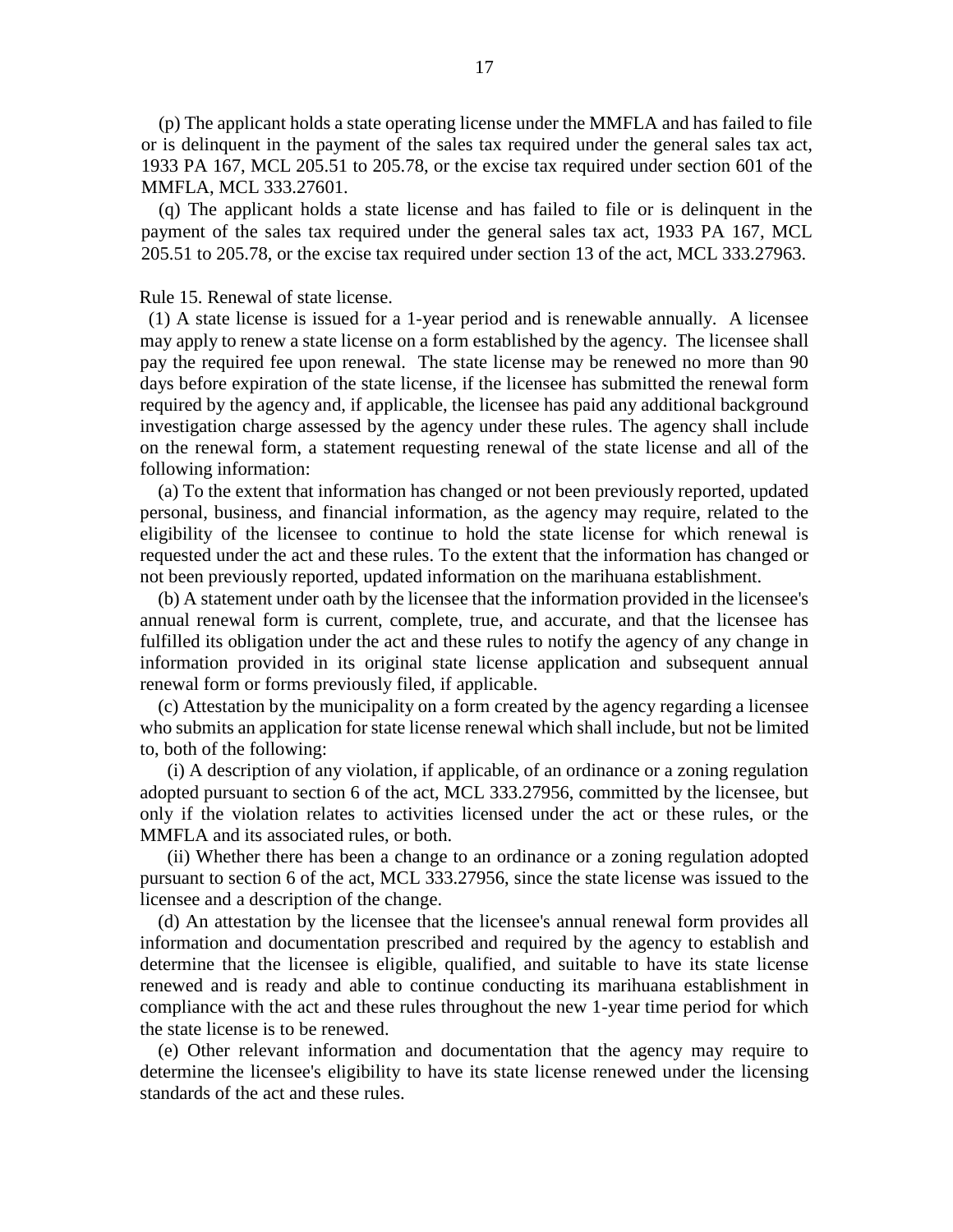(2) Failure to comply with any of the provisions in the act and these rules may result in the nonrenewal of a state license. A state license shall not be renewed unless the agency has determined that the individual qualifications of each person required by the act and these rules is eligible as part of the state license renewal in accordance with the relevant licensing standards set forth in the act and these rules.

 (3) The agency shall send a renewal application to the last known address of a licensee on file with the agency. The failure of a licensee to notify the agency of a change of address does not extend the expiration date of a license and may result in disciplinary action.

 (4) The licensee shall meet the requirements of the act and any other renewal requirements set forth in these rules.

 (5) The agency may refuse to renew a state license and issue a notice of nonrenewal if the licensee fails to apply for renewal in accordance with this rule. In addition, the agency may refuse to renew a state license and issue a notice of nonrenewal if the agency determines, after reviewing the licensee's annual renewal form, that the state license should not be renewed because the licensee's annual renewal form does not provide the information and documentation required by the agency to determine that the licensee is eligible to continue to be licensed and ready and able to continue conducting its marihuana establishment operation in compliance with the act and these rules.

 (6) A state licensee who is served with a notice of nonrenewal may request a hearing pursuant to Rule 66 through Rule 72.

 (7) If the licensee does not request a hearing in writing within 21 days after service of the notice of nonrenewal, the notice of nonrenewal becomes the final order of the agency.

 (8) A person who has not applied for state license renewal for any and all licenses that are due for renewal shall cease and desist operation and is subject to any sanctions or fines, or both, in accordance with the act or these rules.

Rule 16. Notification and reporting.

 (1) Applicants and licensees have a continuing duty to provide the agency with up-todate contact information and shall notify the agency in writing of any changes to the mailing addresses, phone numbers, electronic mail addresses, and other contact information they provide the agency.

 (2) Applicants and licensees shall report to the agency any changes to the marihuana establishment operations that are required in Rule 30 through Rule 40 and as required in these rules, as applicable.

 (3) Applicants and licensees shall report to the agency any proposed material changes to the marihuana establishment before making a material change that may require prior authorization by the agency. Material changes, include, but are not limited to, the following:

(a) Change in owners, officers, members, or managers.

 (b) Change of location. Upon notification of a change in location, the agency may determine that a new state license and new inspection are required for the change of location pursuant to Rule 22.

 (c) A description of a violation of an ordinance or a zoning regulation adopted pursuant to section 6 of the act, MCL 333.27956, committed by the licensee, but only if the violation relates to activities licensed under the act and these rules, or the MMFLA and its associated rules, or both.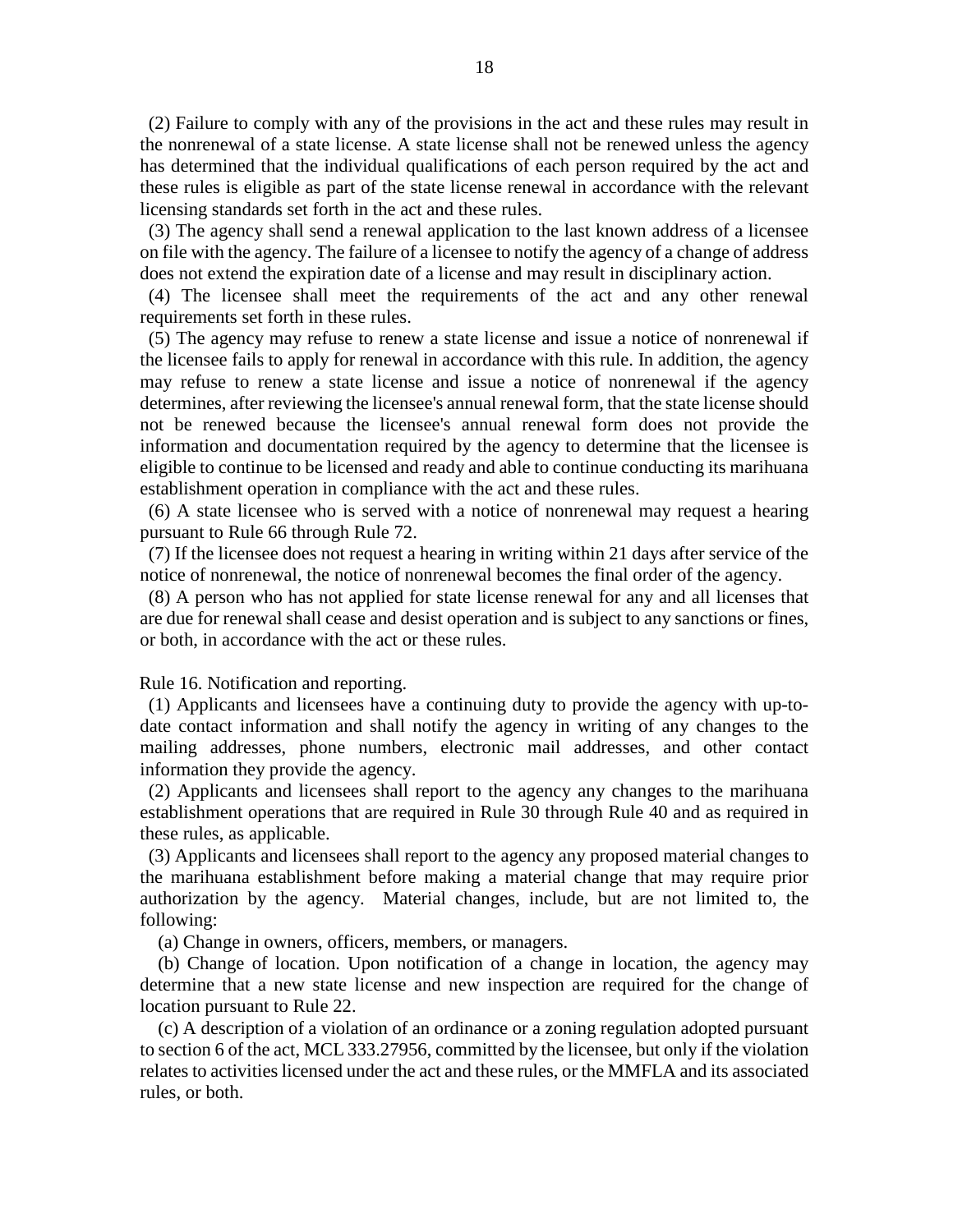(d) The addition or removal of a person named in the application or disclosed.

(e) Change in entity name.

(f) Any attempted transfer, sale, or other conveyance of an interest in a state license.

 (g) Any change or modification to the marihuana establishment before or after licensure that was not preinspected, inspected, or part of the marihuana establishment plan or final inspection including, but not limited to, operational or method changes requiring inspection under these rules, additions or reductions in equipment or processes at a marihuana establishment, increase or decrease in the size or capacity of the marihuana establishment, alterations of ingress or egress, and changes that impact security, fire and building safety.

 (4) An applicant or licensee shall notify the agency within 1 business day of becoming aware of or within 1 business day of when the applicant or licensee should have been aware of all of the following:

(a) Adverse reactions to a marihuana product sold or transferred by any licensee.

 (b) Criminal convictions, charges, or civil judgements against an applicant or licensee in this state or any other state, federal, or foreign jurisdiction.

 (c) Regulatory disciplinary action taken or determined against an applicant or licensee by this state or any other state, federal, or foreign jurisdiction, including any pending action.

 (5) The applicant or licensee shall notify the agency within 10 days of the initiation or conclusion of any new judgments, lawsuits, legal proceedings, charges, or government investigations, whether initiated, pending, or concluded, that involves the applicant or the licensee.

 (6) Failure to provide notifications or reports to the agency pursuant to this rule may result in sanctions or fines, or both.

Rule 17. Notifications of diversion, theft, loss, or criminal activity pertaining to marihuana product.

 (1) Applicants and licensees shall notify the agency and local law enforcement authorities within 24 hours of becoming aware of or should have been aware of the theft or loss of any marihuana product or criminal activity at the marihuana establishment.

 (2) Failure to notify as required under subrule (1) of this rule may result in sanctions or fines, or both.

Rule 18. Inspection; investigation.

 (1) The agency shall do all of the following with respect to inspections and investigations of applicants, licensees, proposed marihuana establishments, and marihuana establishment operations:

 (a) Oversee and conduct inspections of proposed marihuana establishments and marihuana establishments to ensure compliance with the act and these rules.

 (b) Inspect and examine marihuana establishments and proposed marihuana establishments.

(c) Inspect, examine, and audit records of the licensee.

 (2) The agency may investigate individuals employed by proposed marihuana establishments and marihuana establishments.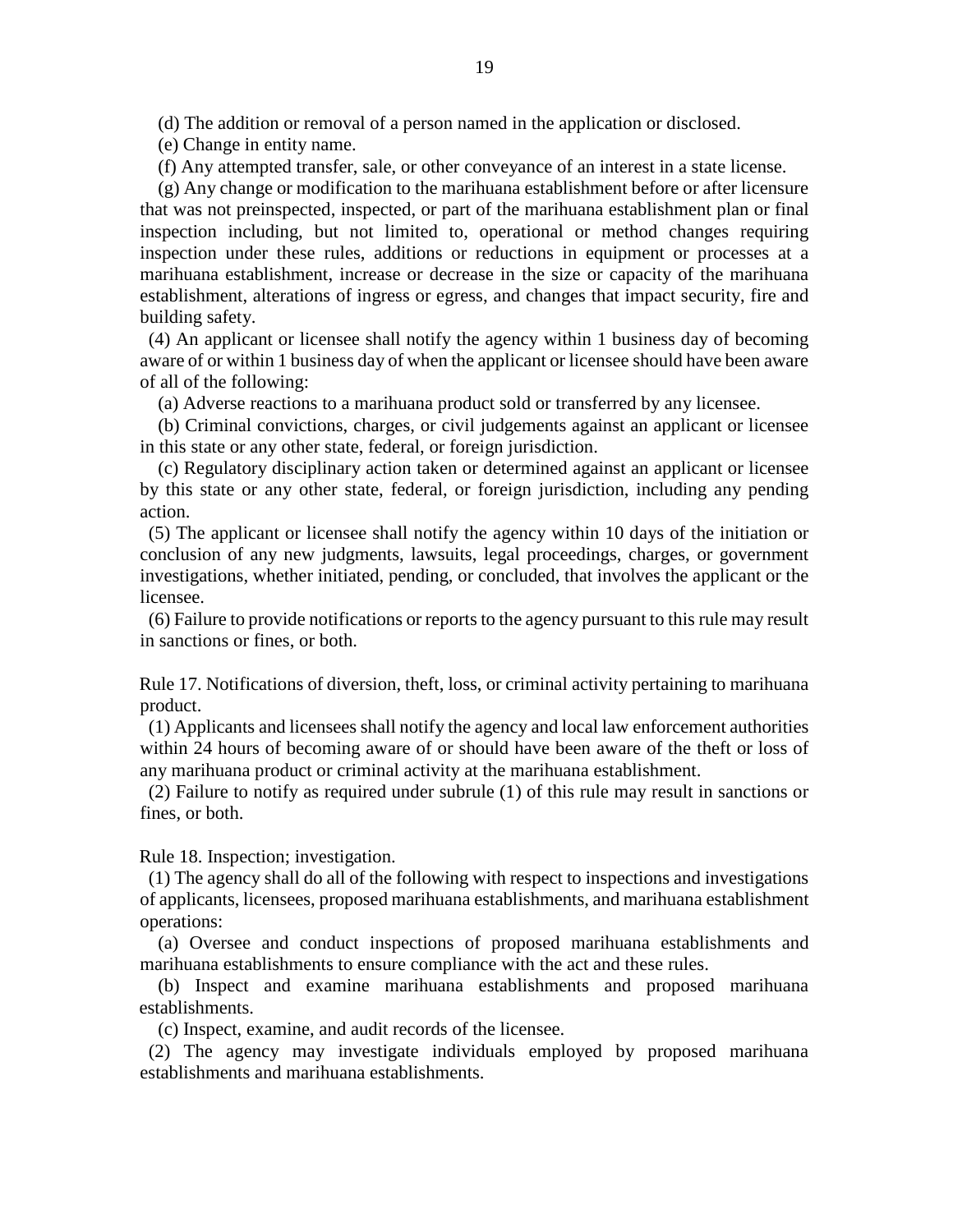(3) As authorized by the act, a licensee may not refuse the agency access to the marihuana establishment during the hours of operation. The agency may access the marihuana establishment without a warrant and without notice to the licensee during the marihuana establishment's hours of operation.

 (4) The agency may place an administrative hold on a marihuana product and order that no sales or transfers occur during an investigation for an alleged violation or violation of the act or these rules.

 (5) The agency may inspect, examine, and audit relevant records of the licensee. If a licensee fails to cooperate with an investigation, the agency may impound, seize, assume physical control of, or summarily remove records from a proposed marihuana establishment or marihuana establishment as authorized under the act and these rules.

 (6) The agency may eject or exclude, or authorize the ejection or exclusion of, an individual from a proposed marihuana establishment or marihuana establishment if that individual violates the act, a final order, or these rules.

(7) The agency may take any reasonable or appropriate action to enforce the act and rules.

 (8) This rule does not limit the application of any other remedies or sanctions that are available through local, state, and federal laws, the act, and these rules.

 (9) For purposes of this rule, the term "record" means books, ledgers, documents, writings, photocopies, correspondence, electronic records, videotapes, surveillance footage, electronic storage media, electronically stored records, money receptacles, equipment in which records are stored, including data or information in the statewide monitoring system, or any other document that is used for recording information.

Rule 19. Persons subject to penalty; violations.

 (1) A state license may be subject to penalties if any person required to be disclosed as an applicant violates the act or these rules.

 (2) If the agency during the physical site inspection determines violations of the act or these rules exist, the agency shall notify the person, applicant, or licensee of the violation during the physical site inspection or thereafter and the person, applicant, or licensee may be responsible for sanctions or fines, or both.

 (3) The agency may issue a notice of a violation or fine, or both, for any violations of the act and applicable rules, including those observed by the agency while in the performance of its duties.

 (4) If the agency determines a violation of the act or these rules exists, these violations must be cited in a format established by the agency. After a notice of violation or fine, or both, is issued to a person, applicant, or licensee, the agency may hold a compliance conference or a hearing if applicable as prescribed in the act and these rules.

 (5) The agency may forward information regarding violations of the act or these rules or any other state or federal law to the department of state police, department of attorney general, and the prosecutor for the jurisdiction in which the alleged violation of the act or rules has occurred.

 (6) The agency may take action for failure to pay any fine within the time written on the violation notice pursuant to the act or these rules.

 (7) The agency may take action if notified of a violation of a municipal ordinance pursuant to section 6 of the act, MCL 333.27956.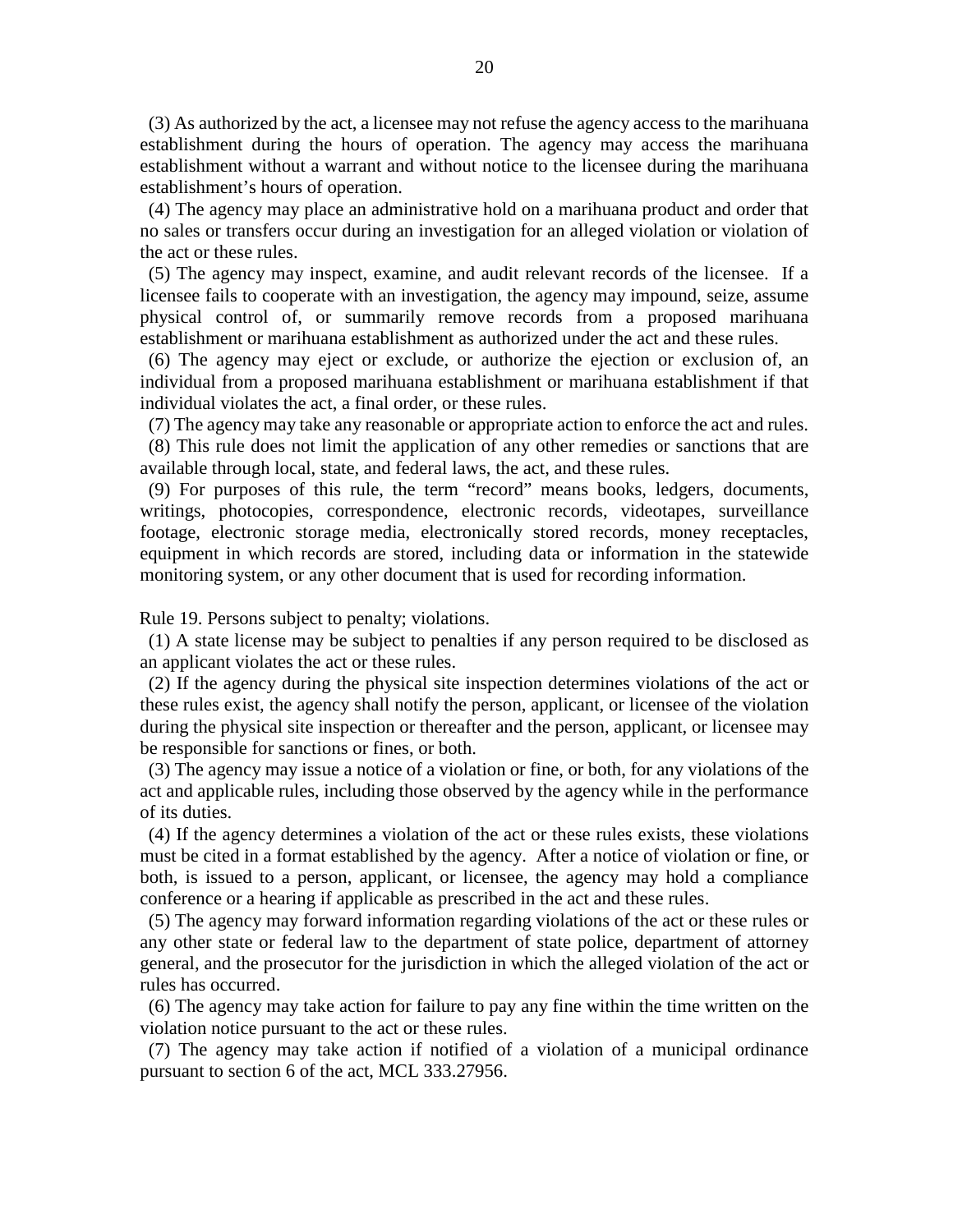(8) The agency may take action against a licensee for knowingly making misrepresentations to the agency or its contractors during an investigation into the licensee.

 (9) The attempted transfer, sale, or other conveyance of an interest in a state license without prior approval are grounds for suspension or revocation of the state license or for other sanctions as provided in these rules.

Rule 20. Sanctions; fines.

 (1) A person, applicant, or licensee found in violation of these rules or the act may be subject to sanctions, including, but not limited to, any of the following:

(a) State license denial.

(b) Limitations on a state license.

(c) Fines.

(d) Revocation, suspension, nonrenewal, or an administrative hold on a state license.

(e) Orders to cease operations.

(2) A violation of these rules or the act may result in 1 or more of the following:

(a) Denial, revocation, or limitation.

(b) Removal of a licensee or an employee of a licensee.

 (c) Civil fines up to \$10,000.00 or an amount equal to the daily gross receipts, whichever is greater, against a licensee for each violation of the act, a final order, or these rules.

 (d) Civil fines may be assessed for each day the licensee is not in compliance with each violation of the act or these rules. Assessment of a civil fine is not a bar to the investigation, arrest, charging, or prosecution of an individual for any other violation of the act or these rules.

 (3) A state license may be suspended without notice or hearing upon a determination that the safety or health of patrons or employees is jeopardized by continuing a marihuana establishment's operation as provided in the act or these rules.

 (4) A person operating without a state license shall cease operation and may be subject to, including but not limited to, sanctions or fines, or both, in accordance with the act or these rules and may be referred to the state police and department of attorney general.

 (5) The agency may impose any other remedies, sanctions, or penalties not inconsistent with the act or these rules.

Rule 21. Stacked license.

 (1) A marihuana grower may apply to stack class C marihuana grower licenses at a marihuana establishment specified in the state license application. The marihuana grower shall be subject to payment of a separate initial licensure fee for each state license issued and stacked and may be subject to any additional fees under Rule 10.

 (2) A marihuana grower that has been issued stacked licenses is subject to all requirements of the act and these rules.

Rule 22. Changes to licensed marihuana establishment.

 (1) Any change or modification to the marihuana establishment after licensure is governed by the standards and procedures set forth in these rules and any regulations adopted pursuant to the act. Any material change or modification to the marihuana establishment must be approved by the agency before the change or modification is made.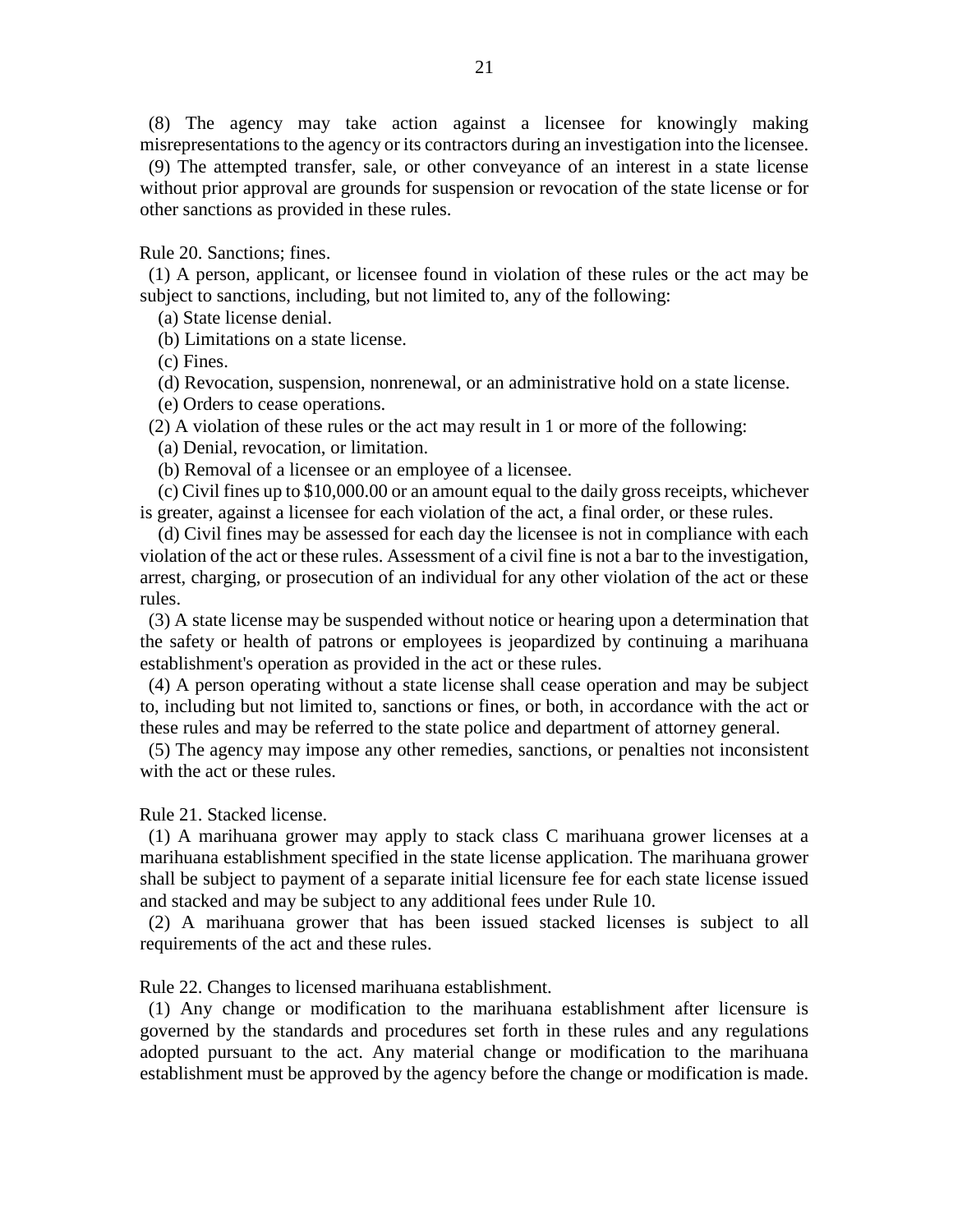(2) Any change of a location of a marihuana establishment after licensure requires a new state license application under Rule 8 and Rule 10 and may include, but is not limited to, application fees, or initial licensure fees, or both. A licensee shall produce written confirmation of compliance with any municipal ordinances the municipality may have adopted under section 6 of the act, MCL 333.27956. For purposes of these rules, confirmation of compliance must be on an attestation form prepared by the agency that contains all of the information required in Rule 8.

Rule 23. Communities; disproportionately impacted by marihuana prohibition.

 (1) Pursuant to section 8 of the act, MCL 333.27958, the agency shall establish a plan that promotes and encourages participation in the marihuana industry by people from communities that have been disproportionately impacted by marihuana prohibition and enforcement and to positively impact those communities.

 (2) The agency shall publish information about the plan which shall include, but not be limited to, the following:

 (a) The criteria used to select communities that have been disproportionately impacted by marihuana prohibition and enforcement.

 (b) Based on the selection criteria, a list of the communities that have been disproportionately impacted by marihuana prohibition and enforcement.

 (c) The requirements persons in those communities shall meet to utilize services and resources offered through the plan.

 (d) The services and resources that are available to those communities and qualifying persons residing in and planning to operate a marihuana establishment in those communities selected in subdivision (b) above.

(e) Specific goals and objectives for the plan.

 (3) The agency shall collect data to measure its progress towards achieving the specific goals and objectives outlined in subdivision (e).

 (4) The agency shall publish a list of services and resources offered through the plan, which shall include, but not be limited to, the following:

 (a) Education and outreach to the communities and potential applicants from the community.

(b) Waiving or reducing fees for qualified applicants from the communities.

 (c) Increased assistance with the application process for applicants from these communities.

 (d) Coordinating communities', applicants', and licensees' utilization of resources that will allow participation in the marihuana industry.

### PART 3. LICENSEES

Rule 24. Marihuana grower license.

 (1) A marihuana grower license authorizes the marihuana grower to grow not more than the following number of marihuana plants under the indicated license class for each marihuana grower license the marihuana grower holds in that class:

(a) Class  $A - 100$  marihuana plants.

(b) Class B – 500 marihuana plants.

(c) Class  $C - 2,000$  marihuana plants.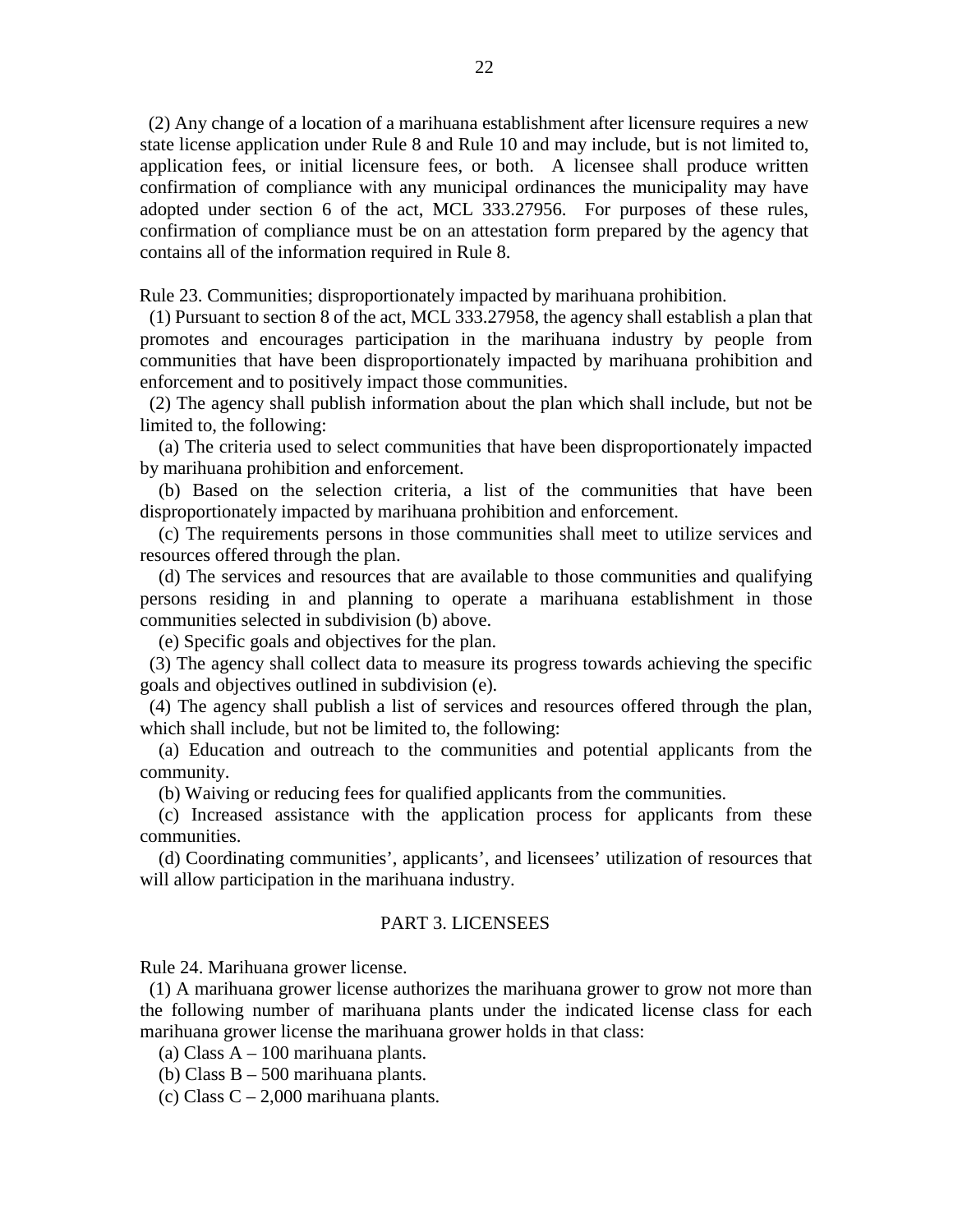(2) Except as otherwise provided in the act and these rules, a marihuana grower license authorizes sale of marihuana plants to a marihuana grower only by means of a marihuana secure transporter. A marihuana grower license authorizes the sale or transfer of seeds, seedlings, tissue cultures, or immature plants to a marihuana grower from another marihuana grower without using a marihuana secure transporter.

 (3) A marihuana grower license authorizes a marihuana grower to transfer marihuana without using a marihuana secure transporter to a marihuana processor or marihuana retailer if both of the following are met:

 (a) The marihuana processor or marihuana retailer occupies the same location as the marihuana grower and the marihuana is transferred using only private real property without accessing public roadways.

(b) The marihuana grower enters each transfer into the statewide monitoring system.

 (4) A marihuana grower license authorizes sale of marihuana, other than seeds, seedlings, tissue cultures, immature plants, and cuttings, to a marihuana processor or marihuana retailer.

 (5) Except as otherwise provided in the act, subrule (2) and subrule (3) of this rule, and Rule 42, a marihuana grower license authorizes the marihuana grower to transfer marihuana only by means of a marihuana secure transporter.

 (6) A marihuana grower must enter all transactions, current inventory, and other information into the statewide monitoring system as required in these rules.

 (7) A marihuana grower license does not authorize the marihuana grower to operate in an area unless the area is zoned for industrial or agricultural uses or otherwise meets the requirements established in section 9(3)(c) of the act, MCL 333.27959.

 (8) A marihuana grower may accept the transfer of marihuana seeds, tissue cultures, and clones that do not meet the definition of marihuana plant in these rules at any time from another grower licensed under the act, these rules, the MMFLA, and its associated rules, or both.

 (9) A class A marihuana grower may accept the transfer of marihuana plants only once upon licensure from a registered primary caregiver so long as that registered primary caregiver was an applicant for that class A marihuana grower license.

 (10) A marihuana grower licensee is required to comply with the requirements of the act and these rules.

#### Rule 25. Marihuana processor license.

 (1) A marihuana processor license authorizes purchase of marihuana only from a marihuana grower or a marihuana processor and sale of marihuana-infused products or marihuana only to a marihuana retailer or another marihuana processor.

 (2) Except as otherwise provided in Rule 42, Rule 53, this rule, and the act, a marihuana processor license authorizes a marihuana processor to transfer marihuana only by means of a marihuana secure transporter. A marihuana processor license authorizes a marihuana processor to transfer marihuana without using a marihuana secure transporter to a marihuana grower, marihuana processor, or marihuana retailer if both of the following are met:

 (a) The marihuana grower, marihuana processor, or marihuana retailer occupies the same location as the marihuana processor and the marihuana is transferred using only private real property without accessing public roadways.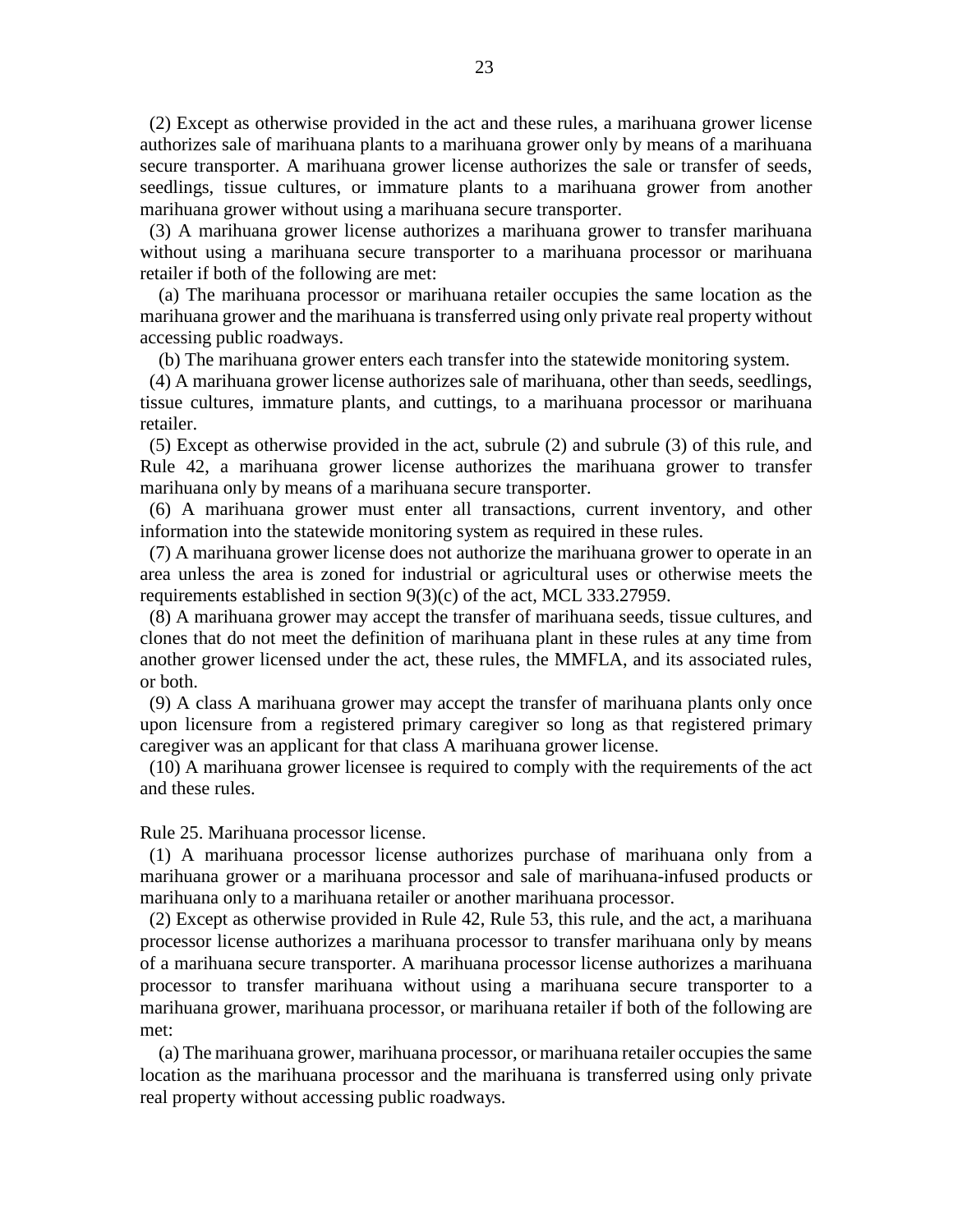(b) The marihuana processor enters each transfer into the statewide monitoring system.

 (3) A licensee who holds 2 or more marihuana processor licenses with common ownership at different establishments may transfer marihuana product inventory between the licensed marihuana processor establishments. The transferred marihuana product must be entered and tracked in the statewide monitoring system as required in these rules and any requirements published by the agency.

 (4) A marihuana processor must enter all transactions, current inventory, and other information into the statewide monitoring system as required in these rules.

Rule 26. Marihuana retailer license.

 (1) A marihuana retailer license authorizes the purchase or transfer of marihuana only from a marihuana grower or marihuana processor and sale or transfer to only an individual 21 years of age or older. Except as otherwise provided in Rule 42, Rule 53, this rule, and the act, all transfers of marihuana to a marihuana retailer from a separate marihuana establishment must be by means of a marihuana secure transporter. A transfer of marihuana to a marihuana retailer from a marihuana establishment that occupies the same location as the marihuana retailer does not require a marihuana secure transporter if the marihuana is transferred to the marihuana retailer using only private real property without accessing public roadways.

 (2) A marihuana retailer license authorizes the marihuana retailer to transfer marihuana to or from a marihuana safety compliance facility for testing by means of a marihuana secure transporter or as provided in Rule 42.

(3) A marihuana retailer shall comply with all of the following:

 (a) Sell or transfer marihuana to an individual 21 years of age or older only after it has been tested and bears the label required for retail sale.

 (b) Enter all transactions, current inventory, and other information into the statewide monitoring system as required in these rules.

 (c) Before selling or transferring marihuana to an individual 21 years of age or older, verify the individual appeared to be 21 years of age or older by means of governmentissued photographic identification containing a date of birth and that the sale or transfer will not exceed the single transaction limit in these rules.

 (4) A licensee who holds 2 or more marihuana retailer licenses with common ownership at different establishments may transfer marihuana product inventory between the licensed marihuana retailer establishments. The transferred marihuana product must be entered and tracked in the statewide monitoring system as required in these rules and any requirements published by the agency.

Rule 27. Marihuana microbusiness license.

(1) A marihuana microbusiness license authorizes the following:

(a) The cultivation of not more than 150 plants.

(b) The processing and packaging of marihuana.

 (c) The retail sale or transfer of marihuana to only an individual 21 years of age or older, but not to other marihuana establishments.

(d) The transfer of marihuana to a marihuana safety compliance facility for testing.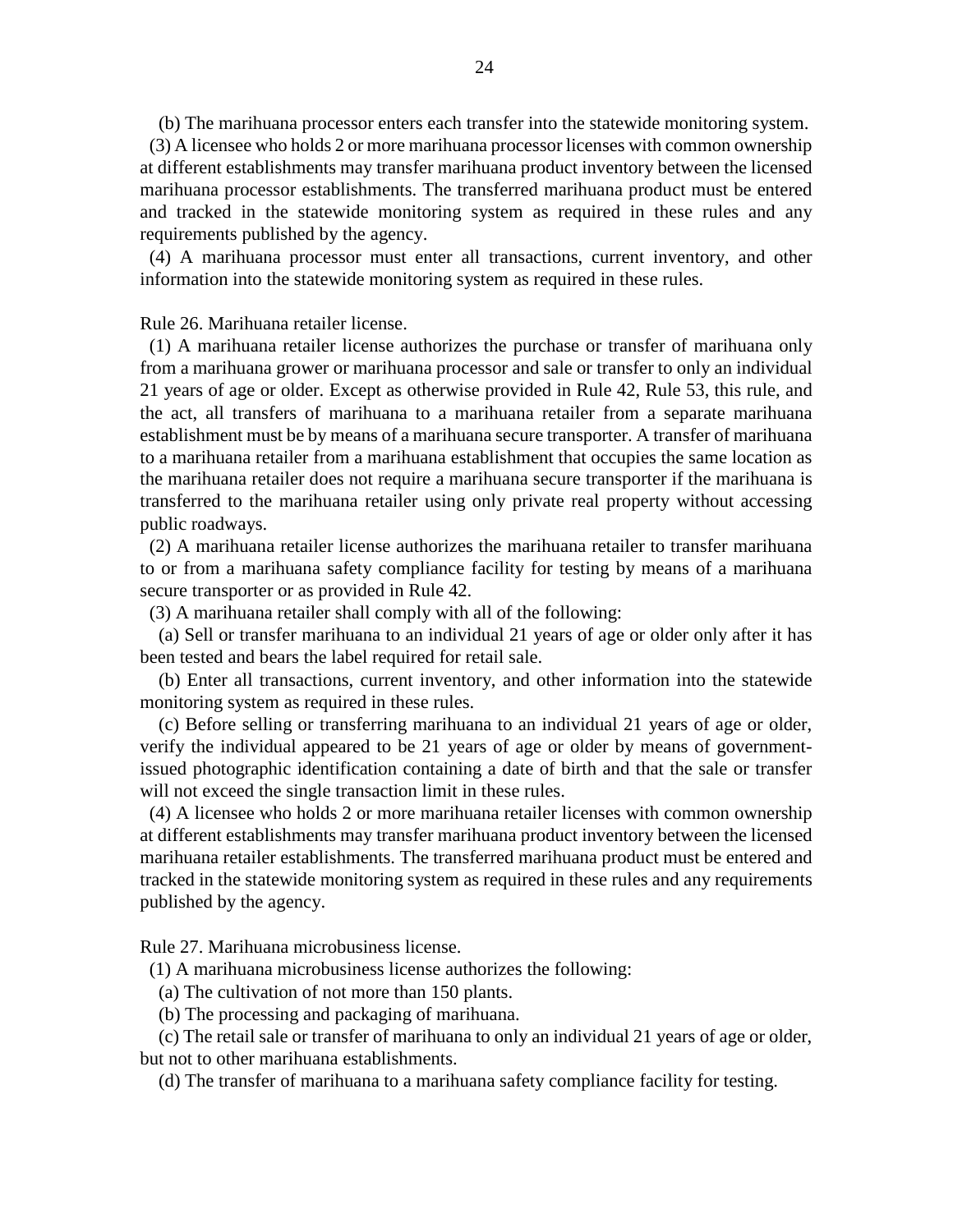(2) Except as otherwise provided in Rule 42, this rule, and the act, a marihuana microbusiness license authorizes a marihuana microbusiness to transfer marihuana from the marihuana grower area to the marihuana processor and marihuana retailer areas of the marihuana microbusiness and from the marihuana processor area to marihuana grower and marihuana retailer areas of the marihuana microbusiness without using a marihuana secure transporter if all areas of the marihuana microbusiness enter each transfer between different areas of the marihuana microbusiness into the statewide monitoring system.

(3) A marihuana microbusiness shall not operate at multiple locations.

 (4) A marihuana microbusiness must enter all transactions, current inventory, and other information into the statewide monitoring system as required in these rules.

 (5) A marihuana microbusiness may accept the transfer of marihuana seeds, tissue cultures, and clones that do not meet the definition of marihuana plant in these rules at any time from another grower licensed under the act, these rules, the MMFLA, and its associated rules, or both. A marihuana microbusiness shall not sell or transfer marihuana seeds, tissue cultures, or clones received under this subrule.

 (6) A marihuana microbusiness may accept the transfer of marihuana plants only once upon licensure from a registered primary caregiver so long as that registered primary caregiver was an applicant for that marihuana microbusiness license.

 (7) A marihuana microbusiness license is subject to all applicable provisions in the act and these rules related to a marihuana grower, marihuana retailer, and marihuana processor license.

Rule 28. Marihuana secure transporter license.

 (1) A marihuana secure transporter license authorizes the licensee to store and transport marihuana and money associated with the purchase or sale of marihuana between marihuana establishments for a fee upon request of a person with legal custody of that marihuana or money. It does not authorize transport to a registered qualifying patient or registered primary caregiver. If a marihuana secure transporter has its primary place of business in a municipality that has not adopted an ordinance under section 6 of the act, MCL 333.27956, prohibiting marihuana establishments, the marihuana secure transporter may travel through any municipality.

 (2) A marihuana secure transporter shall enter all transactions, current inventory, and other information into the statewide monitoring system as required in these rules.

(3) A marihuana secure transporter shall comply with all of the following:

 (a) Each driver transporting marihuana must have a chauffeur's license issued by this state.

 (b) Each vehicle must be operated with a 2-person crew with at least 1 individual remaining with the vehicle at all times during the transportation of marihuana.

 (c) A route plan and manifest must be entered into the statewide monitoring system, and a copy must be carried in the transporting vehicle and presented to a law enforcement officer upon request.

 (d) The marihuana must be transported in 1 or more sealed containers and not be accessible while in transit.

 (e) A secure transporting vehicle must not bear markings or other indication that it is carrying marihuana or a marihuana-infused product.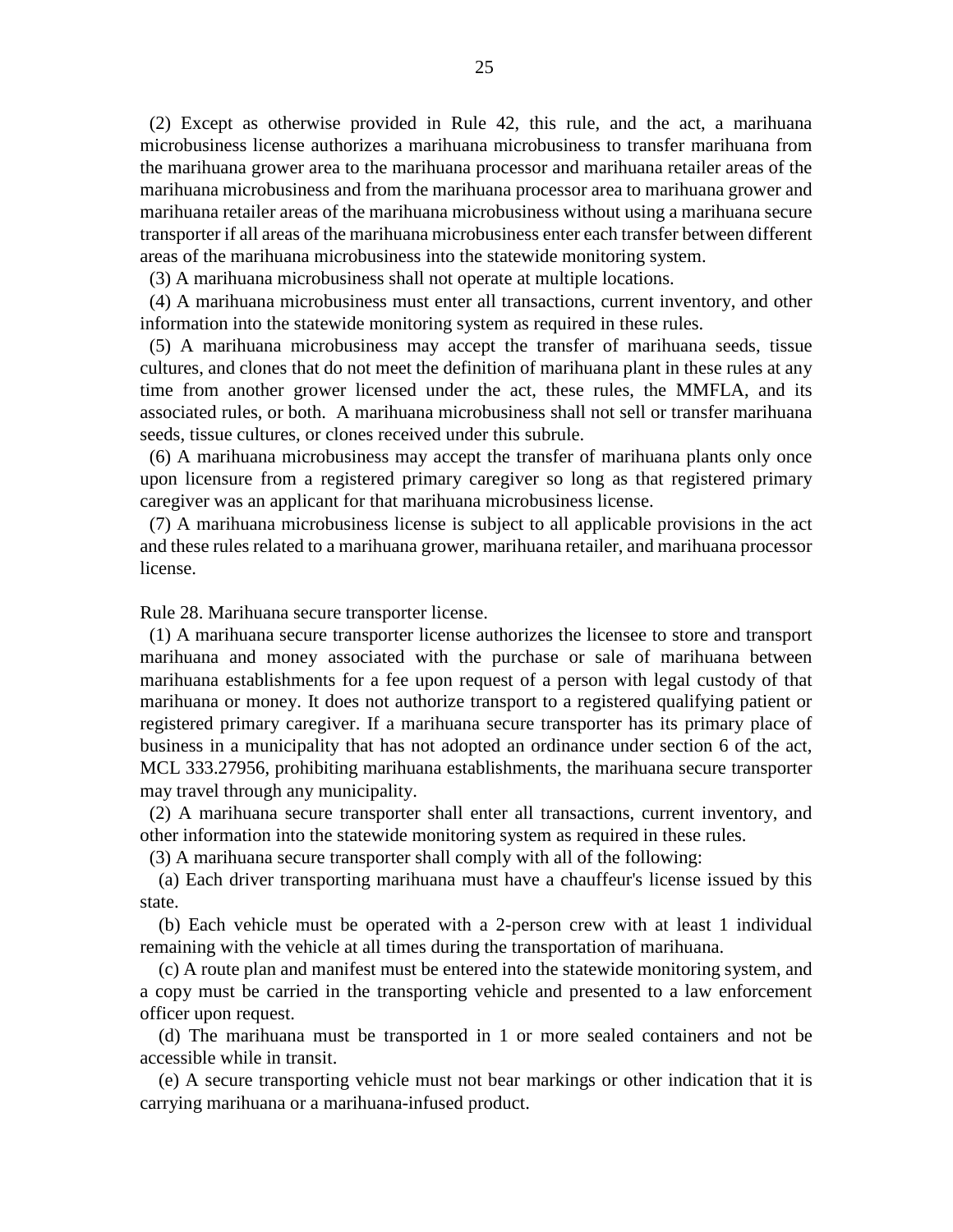(4) A marihuana secure transporter is subject to administrative inspection by a law enforcement officer at any point during the transportation of marihuana to determine compliance with the act and these rules.

Rule 29. Marihuana safety compliance facility license.

 (1) A marihuana safety compliance facility license authorizes the marihuana safety compliance facility to do all of the following without using a marihuana secure transporter:

 (a) Take marihuana from, test marihuana for, and return marihuana to only a licensed marihuana grower, marihuana processor, marihuana retailer, or marihuana microbusiness.

 (b) Collect a random sample of marihuana at the marihuana establishment of a marihuana grower, marihuana processor, marihuana retailer, or marihuana microbusiness for testing.

 (2) A marihuana safety compliance facility must be accredited by an entity approved by the agency by 1 year after the date the marihuana safety compliance facility license is issued or have previously provided drug testing services to this state or this state's court system and be a vendor in good standing in regard to those services. The agency may grant a variance from this requirement upon a finding that the variance is necessary to protect and preserve the public health, safety, or welfare.

(3) A marihuana safety compliance facility shall comply with all of the following:

 (a) Perform safety tests to certify that marihuana is reasonably free of known contaminants in compliance with the standards established by the agency.

 (b) Use validated test methods to perform all safety tests and to determine tetrahydrocannabinol (THC), tetrahydrocannabinol acid (THC-A), cannabidiol (CBD), and cannabidiol acid (CBD-A) concentrations.

 (c) Perform other tests necessary to determine compliance with good manufacturing practices as prescribed in these rules.

 (d) Enter all transactions, current inventory, and other information into the statewide monitoring system as required in these rules.

(e) Have a secured laboratory space that cannot be accessed by the general public.

 (f) Retain and employ at least 1 laboratory manager with a relevant advanced degree in a medical or laboratory science. A laboratory manager shall be responsible for the following duties including, but not limited to:

(i) Ensure tests are conducted in accordance with ISO 17025.

(ii) Ensure test results are accurate and valid.

(iii) Oversee day-to-day operations.

(iv) Validate reporting requirements in the statewide monitoring system.

(v) Verify conformity with ISO 17025.

(vi) Any other duties required and published by the agency.

### PART 4. OPERATIONS

Rule 30. State licenses; licensees; operations; general.

 (1) A state license and a stacked license as described in Rule 21 are limited to the scope of the state license issued for that type of marihuana establishment that is located within the municipal boundaries connected with the state license.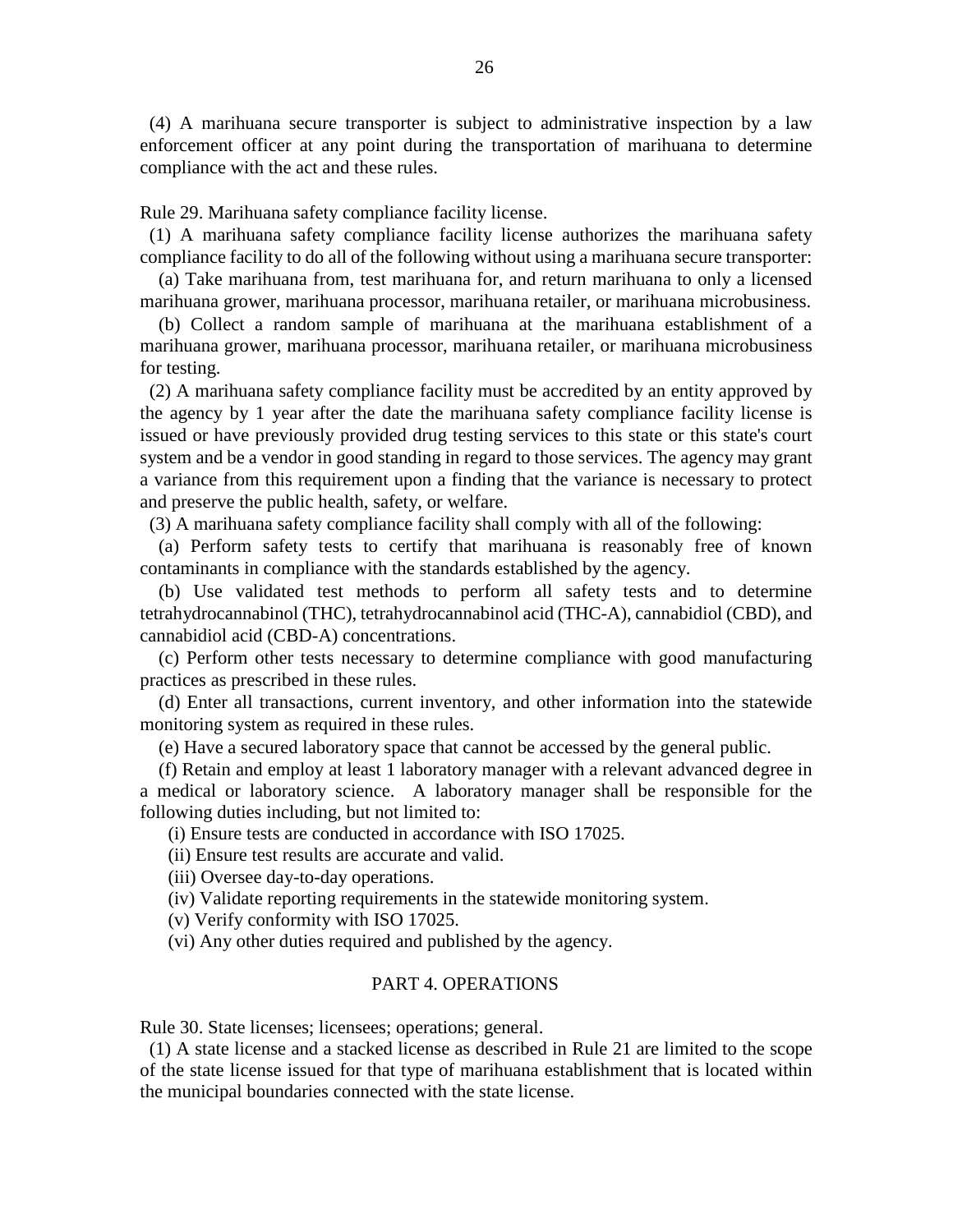(2) A licensee shall comply with all of the following:

 (a) Except as provided in Rule 31 and Rule 32, marihuana establishments shall be partitioned from any other marihuana establishment, activity, business, or dwelling. Marihuana establishments shall not allow onsite or as part of the marihuana establishment any of the following:

 (i) Sale, consumption, or serving of food or alcohol except for as provided in Rule 56 unless the establishment has the appropriate authorizations from other federal, state, or local agencies as applicable.

 (ii) Consumption, use, or inhalation of a marihuana product unless the licensee has been granted a designated consumption establishment or temporary marihuana event license under Rule 59 and Rule 62.

 (b) A marihuana establishment shall have distinct and identifiable areas with designated structures that are contiguous and specific to the state license.

 (c) A marihuana establishment shall have separate entrances and exits, inventory, record keeping, and point of sale operations, if applicable.

 (d) Access to the marihuana establishment's restricted and limited access areas is restricted to the licensee; employees of the licensee, escorted visitors, and the agency. A marihuana retailer or a marihuana microbusiness may grant access as provided in Rule 33(5) to customers to a dedicated point of sale area.

(e) Licensee records must be maintained and made available to the agency upon request.

 (f) The marihuana establishment must be at a fixed location. Mobile marihuana establishments and drive through operations are prohibited. Any sales or transfers of marihuana product by internet or mail order, consignment, or at wholesale are prohibited.

 (g) A state license issued under the act must be framed under a transparent material and prominently displayed in the marihuana establishment.

(3) A marihuana establishment shall comply with the following:

 (a) The natural resources and environmental protection act, 1994 PA 451, MCL 324.101 to 324.90106. The agency may publish guidance in cooperation with the department of environment, great lakes, and energy.

 (b) Any other operational measures requested by the agency that are not inconsistent with the act and these rules.

Rule 31. Operation at same location.

 (1) A licensee that has any combination of state licenses may operate separate marihuana establishments at the same location. For purposes of this rule, a stacked license is considered a single marihuana establishment.

 (2) To operate at the same location subject to subrule (1) of this rule, all of the following requirements must be met:

(a) The agency has authorized the proposed operation at the same location.

 (b) The operation at the same location is not in violation of any local ordinances or regulations.

 (c) The operation at the same location does not circumvent a municipal ordinance or zoning regulation that limits the marihuana establishments under section 6 of the act, MCL 333.27956.

 (d) The licensee of each marihuana establishment operating at the same location under this rule shall do all the following: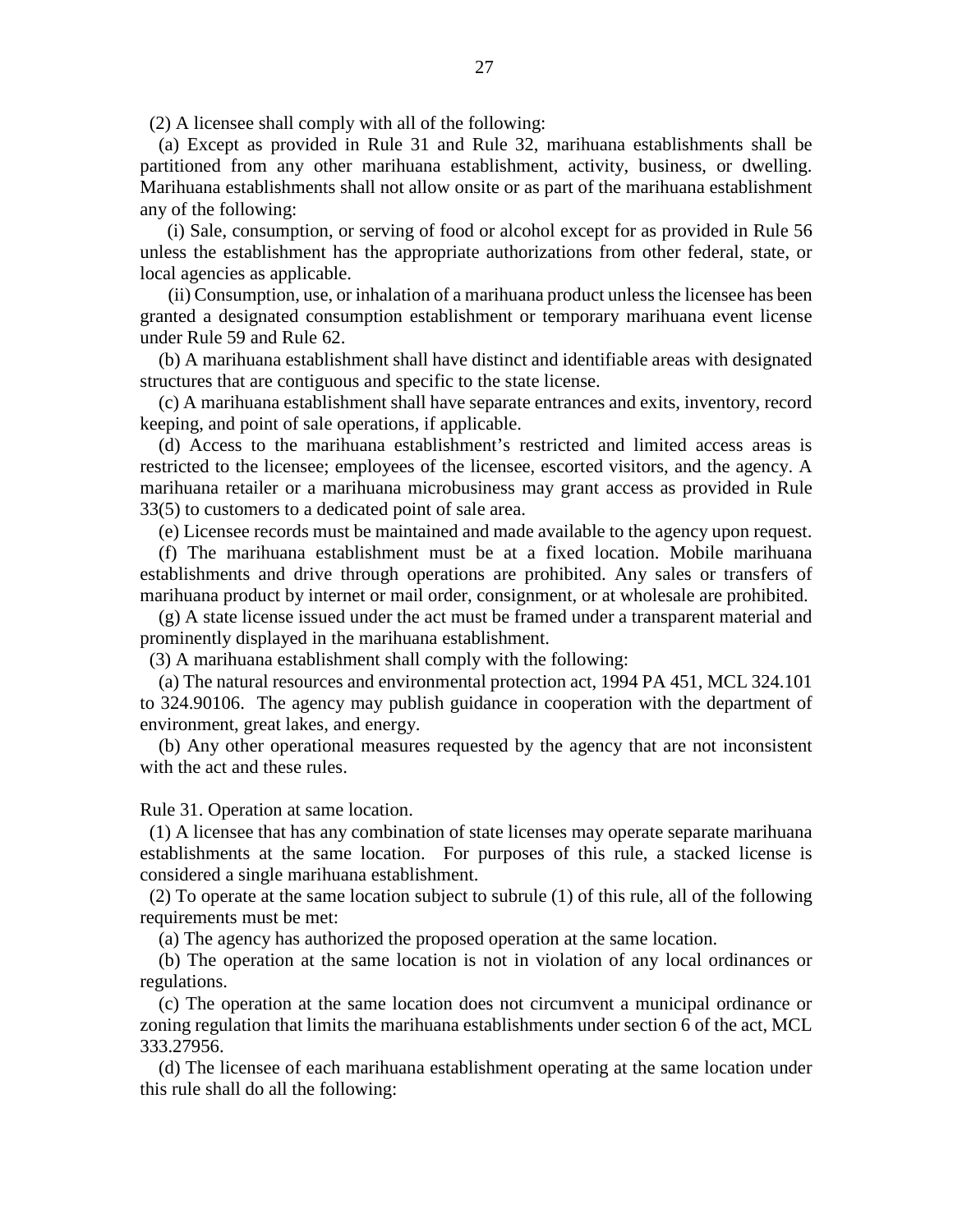(i) Apply for and be granted separate state licenses and pay the required fees for each state license.

 (ii) Have distinct and identifiable areas with designated structures that are contiguous and specific to the state license.

 (iii) Have separate entrances and exits, inventory, record keeping, and point of sale operations.

(iv) Post the state license on the wall in its distinct area and as provided in these rules.

 (v) Obtain any additional inspections and permits required for local or state building inspection, fire services, and public health standards.

(vi) Comply with the provisions in the act and these rules.

 (3) Operation of a state license at the same location that includes a licensed marihuana retailer shall have the entrance and exit to the licensed marihuana retailer and entire inventory physically separated from any of the other licensed marihuana establishment or establishments so that individuals can clearly identify the retail entrance and exit.

Rule 32. Equivalent licenses; operation at same location.

 (1) A person that holds equivalent licenses with common ownership under the act and MMFLA may operate those equivalent licenses at the same location.

 (2) To operate equivalent licenses at the same location, all of the following requirements must be met:

(a) The agency has authorized the proposed operation at the same location.

 (b) The operation at the same location is not in violation of any local ordinances or regulations.

 (c) The operation at the same location does not circumvent a municipal ordinance or zoning regulation that limits the marihuana establishments under section 6 of the act, MCL 333.27956.

 (d) The person operating the equivalent licenses at the same location under this rule shall do all the following:

 (i) Apply for and be granted a separate state license and a state operating license and pay the required fees for each license.

 (ii) Post each state license and state operating license on the wall in its distinct area and as provided in these rules.

 (iii) Obtain any additional inspections and permits required for local or state building inspection, fire services, and public health standards, if applicable.

(iv) Comply with the provisions in the act and these rules.

 (3) A licensee with common ownership of a marihuana retailer and a provisioning center and operating equivalent licenses at the same location shall physically separate the entire inventories and the items on display for sale so that individuals may clearly identify medical marihuana products from retail marihuana products.

 (4) A licensee with common ownership of a marihuana retailer and a provisioning center and operating the equivalent licenses at the same location shall not bundle a product subject to the excise tax in section 13 of the act, MCL 333.27963, in a single transaction with a product or service that is not subject to the tax imposed by that section.

 (5) A person who holds equivalent licenses with common ownership under the act and MMFLA and operates at the same location is not required to have any of the following:

(a) Separate business suites, partitions, or addresses.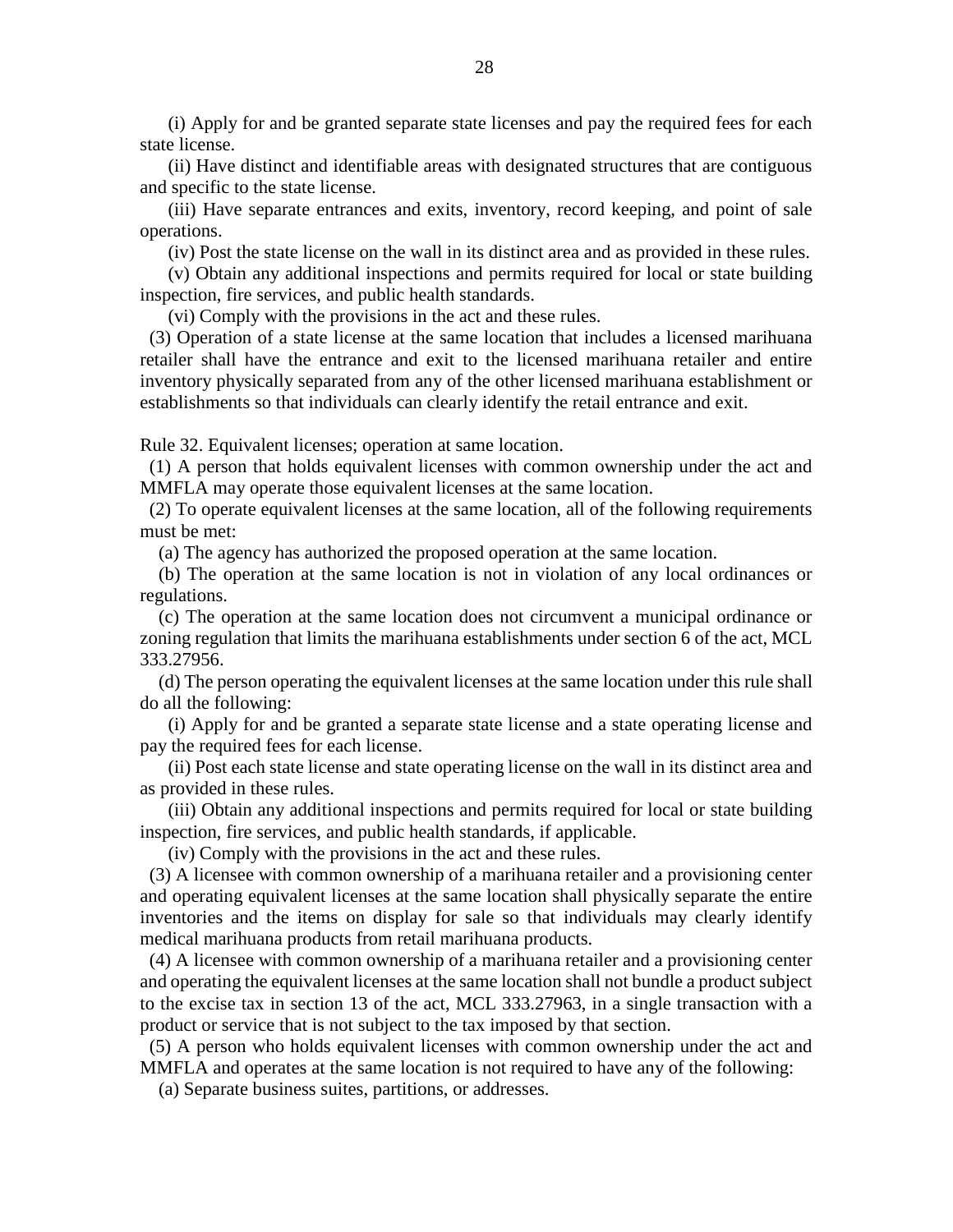(b) Separate entrances and exits.

 (c) Distinct and identifiable areas with designated structures that are contiguous and specific to the state license and the state operating license.

(d) Separate point of sale area and operations.

Rule 33. Marihuana establishments; general requirements.

 (1) A marihuana grower shall operate a marihuana establishment under either of the following conditions:

 (a) The marihuana grower operations are within a building that meets the security requirements and passes the inspections in these rules and has a building permit pursuant to Rule 34 and these rules.

 (b) The marihuana grower operations are within a building, except that cultivation may occur in an outdoor area, if all of the following conditions are met:

 (i) The outdoor area containing the cultivation of marihuana plants is contiguous with the building, fully enclosed by fences or barriers that block outside visibility of the marihuana plants from the public view, with no marihuana plants growing above the fence or barrier that is visible to the public eye and the fences are secured and comply with the applicable security measures in these rules, including, but not limited to, locked entries only accessible to authorized persons or emergency personnel.

 (ii) After the marihuana is harvested, all drying, trimming, curing, or packaging of marihuana occurs inside the building meeting all the requirements under these rules.

 (iii) The building meets the security requirements and passes the inspections in these rules and has a building permit pursuant to Rule 34 and these rules.

 (2) The agency shall publish a list of approved chemical residue active ingredients for marihuana growers to use in the cultivation and production of marihuana plants and marihuana products to be sold or transferred in accordance with the act or these rules.

 (3) The agency shall publish a list of banned chemical residue active ingredients which are prohibited from use in the cultivation and production of marihuana plants and marihuana products to be sold or transferred in accordance with the act or these rules.

 (4) A marihuana secure transporter shall have a primary place of business as its marihuana establishment that is operating in a municipality that has not adopted an ordinance prohibiting marihuana establishments from operating within its boundaries under section 6 of the act, MCL 333.27956, and these rules and its marihuana establishment must comply with the requirements prescribed by the act, these rules, and any municipal ordinances that meet the requirements of section 6 of the act, MCL 333.27956. A marihuana secure transporter shall hold a separate state license for every marihuana secure transporter location. A marihuana secure transporter may travel through any municipality to transport a marihuana product. A marihuana secure transporter shall comply with all of the following:

 (a) The marihuana secure transporter may take physical custody of the marihuana or money, but legal custody belongs to the transferor or transferee.

(b) A marihuana secure transporter shall not sell or purchase marihuana products.

 (c) A marihuana secure transporter shall transport any marihuana product in a locked, secured, and sealed container that is not accessible while in transit. The container must be secured by a locked closed lid or door. A marihuana secure transporter of marihuana product from separate marihuana establishments shall not comingle the marihuana product.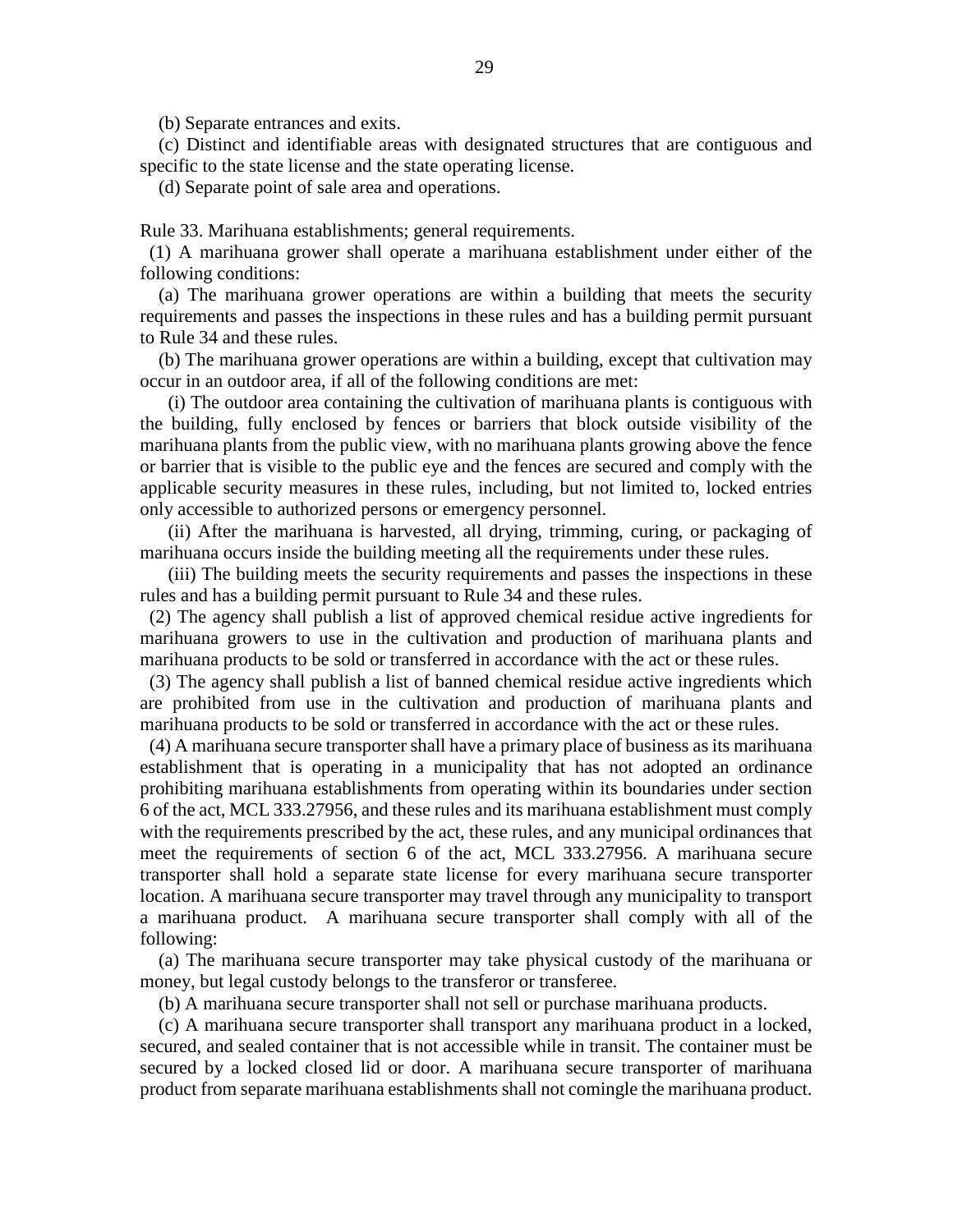All marihuana products must be labeled in accordance with these rules and kept in separate compartments or containers within the main locked, secured, and sealed container. If the marihuana secure transporter transports money associated with the purchase or sale of marihuana product between establishments, the marihuana secure transporter shall lock the money in a sealed container kept separate from the marihuana product and only accessible to the licensee and its employees.

 (d) A marihuana secure transporter shall log and track all handling of money associated with the purchase or sale of marihuana between marihuana establishments. These records must be maintained and made available to the agency upon request.

 (e) A marihuana secure transporter shall have a route plan and manifest available for inspection by the agency to determine compliance with the act and these rules. A copy of the route plan and manifest must be carried with the marihuana secure transporter during transport between marihuana establishments. A marihuana secure transporter is subject to administrative inspection by a law enforcement officer at any point during the transportation of marihuana product pursuant to these rules. A marihuana secure transporter shall carry a copy of a route plan and manifest in the transporting vehicle and shall present them to a law enforcement officer upon request.

 (f) A marihuana secure transporter shall follow the manifest. In cases of emergencies, the marihuana secure transporter shall notify the transferor and transferee, update the statewide monitoring system, and revise the manifest to reflect the unexpected change to the original manifest.

 (g) A marihuana secure transporter shall store vehicles at its primary place of business. If a marihuana secure transporter stores a vehicle that does not contain marihuana or marihuana product at a location that is not its primary place of business, it will indicate that in its establishment plan pursuant to Rules 8 and 16.

 (h) A marihuana secure transporter transferring marihuana product to a marihuana establishment shall remain onsite until the marihuana product is weighed and accepted or rejected before leaving the marihuana establishment.

 (i) The timeframe for the marihuana secure transporter to maintain custody of the marihuana product must not be more than 48 hours or by permission of the agency on a case-by case basis.

 (j) A marihuana secure transporter shall identify and record all vehicles with the agency and have the required vehicle registration with the secretary of state as required under state law. A marihuana secure transporter's vehicles are subject to inspection at any time by the agency to determine compliance with the act or these rules.

 (5) A marihuana retailer shall have a separate room that is dedicated as the point of sale area for the transfer or sale of marihuana product as provided in the act and these rules. The marihuana retailer shall keep marihuana products behind a counter or other barrier to ensure that a customer does not have direct access to the marihuana products.

 (6) A marihuana establishment shall ensure that the handling of marihuana product is done in compliance with current good manufacturing practice in manufacturing, packing, or holding human food, 21 CFR part 110.

 (7) A marihuana establishment transferring marihuana product to or receiving marihuana product from a marihuana secure transporter shall initiate the procedures to transfer or receive the marihuana product within 30 minutes of the marihuana secure transporter's arrival at the marihuana establishment.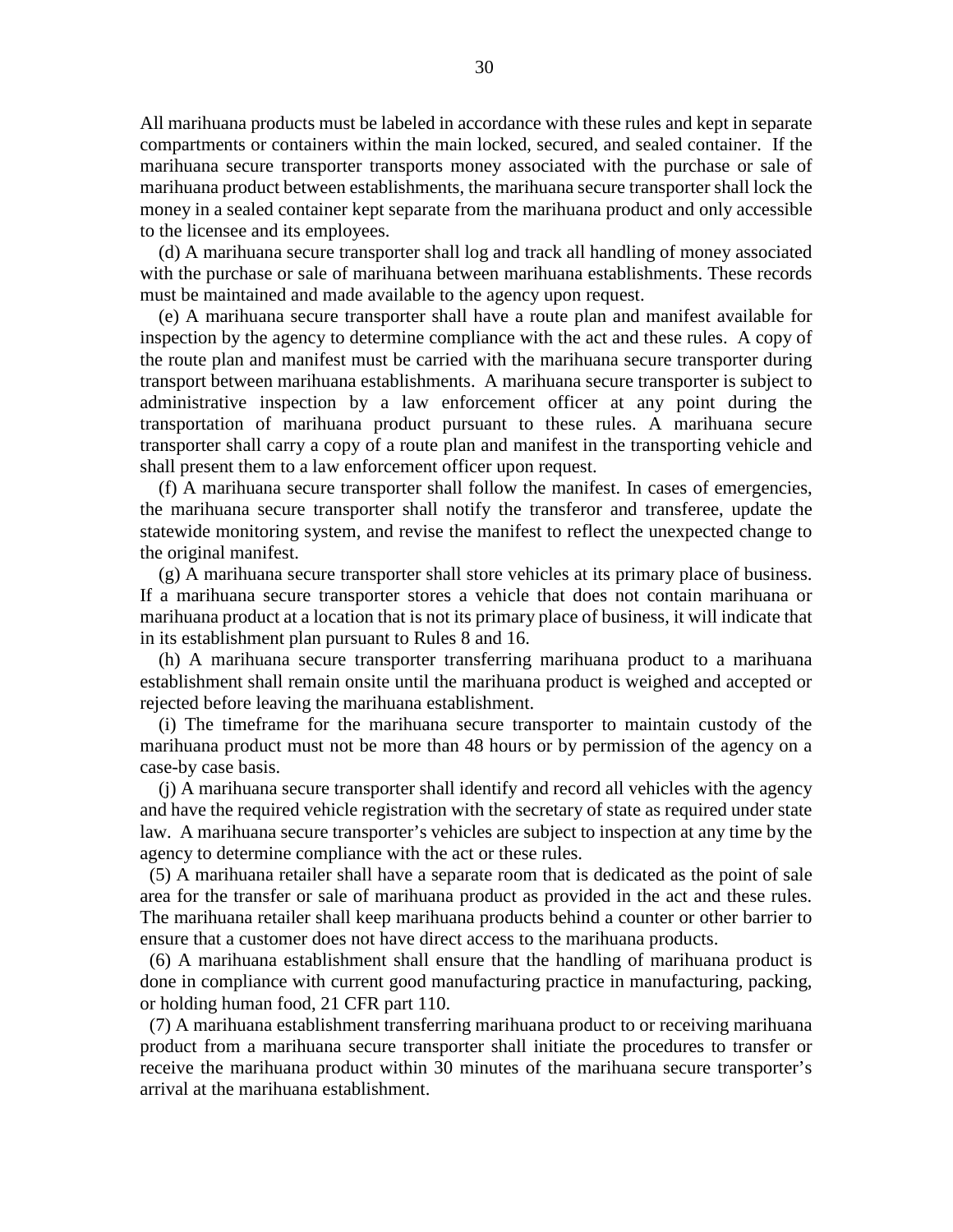(8) A marihuana grower or a marihuana processor shall make reasonable efforts to sell or transfer marihuana products to a marihuana retailer not under common ownership or whose majority of ownership is not in common with either the marihuana grower or the marihuana processor to ensure that all marihuana establishments are properly serviced, to efficiently meet the demand for marihuana, and to provide for reasonable access to marihuana in rural areas. The agency may:

 (a) Issue an order to place a limitation on a marihuana grower or a marihuana processor specifically limiting the amount of marihuana product that may be sold to marihuana processors and marihuana retailers under common ownership or whose majority of ownership is in common with the marihuana grower or the marihuana processor.

 (b) Subject a licensee to sanctions or fines prescribed by Rule 20 for a violation of an order placing a limitation on a state license.

Rule 34. Building and fire safety.

 (1) An applicant's proposed marihuana establishment and a licensee's marihuana establishment are subject to inspection by a state building code official, state fire official, or code enforcement official to confirm that no health or safety concerns are present.

 (2) A state building code official, or his or her authorized designee, may conduct prelicensure and post-licensure inspections to ensure that applicants and licensees comply with the Stille-DeRossett-Hale single state construction code act, 1972 PA 230, MCL 125.1501 to 125.1531; the skilled trades regulation act, 2016 PA 407, MCL 339.5101 to 339.6133; the elevator safety board act, 1967 PA 227, MCL 408.801 to 408.824; and the elevator licensing act, 1976 PA 333, MCL 338.2151 to 338.2160.

 (3) An applicant or licensee shall not operate a marihuana establishment unless a permanent certificate of occupancy has been issued by the appropriate enforcing agency. Before a certificate of occupancy is issued, work must be completed in accordance with the Stille-DeRossett-Hale single state construction code act, 1972 PA 230, MCL 125.1501 to 125.1531. An applicant or licensee shall comply with both of the following:

 (a) An applicant or licensee shall obtain a building permit for any building utilized as a proposed marihuana establishment or marihuana establishment as provided in the act and these rules. The issuance, enforcement, and inspection of building permits under this act may remain with the governmental entity having jurisdiction under the Stille-DeRossett-Hale single state construction code act, 1972 PA 230, MCL 125.1501 to 125.1531.

 (b) An applicant or licensee shall obtain a building permit for a change of occupancy for an existing building to be utilized as a proposed marihuana establishment or marihuana establishment as provided in the act and these rules.

 (4) An applicant or licensee shall not operate a marihuana establishment unless the proposed marihuana establishment or marihuana establishment has passed the prelicensure fire safety inspection by the BFS. The state fire marshal, or his or her authorized designee, may conduct prelicensure and post-licensure inspections of a marihuana establishment. An applicant or licensee shall comply with the all of the following:

 (a) A BFS inspection may be conducted at any reasonable time to ensure fire safety compliance as provided in this rule and subrule (5) of this rule. A BFS inspection may be annual or biannual and may result in the required installation of fire suppression devices or other means necessary for adequate fire safety pursuant to state standards.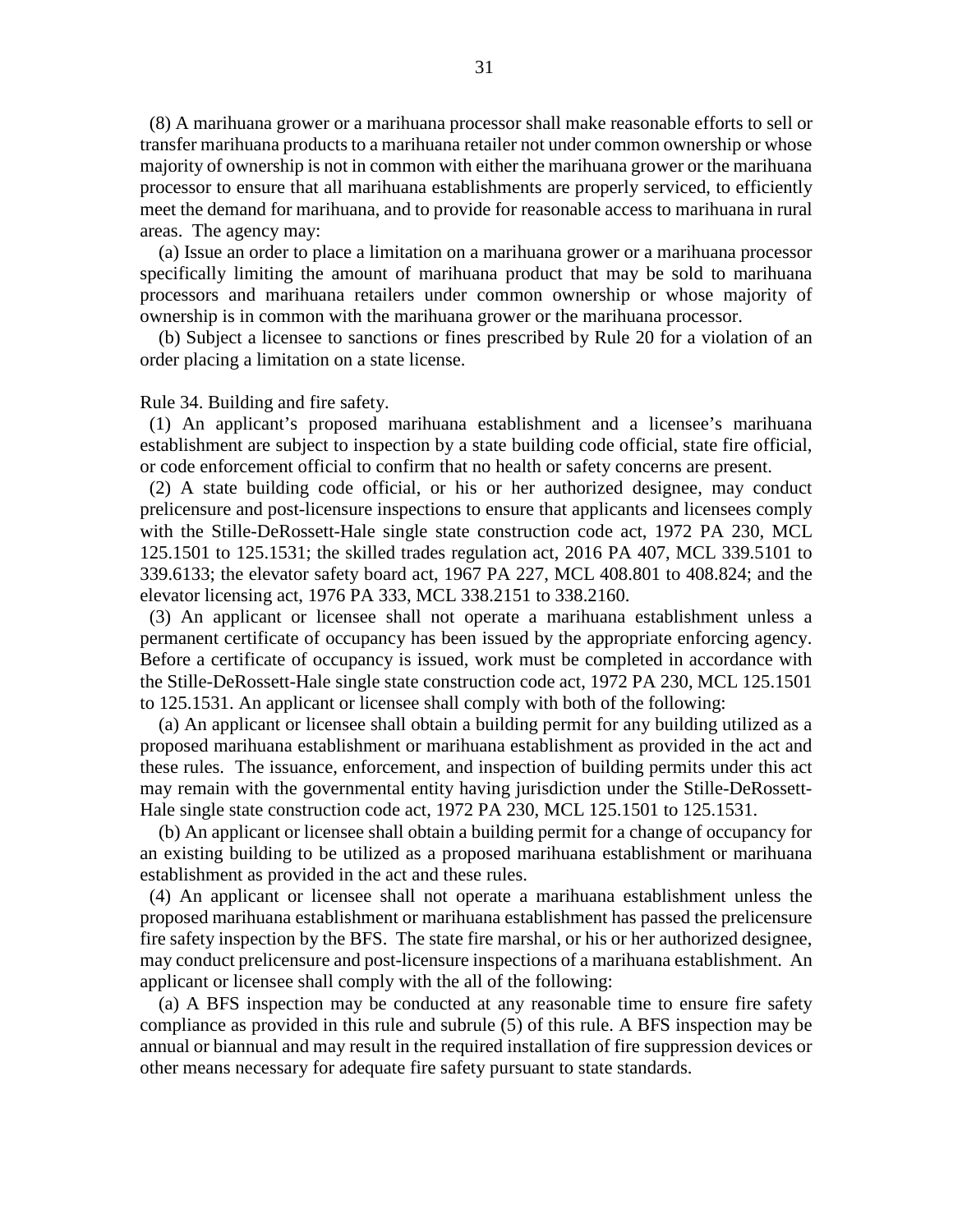(b) The BFS may require marihuana establishments to obtain operational permits, including, but not limited to, any of the following:

 (i) Carbon dioxide systems used in beverage dispensing applications, amended for cultivation use and extraction.

(ii) Compressed gases.

(iii) Combustible fibers.

(iv) Flammable and combustible liquids.

(v) Fumigation and insecticidal fogging.

(vi) Hazardous materials.

(vii) High piled storage (high rack system cultivation).

(viii) Liquefied petroleum (LP) gas.

 (c) For specific installation or systems, BFS may require marihuana establishments to obtain construction permits, including, but not limited to, any of the following:

(i) Building construction.

(ii) Electrical, mechanical, plumbing, boiler, and elevator.

(iii) Compressed gases.

(iv) Flammable and combustible liquids.

(v) Hazardous materials.

(vi) Liquified petroleum (LP) gas.

(vii) Automatic fire extinguishing/suppression systems.

(viii) Fire alarm and detections systems.

(ix) Related equipment found during fire safety inspections.

 (5) The state fire marshal, or his or her authorized designee, may conduct a BFS fire safety inspection of marihuana establishment, at any reasonable time to ensure compliance with the national fire protection association (NFPA) standard 1, 2018 edition, entitled "fire code," which is adopted by reference in Rule 3. A licensee shall comply with the NFPA 1 as adopted and the following additional requirements:

 (a) Ductwork must be installed with accordance with the Michigan mechanical code, R 408.30901 to R 408.30998.

 (b) Suppression systems outlined in NFPA 1 and the Michigan mechanical code, R 408.30901 to R 408.30998, may be required to meet the suppression needs within a marihuana establishment.

 (c) Marihuana processors, marihuana growers, marihuana safety compliance facilities, and marihuana microbusinesses shall implement appropriate exhaust ventilation systems to mitigate noxious gasses or other fumes used or created as part of any production process or operations. Exhaust and ventilation equipment must be appropriate for the hazard involved and must comply with NFPA 1 and Michigan mechanical code, R 408.30901 to R 408.30998.

(6) In addition to meeting all the requirements in subrules  $(1)$  to  $(5)$  of this rule, marihuana growers, marihuana processors, and marihuana microbusinesses shall also comply with all of the following:

 (a) Permit the agency or its authorized agents, or state fire marshal or his or her authorized designee, to enter and inspect a marihuana grower, marihuana processor, and marihuana microbusiness at any reasonable time.

 (b) Have conducted, in addition to any inspections required under the act and these rules, fire safety inspections that are required if any of the following occur: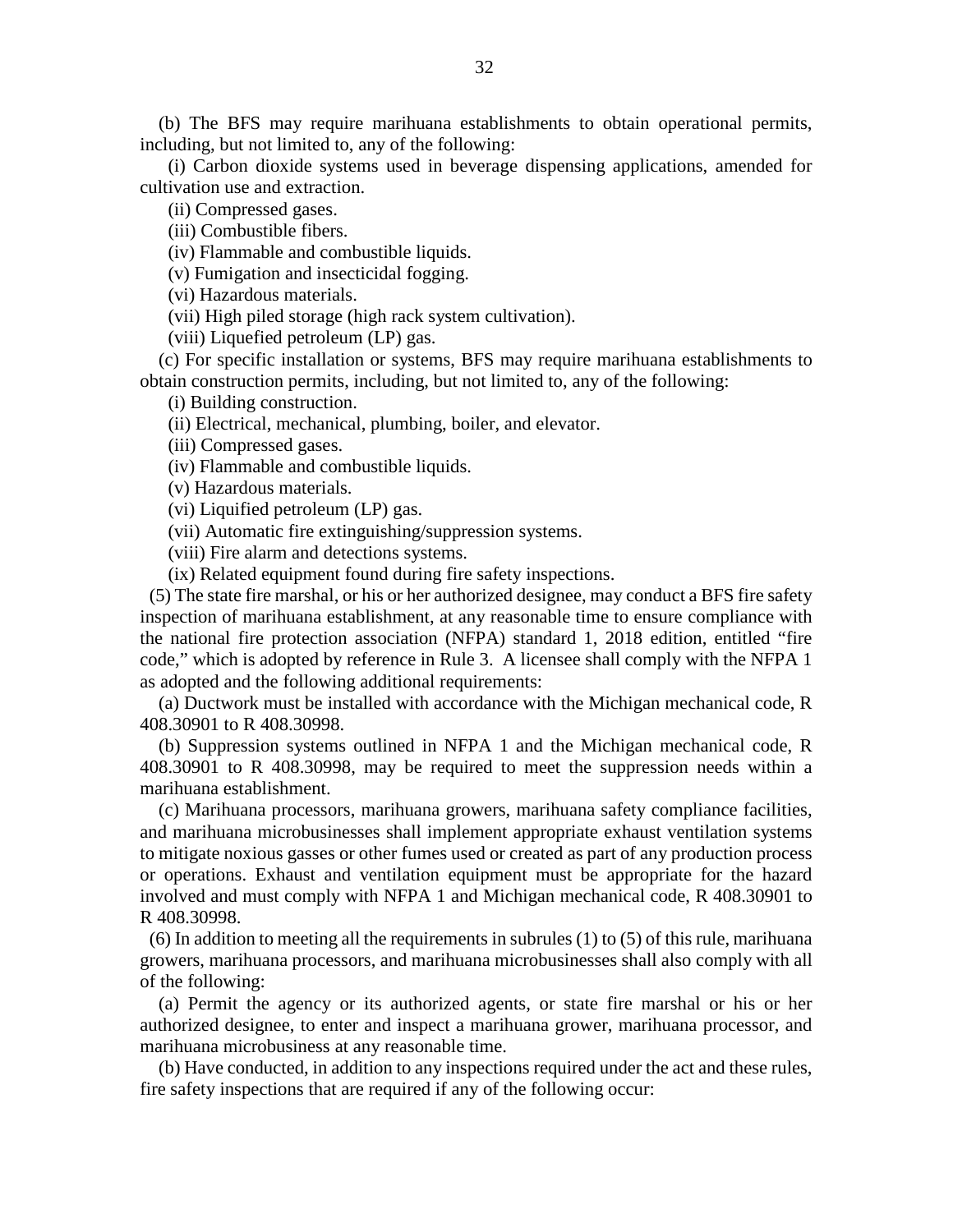(i) Modifications to the grow areas, rooms and storage, extraction equipment and process rooms, or marihuana-infused product processing equipment within a marihuana establishment.

(ii) Changes in occupancy.

 (iii) Material changes to a new or existing marihuana grower, marihuana processor, or marihuana microbusiness establishment including changes made prelicensure and postlicensure.

 (iv) Changes in extraction methods and processing or grow areas and building structures may trigger a new inspection.

 (c) Ensure that extractions using compressed gases of varying materials including, but not limited to, butane, propane, and carbon dioxide that are used in multiple processes in cultivation or extraction meet all of the following:

 (i) Flammable gases of varying materials may be used in multiple processes in cultivation or extraction and must meet the requirements in NFPA 58 and the international fuel gas code.

 (ii) Processes that extract oil from marihuana plants and marihuana products using flammable gas or flammable liquid must have leak or gas detection measures, or both. All extraction equipment used in the marihuana establishment and equipment used in the detection of flammable or toxic gases, or both, must be approved by the BFS and may require construction permits.

 (iii) Marihuana establishments that have exhaust systems must comply with the NFPA 1 and the Michigan mechanical code, R 408.30901 to R 408.30998.

(7) The requirements of this rule do not apply to:

(a) A marihuana event organizer applicant or licensee.

(b) A temporary marihuana event applicant or licensee.

Rule 35. Security measures; required plan; video surveillance system.

 (1) An applicant for a state license to operate a proposed marihuana establishment shall submit a security plan that demonstrates, at a minimum, the ability to meet the requirements of this rule.

 (2) A licensee shall ensure that any person at the marihuana establishment, except for employees of the licensee, are escorted at all times by the licensee or an employee of the licensee when in the limited access areas and restricted access areas at the marihuana establishment.

 (3) A licensee shall securely lock the marihuana establishment, including all interior rooms, windows, and points of entry and exits, with commercial-grade, nonresidential door locks. Locks on doors that are required for egress shall meet the requirements of NFPA 1, local fire codes, and the Michigan building code, R 408.30401 to R 408.30499.

 (4) A licensee shall maintain an alarm system at the marihuana establishment. Upon request, a licensee shall make available to the agency all information related to the alarm system, monitoring, and alarm activity.

 (5) A licensee shall have a video surveillance system that, at a minimum, consists of digital or network video recorders, cameras capable of meeting the recording requirements in this rule, video monitors, digital archiving devices, and a color printer capable of delivering still photos.

(6) A licensee shall ensure the video surveillance system does all the following: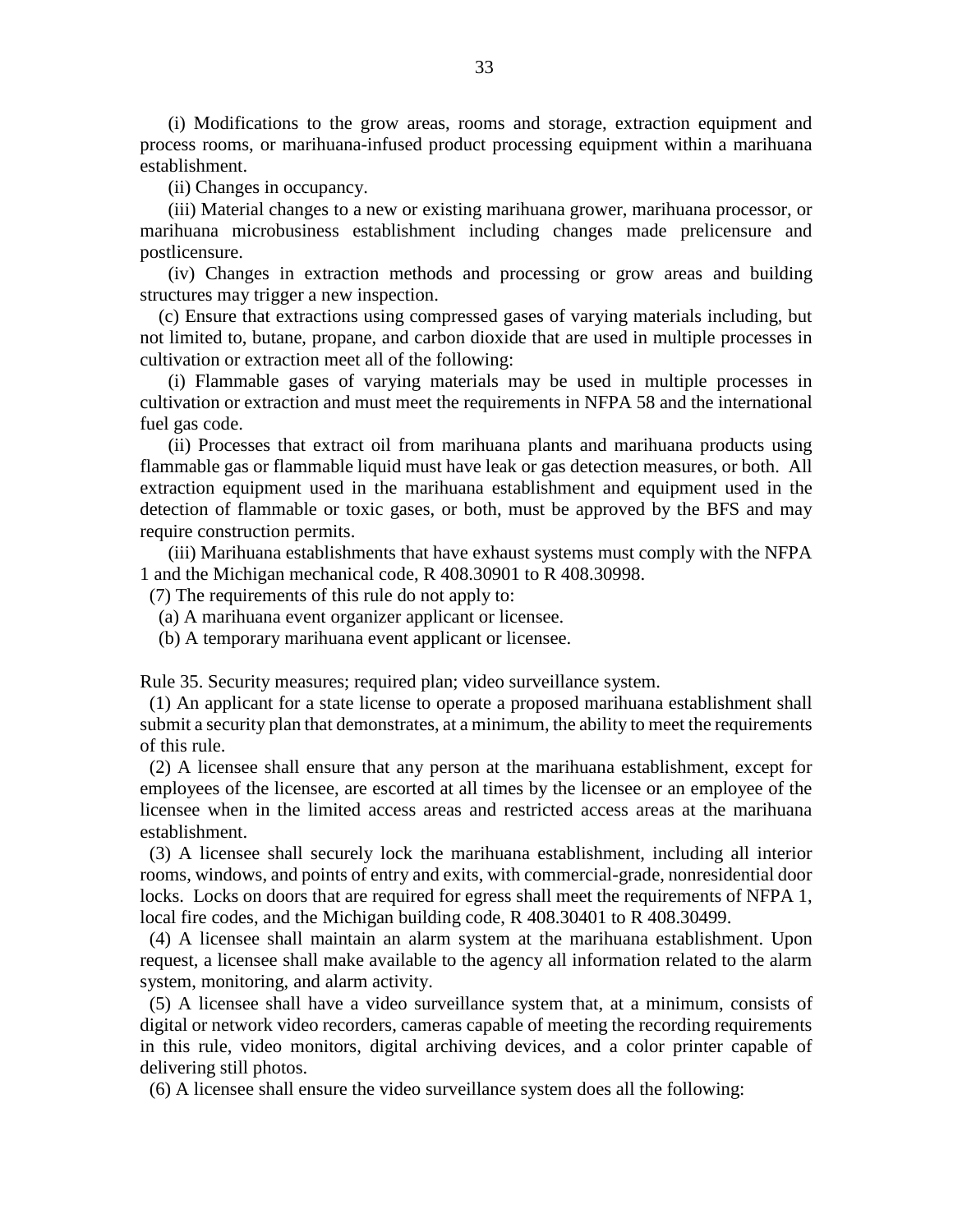(a) Records, at a minimum, the following areas:

 (i) Any areas where marihuana products are weighed, packed, stored, loaded, and unloaded for transportation, prepared, or moved within the marihuana establishment.

 (ii) Limited access areas and security rooms. Transfers between rooms must be recorded.

 (iii) Areas storing a surveillance system storage device with not less than 1 camera recording the access points to the secured surveillance recording area.

 (iv) The entrances and exits to the building must be recorded from both indoor and outdoor vantage points. The areas of entrance and exit between marihuana establishments at the same location if applicable, including any transfers between marihuana establishments.

(v) Point of sale areas where marihuana products are sold and displayed for sale.

(vi) Anywhere marihuana or marihuana products are destroyed.

 (b) Records at all times images effectively and efficiently of the area under surveillance with a minimum of 720p resolution.

 (7) A licensee shall install each camera so that it is permanently mounted and in a fixed location. Each camera must be placed in a location that allows the camera to clearly record activity occurring within 20 feet of all points of entry and exit on the marihuana establishment and allows for the clear and certain identification of any person, including facial features, and activities, including sales or transfers, in all areas required to be recorded under these rules.

 (8) A licensee shall have sufficient lighting to meet the video surveillance system requirements of this rule.

 (9) A licensee shall have cameras that record continuously 24 hours per day and recorded images must clearly and accurately display the time and date.

 (10) A licensee shall secure the physical media or storage device on which surveillance recordings are stored in a manner to protect the recording from tampering or theft.

 (11) A licensee shall keep surveillance recordings for a minimum of 30 days, except in instances of investigation or inspection by the agency in which case the licensee shall retain the recordings until the time as the agency notifies the licensee that the recordings may be destroyed.

 (12) Surveillance recordings of the licensee are subject to inspection by the agency and must be kept in a manner that allows the agency to view and obtain copies of the recordings at the marihuana establishment immediately upon request. The licensee shall also send or otherwise provide copies of the recordings to the agency upon request within the time specified by the agency.

 (13) A licensee shall maintain a video surveillance system equipped with a failure notification system that provides notification to the licensee of any interruption or failure of the video surveillance system or video surveillance system storage device.

(14) A licensee shall maintain a log of the recordings, which includes all of the following:

 (a) The identities of the employee or employees responsible for monitoring the video surveillance system.

 (b) The identity of the employee who removed the recording from the video surveillance system storage device and the time and date removed.

(c) The identity of the employee who destroyed any recording.

(15) The requirements of this rule do not apply to an applicant for or a licensee who holds: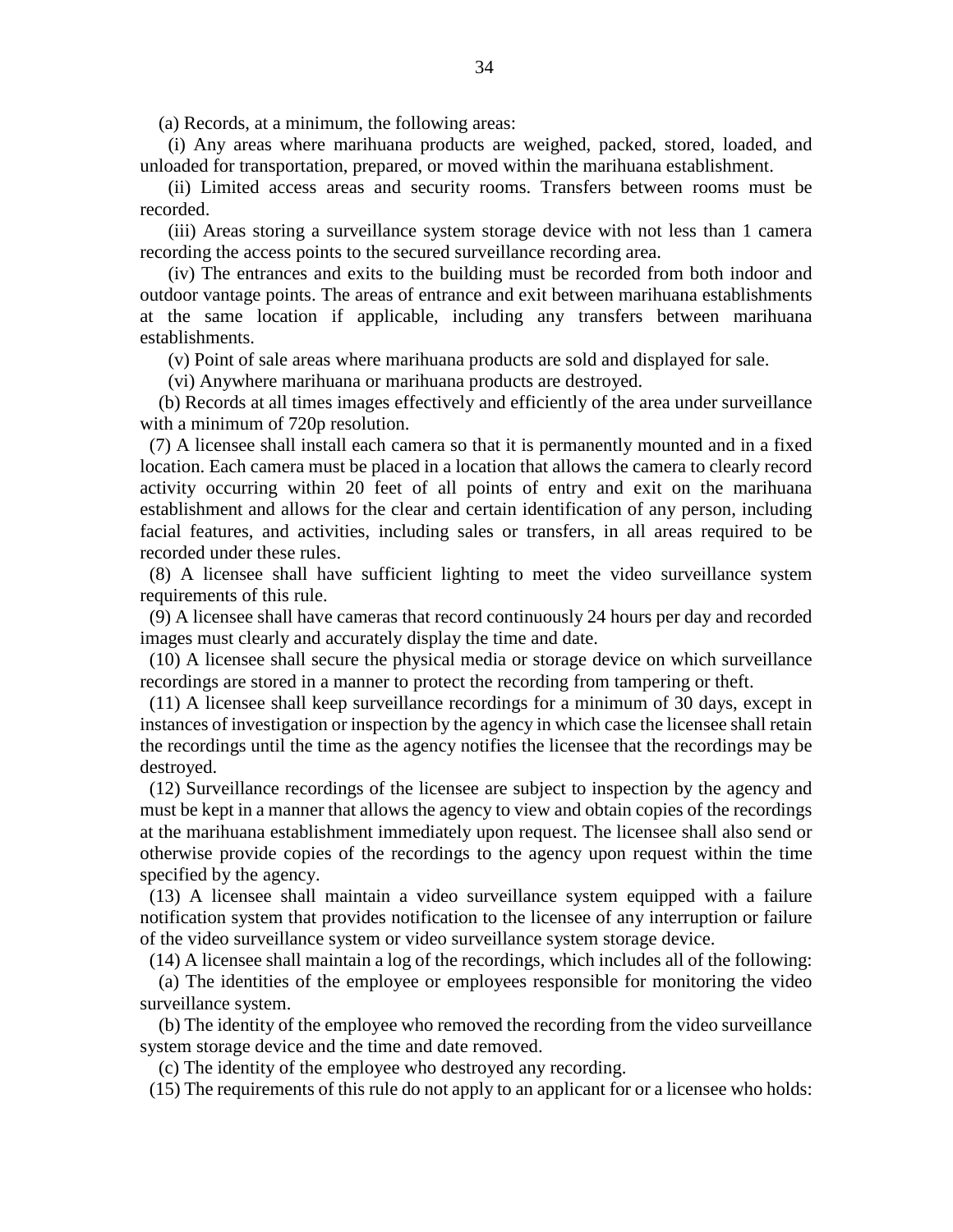- (a) A designated consumption establishment license.
- (b) A marihuana event organizer license.
- (c) A temporary marihuana event license.

### Rule 36. Prohibitions.

 (1) Except for licensed designated consumption establishments or temporary marihuana events, marihuana products not identified and recorded in the statewide monitoring system pursuant to these rules must not be at a marihuana establishment. A licensee shall not transfer or sell a marihuana product that is not identified in the statewide monitoring system pursuant to these rules.

 (2) Except for a licensed designated consumption establishment or temporary marihuana event, any marihuana product without a batch number or identification tag or label pursuant to these rules must not be at a marihuana establishment. A licensee shall immediately tag, identify, or record as part of a batch in the statewide monitoring system any marihuana product as provided in these rules.

 (3) A licensee shall not allow a physician to conduct a medical examination or issue a medical certification document at a marihuana establishment for the purpose of obtaining a registry identification card.

 (4) A violation of these rules may result in sanctions or fines, or both, in accordance with the act and these rules.

Rule 37. Marihuana product destruction and waste management.

 (1) A marihuana product that is to be destroyed or is considered waste must be rendered into an unusable and unrecognizable form through grinding or another method as determined by the agency which incorporates the marihuana product waste with the nonconsumable solid waste specified in subdivisions (a) to (h) of this subrule so that the resulting mixture is not less than 50% non-marihuana product waste:

- (a) Paper waste.
- (b) Plastic waste.
- (c) Cardboard waste.
- (d) Food waste.
- (e) Grease or other compostable oil waste.
- (f) Fermented organic matter or other compost activators.
- $(g)$  Soil.

 (h) Other wastes approved by the agency that will render the marihuana product waste unusable and unrecognizable.

 (2) A marihuana product rendered unusable and unrecognizable and, therefore, considered waste, must be recorded in the statewide monitoring system.

 (3) A licensee shall not sell marihuana waste or marihuana products that are to be destroyed, or that the agency orders destroyed.

 (4) A licensee shall manage all waste that is hazardous waste pursuant to part 111 of the natural resources and environmental protection act, 1994 PA 451, MCL 324.11101 to 324.11153.

 (5) A licensee shall dispose of marihuana product waste in a secured waste receptacle using 1 or more of the following methods that complies with applicable state and local laws and regulations: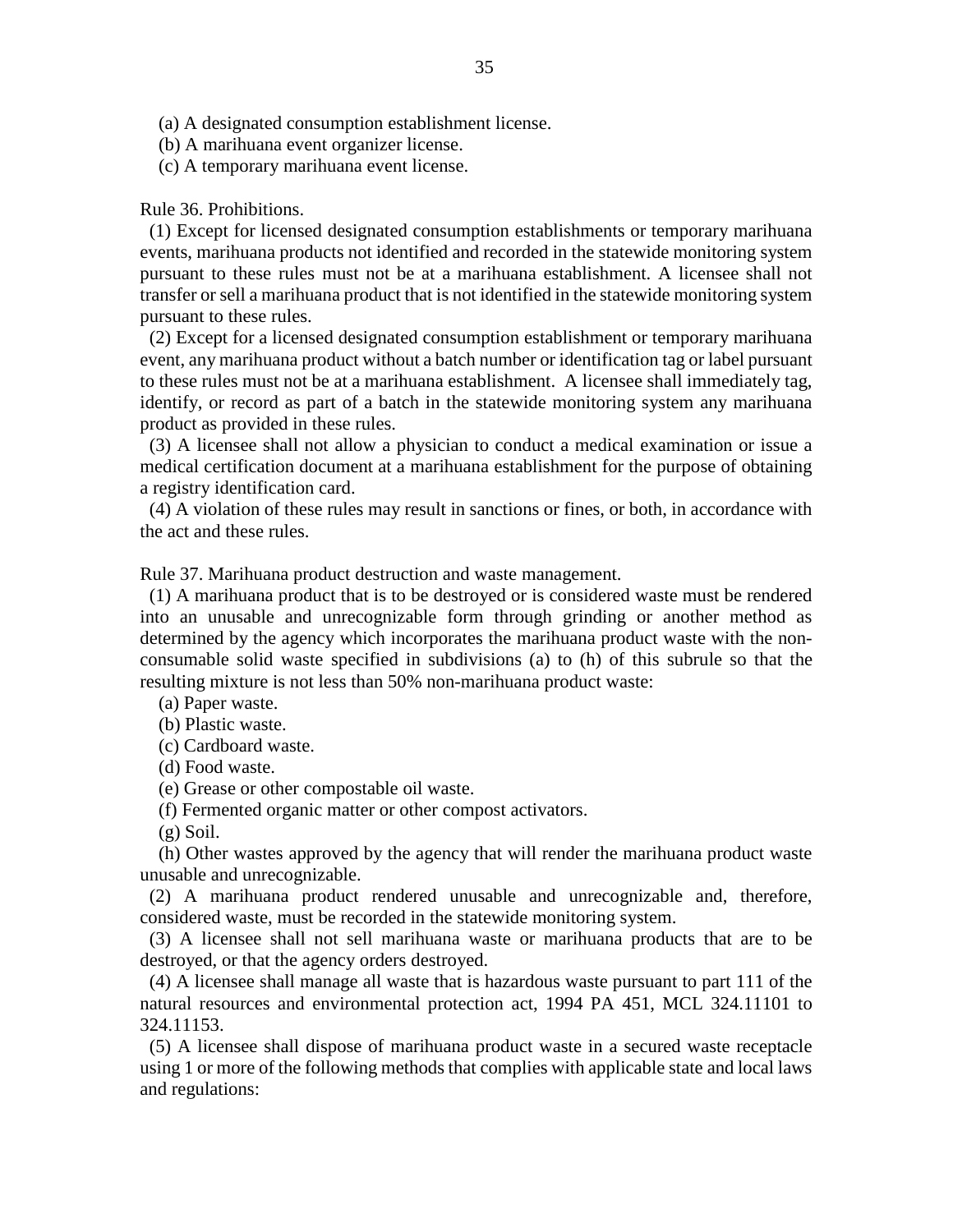(a) A manned and permitted solid waste landfill.

(b) A manned compostable materials operation or establishment.

(c) An in-vessel digester.

(d) An incineration method approved by state and local laws and regulations.

 (6) A licensee shall dispose of wastewater generated during the cultivation of marihuana and the processing of marihuana products in a manner that complies with applicable state and local laws and regulations.

 (7) A licensee shall maintain accurate and comprehensive records regarding marihuana product waste that accounts for, reconciles, and evidences all waste activity related to the disposal. The agency may publish guidance on marihuana product waste management.

 (8) For the purposes of this rule, "unrecognizable" means marihuana product rendered indistinguishable from any other plant material.

 (9) A licensed marihuana microbusiness or marihuana retailer who participates in a temporary marihuana event shall destroy and dispose of any marihuana product that is considered waste resulting from the licensee's activities during the event according to the applicable provisions in this rule.

 (10) Except for the marihuana product waste specified in subrule (9) of this rule, a marihuana event organizer who holds a temporary marihuana event is responsible for destroying and disposing of any marihuana product waste that results from the event. All marihuana waste must be rendered unusable and unrecognizable and disposed of in accordance with this rule and in compliance with all applicable state and local laws and regulations.

 (11) A licensed designated consumption establishment shall destroy and dispose of any marihuana product left at the establishment that is considered waste in accordance with this rule and in compliance with all applicable state and local laws and regulations. The designated consumption establishment shall maintain a log of any marihuana product that is considered waste, which shall include a description of the waste and the amount and the manner in which it was disposed. The designated consumption establishment licensee shall make the log available to the agency upon request.

Rule 38. Storage of marihuana product.

 (1) All inventories of marihuana products must be stored at a marihuana establishment in a secured limited access area or restricted access area and must be identified and tracked consistently in the statewide monitoring system under these rules.

 (2) All containers used to store marihuana products for transfer or sale between marihuana establishments must be clearly marked, labeled, or tagged, if applicable, and enclosed on all sides in secured containers. The secured containers must be latched or locked in a manner to keep all contents secured within. Each secured container must be identified and tracked in accordance with the act and these rules.

 (3) All chemicals or solvents must be stored separately from marihuana products and kept in locked storage areas.

 (4) Marihuana-infused products, edible marihuana products, or materials used in direct contact with such marihuana-infused products or edible marihuana products, must have separate storage areas from toxic or flammable materials.

 (5) All marihuana products must be stored in compliance with current good manufacturing practice in manufacturing, packing, or holding human food, 21 CFR part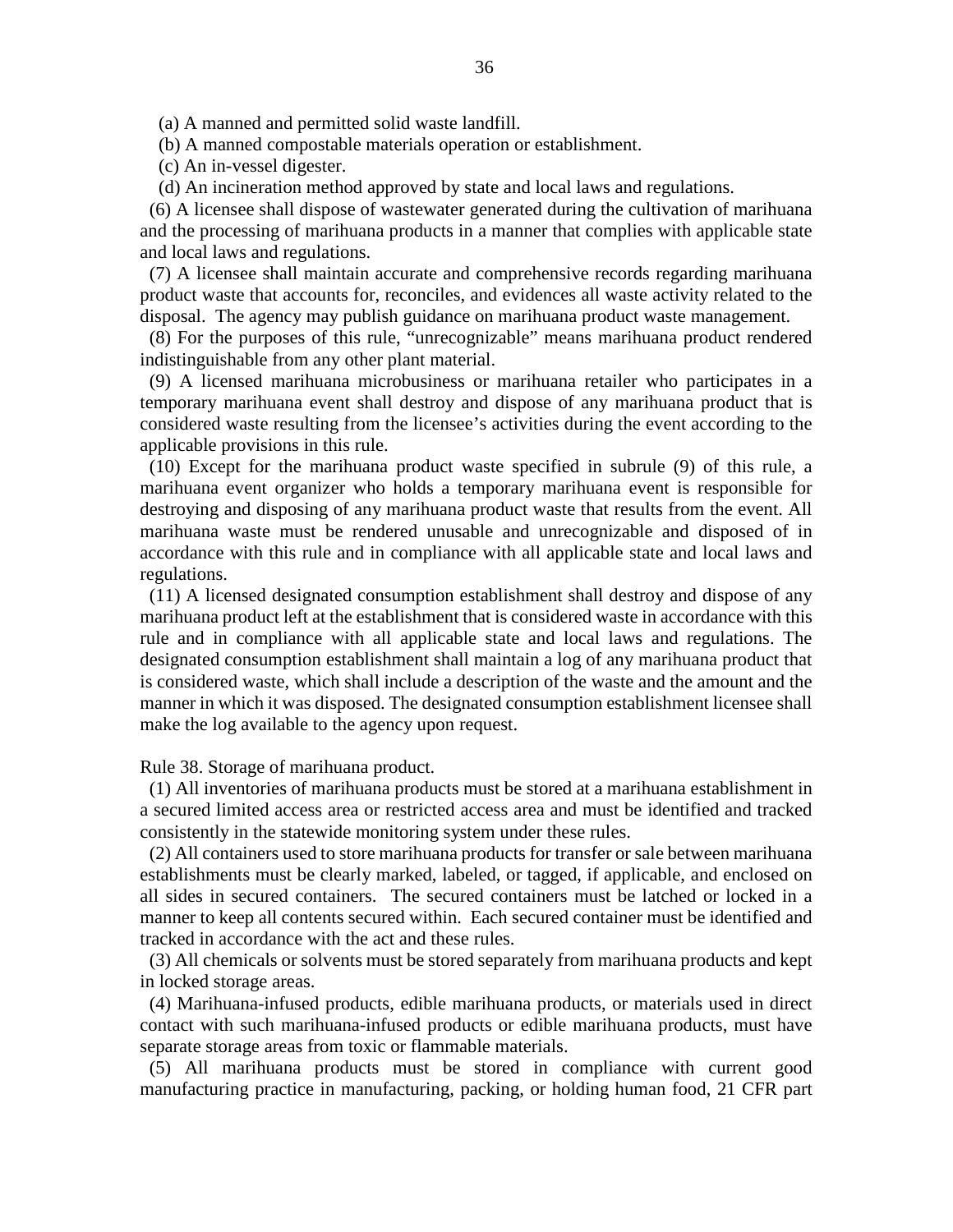110. Marihuana products not in final packaging must be stored separately from other types of marihuana product in compliance with these rules.

 (6) A marihuana retailer shall store all marihuana products for transfer or sale behind a counter or other barrier separated from stock rooms.

 (7) A marihuana safety compliance facility shall establish an adequate chain of custody and instructions for sample and storage requirements.

 (8) A licensee shall ensure that any stock or storage room meets the security requirements of these rules and any other applicable requirements in the act and these rules.

Rule 39. Marihuana microbusiness operation.

 As applicable, a marihuana microbusiness licensee shall operate the corresponding areas of a marihuana microbusiness in compliance with the operation requirements of a marihuana retailer, a marihuana grower, and a marihuana processor as provided for in the act and these rules.

Rule 40. Transfer of marihuana between equivalent licenses.

 (1) To ensure marihuana product is available for individuals 21 years of age or older, the agency may authorize licensees who hold equivalent licenses with common ownership to transfer marihuana product from the inventory of their marihuana facility to the inventory of their marihuana establishment.

 (2) The following licensees who hold the following equivalent licenses with common ownership may accept the transfer of medical marihuana product under subrule (1) of this rule:

- (a) Class A marihuana growers;
- (b) Class B marihuana growers;
- (c) Class C marihuana growers;
- (d) Marihuana processors;
- (e) Marihuana retailers.

 (3) The agency shall publish a specific start date, end date, and other requirements for the transfer of marihuana product between equivalent licenses.

 (4) A licensee shall transfer marihuana product between equivalent licenses with common ownership in accordance with these rules and any requirements published by the agency.

 (5) A licensee shall track the transfer of product between equivalent licenses with common ownership in the statewide monitoring system in accordance with these rules and any requirements published by the agency. Marihuana plants transferred pursuant to this rule shall count towards the authorized total amount of marihuana plants for a licensed marihuana grower.

 (6) Marihuana product transferred to an equivalent license with common ownership may only be sold or transferred in accordance with the act and these rules.

 (7) A licensee in receipt of transferred marihuana product shall track the marihuana product sold or transferred in accordance with these rules.

 (8) A marihuana establishment is prohibited from transferring marihuana product inventory to a medical marihuana facility.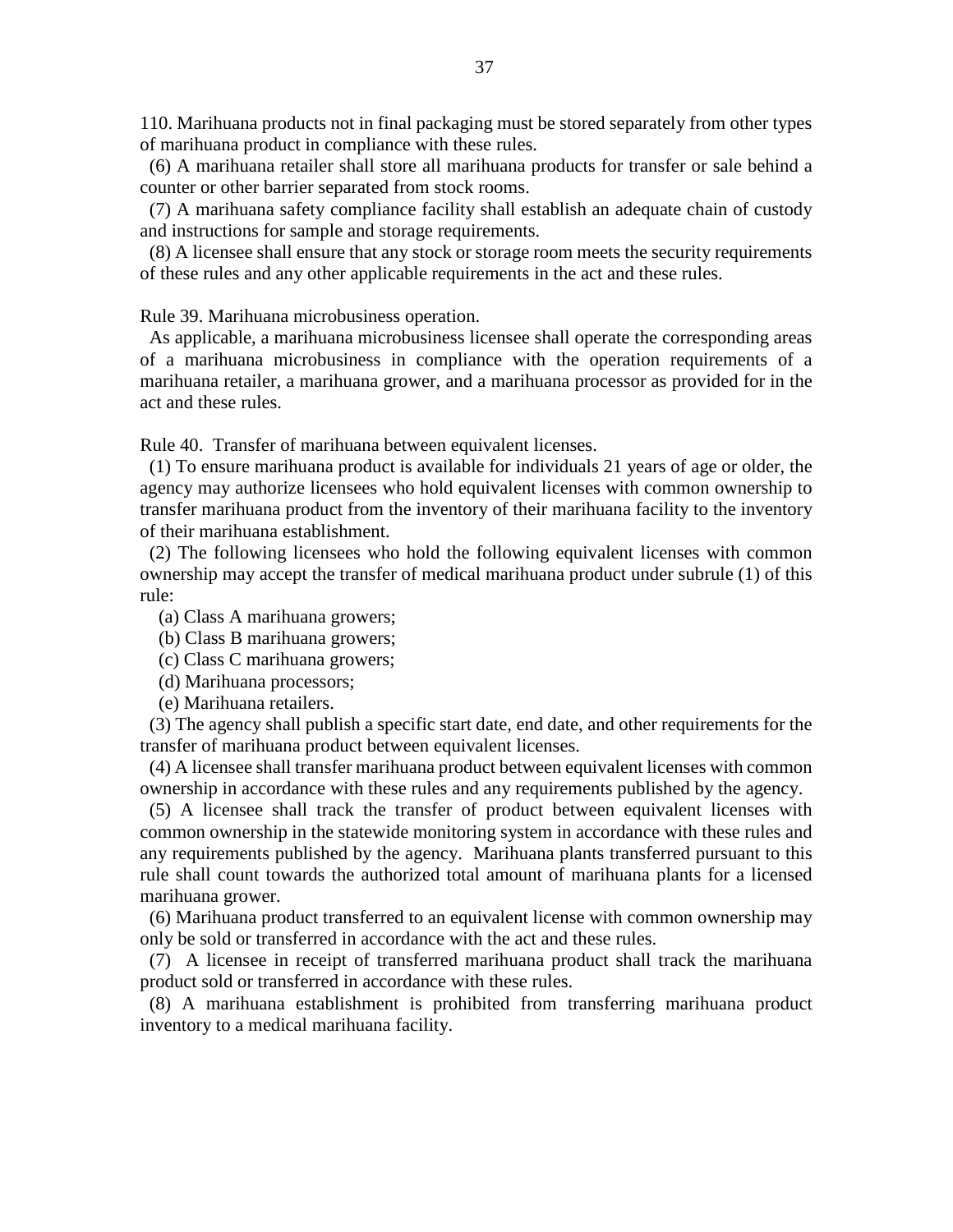### PART 5. SAMPLING AND TESTING

Rule 41. Batch; sampling procedures.

 (1) A marihuana grower shall uniquely identify each immature plant batch in the statewide monitoring system. Each immature plant batch must not consist of more than 100 immature plants.

 (2) A marihuana grower shall tag each plant that is greater than 8 inches in height from the growing or cultivating medium or more than 8 inches in width with an individual plant tag and record the identification information in the statewide monitoring system.

 (3) A marihuana grower shall delineate or separate the plants as the plants go through different growth stages and ensure that the plant tag is always identified with the plant throughout the growth span so that all plants can be easily identified and inspected pursuant to these rules. A marihuana grower shall ensure that identification information is recorded in the statewide monitoring system in accordance with these rules.

 (4) After a tagged plant is harvested, it is part of a harvest batch so that a sample of the harvest batch can be tested by a marihuana safety compliance facility. A marihuana grower shall quarantine a harvest batch from other plants or batches that have test results pending. A harvest batch must be easily distinguishable from other harvest batches until the batch is broken down into packages.

 (5) Before the marihuana product can leave the marihuana grower establishment, except as provided in subrule (6) of this rule, a sample of the harvest batch must be tested by a licensed marihuana safety compliance facility as provided in Rule 42 and Rule 43. All test results must indicate passed in the statewide monitoring system before the marihuana can be packaged. A marihuana product from harvest batches must not be transferred or sold until tested, packaged, and tagged as required under subrule (4) of this rule. A marihuana product from a harvest batch that fails safety testing may only be sold or transferred under the remediation protocol as provided in Rule 44. A marihuana product that fails testing and is remediated may only be sold or transferred once approved by the agency.

 (6) A marihuana grower establishment may transfer or sell marihuana to a marihuana processor without first being tested by a marihuana safety compliance facility in order to produce live resin. The maximum harvest batch size for the production of live resin must be 60 pounds. After the marihuana processor has produced live resin, the marihuana processor shall have the sample tested pursuant to Rule 42 and Rule 43.

 (7) After test results show a passed test and the harvest batch is packaged, the marihuana grower shall destroy the individual plant tags. Each package must have a package tag attached. A marihuana grower shall ensure this information is placed in the statewide monitoring system in accordance with these rules.

 (8) A marihuana grower shall not transfer or sell any marihuana product that has not been packaged with a package tag attached and recorded in the statewide monitoring system in accordance with these rules.

 (9) After a marihuana processor receives or purchases a package in the statewide monitoring system, and the marihuana processor proceeds to process the marihuana product in accordance with the scope of a marihuana processor license, the act, and these rules, the marihuana processor shall give the marihuana product a new package tag anytime the marihuana product changes form or is incorporated into something else.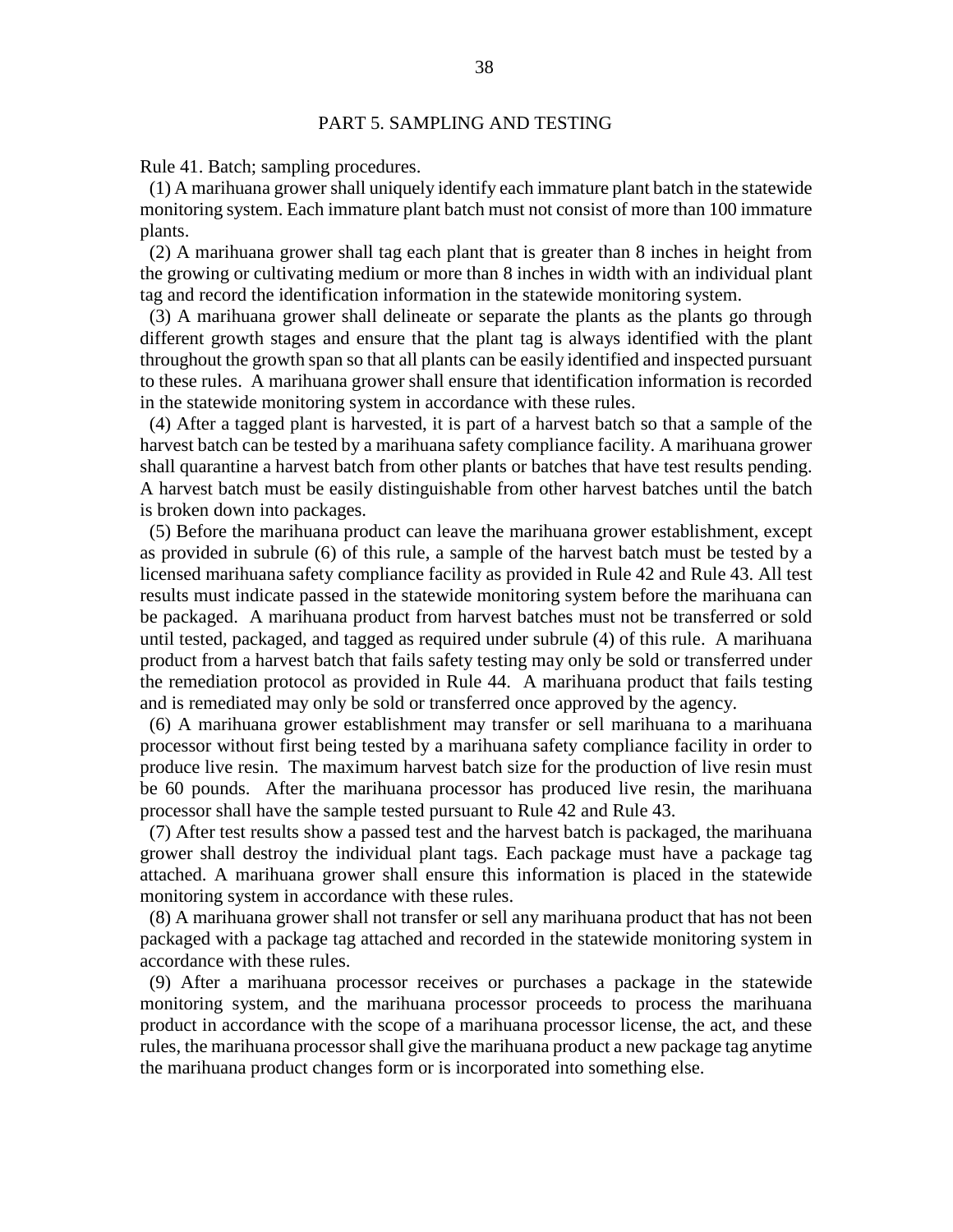(10) After a package is created by a marihuana processor of the marihuana product in its final state, the marihuana processor shall have the sample tested pursuant to Rule 42 and Rule 43. The marihuana processor shall not transfer or sell a final package to a marihuana retailer until after test results indicate a passed test.

 (11) After a marihuana retailer receives or purchases a marihuana product in the statewide monitoring system, a licensee may sell or transfer marihuana product only to an individual 21 years of age or older under both of the following conditions:

 (a) The marihuana product has received passing test results in the statewide monitoring system. If the information cannot be confirmed, the marihuana product must be tested by a marihuana safety compliance facility and receive passing test results before sale or transfer.

(b) The marihuana product bears the label required for retail sale under these rules.

Rule 42. Sampling.

(1) A marihuana safety compliance facility shall test samples as provided in these rules.

 (2) A marihuana safety compliance facility shall collect samples of a marihuana product from another marihuana establishment according to the following requirements:

 (a) The marihuana safety compliance facility shall physically collect samples of a marihuana product from another marihuana establishment to be tested at the marihuana safety compliance facility. The marihuana safety compliance facility shall ensure that samples of the marihuana product are placed in secured, sealed containers that bear the labeling information as required under these rules.

 (b) The marihuana safety compliance facility shall collect a sample size sufficient to complete all analyses required, but the sample shall not be less than 0.5% of the weight of the harvest batch. The maximum harvest batch size must be 15 pounds. The agency may publish requirements for this subdivision based on the type of marihuana product being tested.

 (c) The marihuana safety compliance facility shall collect a sample size sufficient to complete analyses required of the batch, but the sample shall be pursuant to a list of requirements published by the agency.

 (d) The marihuana safety compliance facility shall enter in the statewide monitoring system the marihuana product sample that was collected from a marihuana grower, a marihuana processor, a marihuana retailer, or a marihuana microbusiness, including the date and time the marihuana product is collected, transferred, tested, and recorded within 3 business days of completion of testing.

 (e) If a testing sample is collected from a marihuana establishment for testing in the statewide monitoring system, that marihuana establishment shall quarantine the marihuana product that is undergoing the testing from any other marihuana product at the marihuana establishment. The marihuana establishment shall indicate the sample being tested in the statewide monitoring system. The quarantined marihuana product must not be transferred or sold until testing results pass as provided under these rules.

 (f) Any marihuana product that a marihuana safety compliance facility collects for testing from a licensee under this rule must not be transferred or sold to any other marihuana establishment other than the licensee from whom the sample was collected.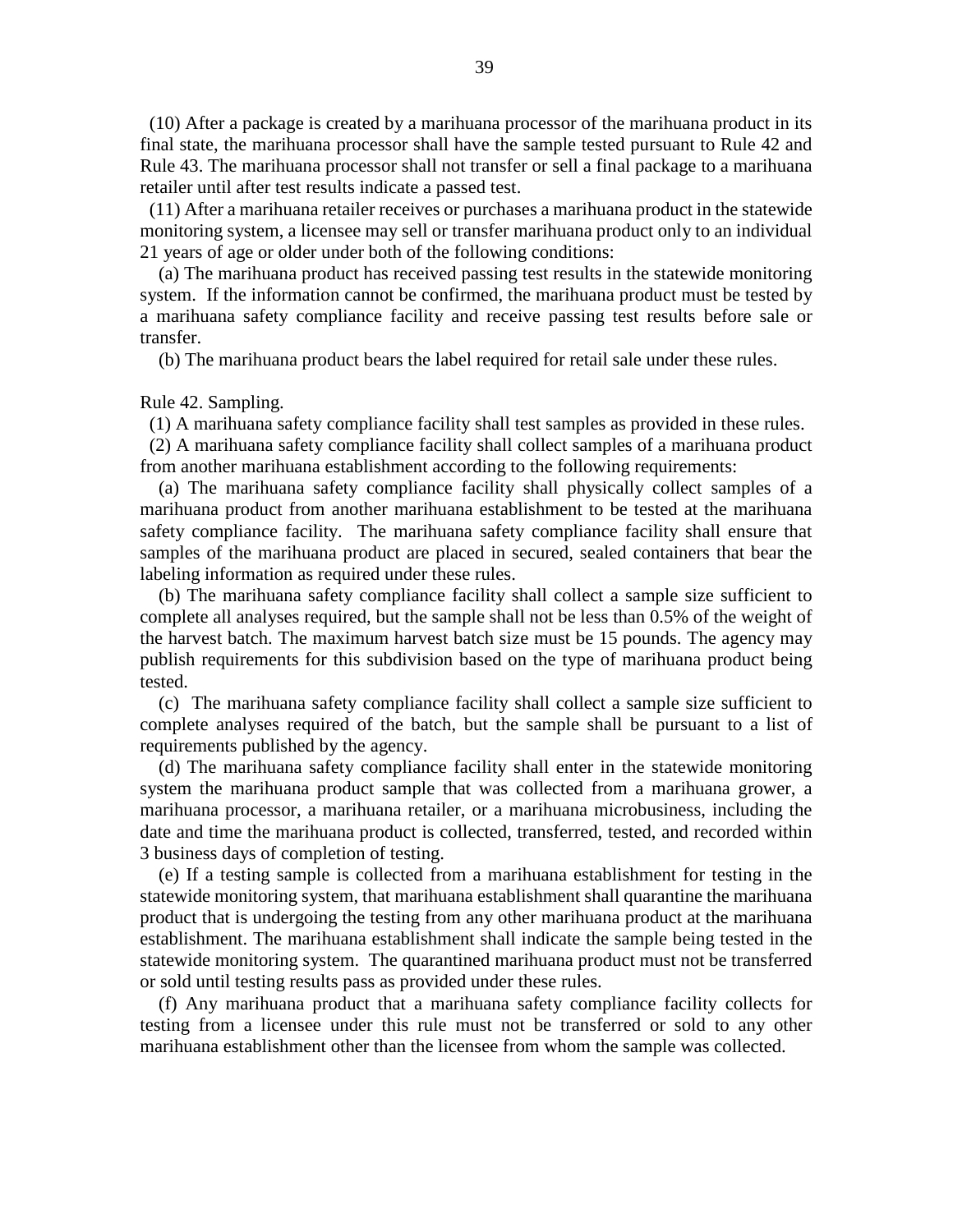(g) A marihuana safety compliance facility may request additional sample material from the same licensee from which the sample was collected for the purposes of completing the required safety tests as long as the requirements of this rule are met.

Rule 43. Testing; marihuana safety compliance facility.

(1) A marihuana safety compliance facility shall do all of the following:

 (a) Become fully accredited to the International Organization for Standardization (ISO), ISO/IEC 17025:2017 by an International Laboratory Accreditation Cooperation (ILAC) recognized accreditation body or by an entity approved by the agency within 1 year after the date the marihuana safety compliance facility license is issued and agree to have the inspections and reports of the International Organization for Standardization made available to the agency.

 (b) Maintain internal standard operating procedures that conforms to ISO/IEC 17025:2017 standards.

 (c) Maintain a quality control and quality assurance program that conforms to ISO/IEC 17025:2017 standards.

 (2) A marihuana safety compliance facility shall use analytical testing methodologies for the required safety tests in subrule (3) of this rule that are validated by an independent third party and may be monitored on an ongoing basis by the agency or a third party. The agency shall approve the validated methodology used by the marihuana safety compliance facility and confirm that it produces scientifically accurate results for each safety test it conducts.

 (3) A marihuana safety compliance facility shall conduct the required safety tests specified in subdivisions (a) to (g) of this subrule on marihuana product that is part of the harvest batch as specified in Rule 41. After the testing on the harvest batch is completed, the agency may publish a guide indicating which of the following safety tests are required based on product type when the marihuana product has changed form:

 (a) Potency analysis performed just as the marihuana product is without any corrective factor taken for moisture content that includes concentrations of the following:

(i) Tetrahydrocannabinol (THC).

(ii) Tetrahydrocannabinol acid (THC-A).

(iii) Cannabidiol (CBD).

(iv) Cannabidiol acid (CBD-A).

(b) Foreign matter inspection.

(c) Microbial screening.

(d) Chemical residue testing that includes all of the following:

(i) Pesticides.

(ii) Fungicides.

(iii) Insecticides.

(e) Heavy metals testing as required in this rule.

 (f) Residual solvents. The agency shall publish a list of required residual solvents to be tested for and their action limits.

(g) Water activity including moisture content.

 (4) A marihuana safety compliance facility shall conduct residual solvent testing on batches of marihuana concentrates and marihuana-infused products. The agency shall publish a list of required residual solvents to be tested for and their action limits.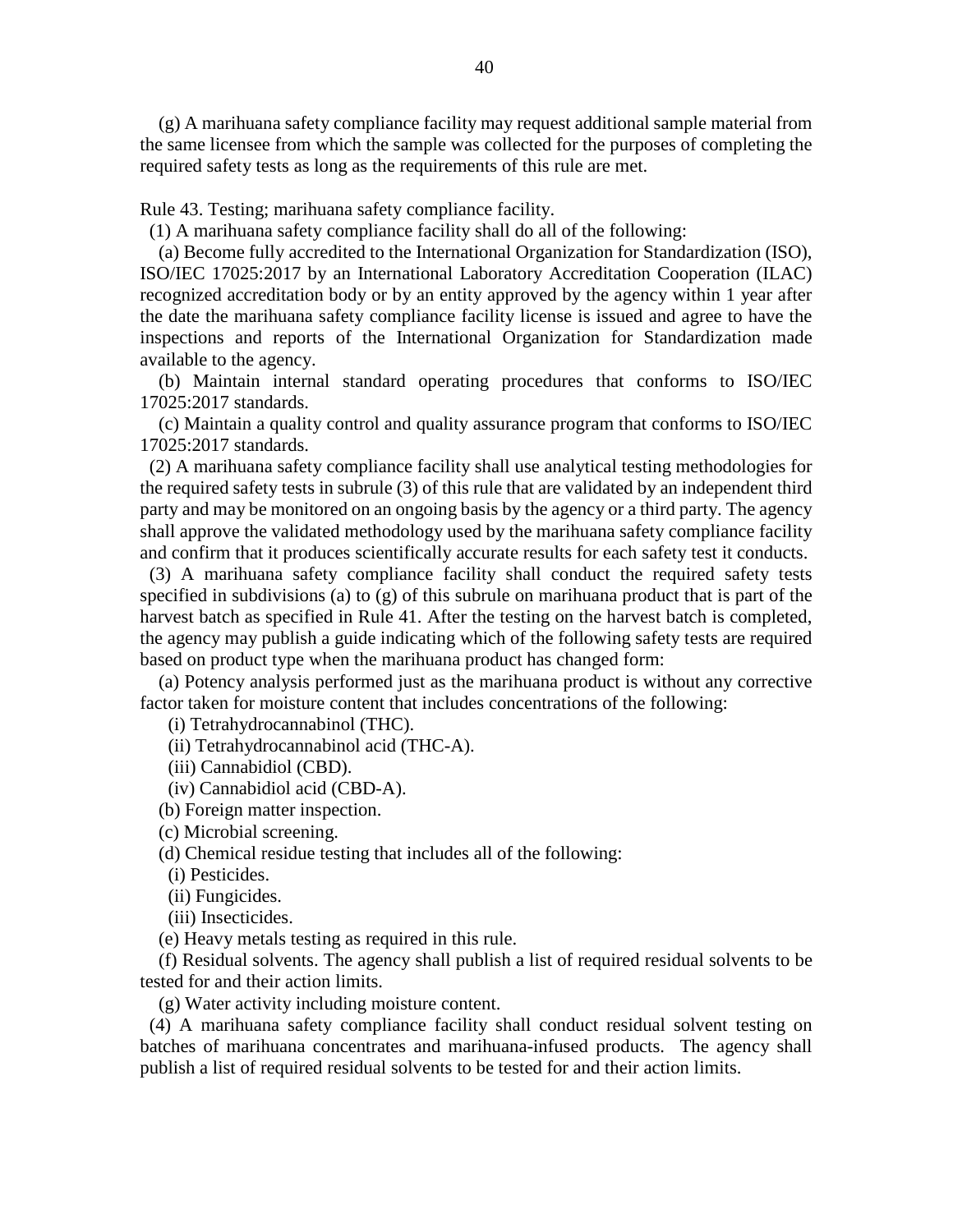(5) For the purposes of calculating potency of total THC and total CBD, the following calculations must be used:

 (a) Total THC must be calculated as follows, where M is the mass or mass fraction of delta-9 THC or delta-9 THC-A:

M total delta-9 THC = M delta-9 THC +  $0.877 \times$  M delta-9 THC-A.

 (b) Total CBD must be calculated as follows, where M is the mass or mass fraction of CBD and CBD-A:

M total  $CBD = M CBD + 0.877$  x M CBD-A.

 (c) For marihuana and concentrates total THC and total CBD must be reported in percentages.

 (d) For marihuana infused products total THC and total CBD should be reported in milligrams per grams (mg/g).

 (6) Except as otherwise provided in Rule 44, if a sample collected pursuant to Rule 42 or provided to a marihuana safety compliance facility pursuant to these rules does not pass the required safety tests, the marihuana establishment that provided the sample shall dispose of the entire batch from which the sample was taken and document the disposal of the sample using the statewide monitoring system pursuant to these rules.

 (7) A marihuana safety compliance facility shall destroy any marihuana samples held for 30 days after test completion and dispose of the resulting waste in accordance with Rule 37.

 (8) For the purposes of the microbial screening and foreign matter inspection, the agency shall publish a list of action limits. A marihuana sample with a value that exceeds the published action limit is considered to be a failed sample. A marihuana sample that is at or below the action limit is considered to be a passing sample.

 (9) For the purposes of the heavy metal testing, the agency shall publish a list of action limits. A marihuana sample with a value that exceeds the published action limit is considered to be a failed sample. A marihuana sample that is at or below the action limit is considered to be a passing sample.

 (10) For the purposes of the residual solvent test, the agency shall publish a list of action limits. A marihuana sample with a value that exceeds the published action limit is considered to be a failed sample. A marihuana sample that is at or below the action limit is considered to be a passing sample.

 (11) For the purposes of the chemical residue test, the agency shall publish a list of action limits. A marihuana sample that is at or below the action limit is considered to be a passing sample. A marihuana sample with a value that exceeds the action limit is considered to be a failed sample.

 (12) If a sample provided to a marihuana safety compliance facility pursuant to this rule and Rule 42 passes the safety tests required under subrule (2) of this rule, the marihuana safety compliance facility shall enter the information in the statewide monitoring system of passed test results within 3 business days of test completion. Passed test results must be in the statewide monitoring system for a batch to be released for immediate processing, packaging, and labeling for transfer or sale in accordance with the act and these rules.

 (13) A marihuana safety compliance facility shall enter the results into the statewide monitoring system and file with the agency an electronic copy of each marihuana safety compliance facility test result for any batch that does not pass the required tests while it transmits those results to the establishment that provided the sample within 72 hours of test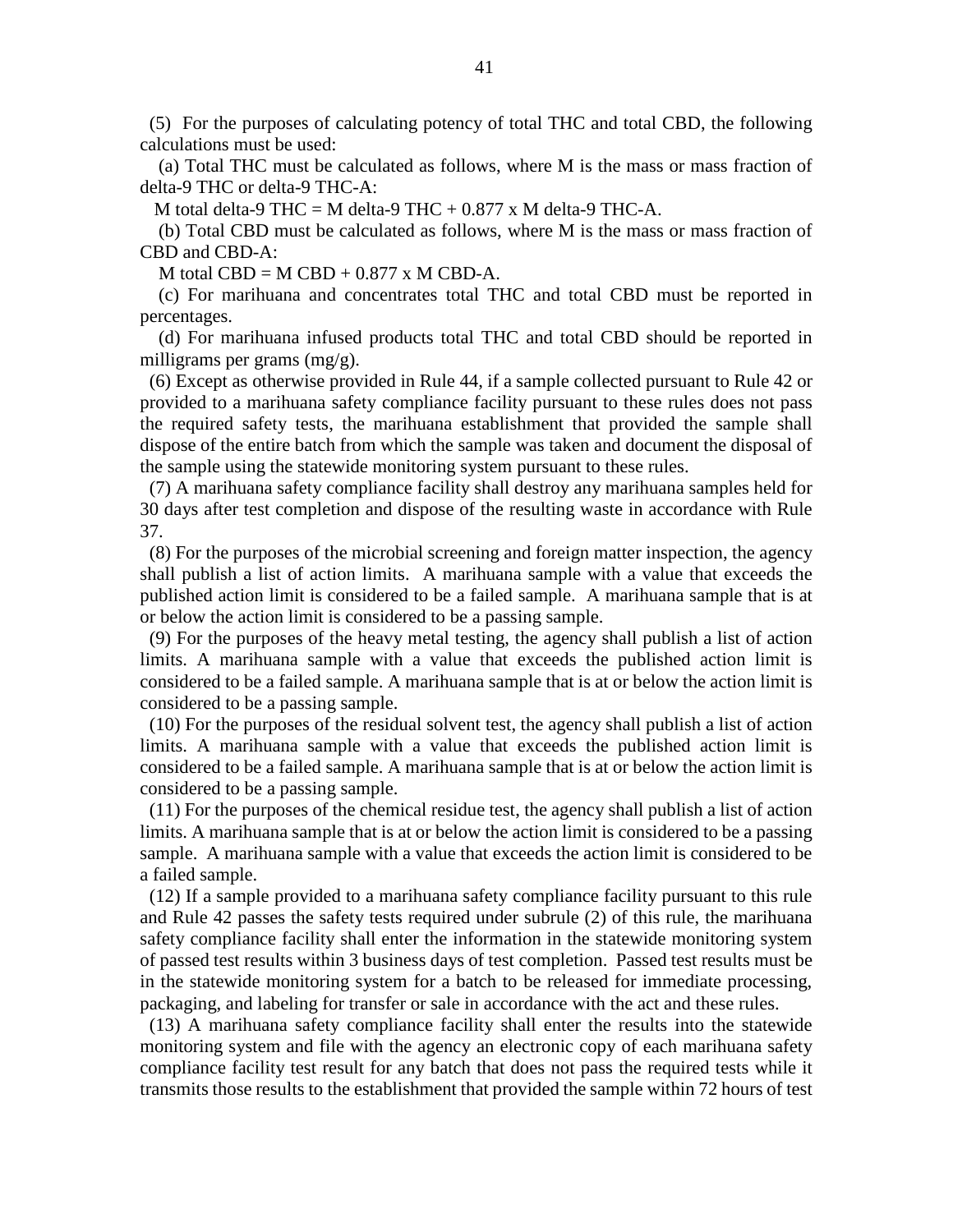completion. In addition, a marihuana safety compliance facility shall maintain the test results and make them available to the agency upon request.

 (14) The agency shall establish a proficiency testing program and designate marihuana safety compliance facility participation. A marihuana safety compliance facility shall analyze proficiency test samples using the same procedures with the same number of replicate analyses, standards, testing analysts, and equipment as used for marihuana product testing. A marihuana safety compliance facility shall successfully analyze a set of proficiency testing samples not less than annually. A marihuana safety compliance facility shall have annual proficiency testing submitted directly to the agency from the proficiency testing vendor for review. The agency will not accept copies. All failed proficiency tests must include corrective action documentation and an additional acceptable proficiency test. Proficiency test results must be conveyed as numerical accuracy percentages, not simply as PASS/FAIL results. Actual PASS/FAIL results must be calculated based on accuracy thresholds generated by reproducibility studies specific to each assay.

 (15) The agency shall take immediate disciplinary action against any marihuana safety compliance facility that fails to comply with the provisions of this rule or falsifies records related to this rule, including any sanctions or fines, or both.

(16) A marihuana safety compliance facility shall not do any of the following:

- (a) Desiccate samples unless performing moisture analysis on the sample.
- (b) Dry label samples.
- (c) Pre-test samples.

 (17) A marihuana safety compliance facility shall comply with random quality assurance compliance checks upon the request of the agency. The agency or its authorized agents may collect a random sample of a marihuana product from a marihuana safety compliance facility or designate another marihuana safety compliance facility to collect a random sample of a marihuana product in a secure manner to test that sample for compliance pursuant to this rule.

 (18) A marihuana safety compliance facility may perform terpene analysis on a marihuana product by a method approved by the agency. There are no established safety standards for this analysis.

 (19) A marihuana safety compliance facility shall comply with investigations to ensure the health and safety of the public. At the request of the agency a marihuana safety compliance facility may be requested to perform testing as part of an investigation.

# Rule 44. Retesting.

 (1) A marihuana safety compliance facility may test or retest a sample to validate the results of a failed safety test except as indicated under subrule (3) of this rule. A failed safety test must include documentation detailing the initial failure and the corrective action in the statewide monitoring system. The marihuana establishment that provided the sample is responsible for all costs involved in a retest.

 (2) A failed test sample must pass 2 separate retests with new samples consecutively to be eligible to proceed to sale or transfer. The marihuana safety compliance facility that reported the results of a failed safety test shall not perform the separate retests. If both retests pass, the batch is out of quarantine and eligible for sale or transfer. If 1 or both retests fail, the marihuana product must be destroyed as provided in these rules or remediated as described in subrule (4) of this rule.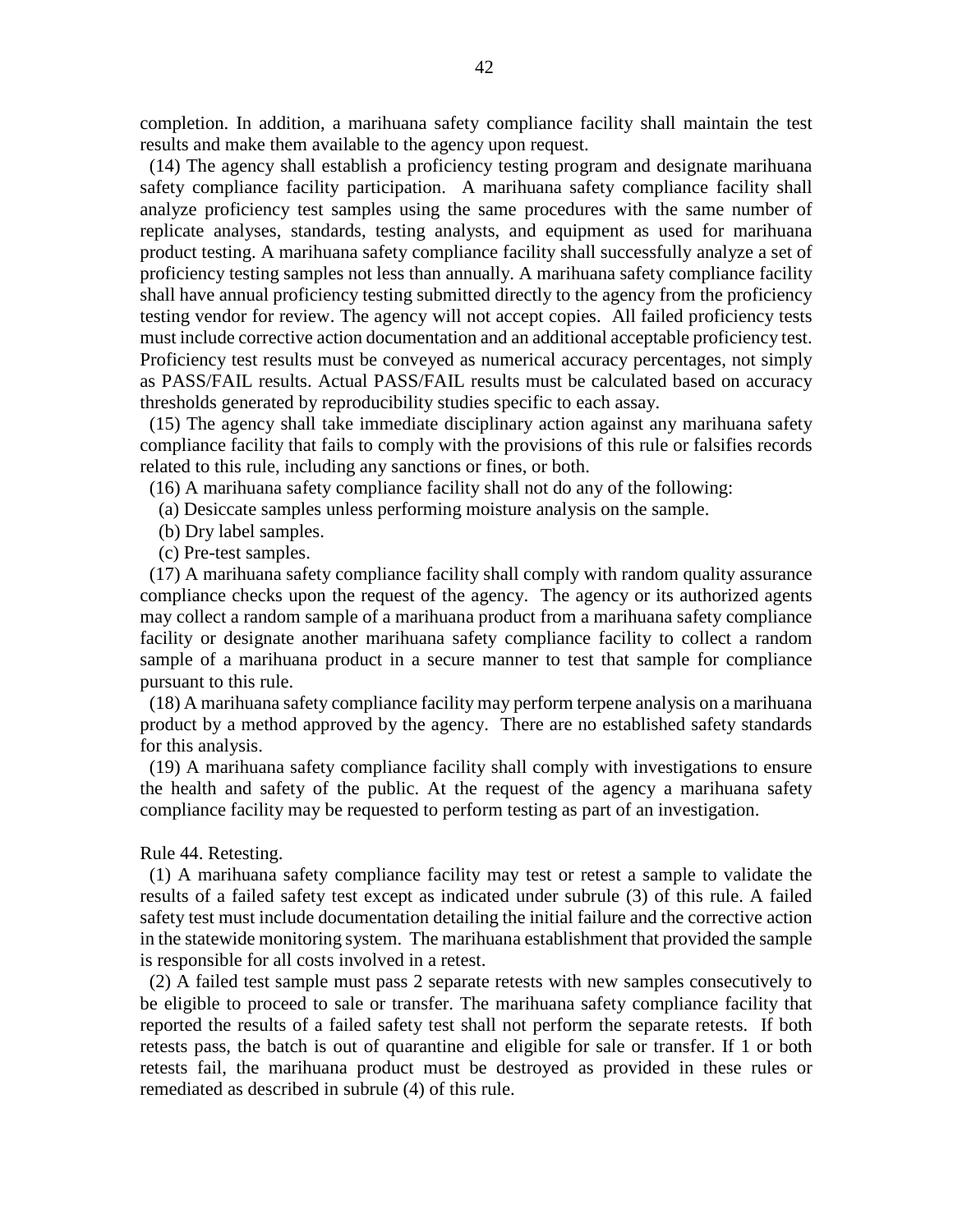(3) A marihuana product is prohibited from being retested in all the following circumstances:

 (a) A final test for chemical residue failed pursuant to these rules. If the amount of chemical residue found is not permissible by the agency, the marihuana product is ineligible for retesting and the product must be destroyed.

 (b) A final failed test for microbials on marihuana-infused product is ineligible for retesting and the product must be destroyed.

 (4) The agency may publish a remediation protocol including, but not limited to, the sale or transfer of marihuana product after a failed safety test as provided in these rules.

### PART 6: MARIHUANA-INFUSED PRODUCTS AND EDIBLE MARIHUANA PRODUCT

Rule 45. Requirements and restrictions on marihuana-infused products; edible marihuana product.

 (1) A marihuana processor shall package and properly label marihuana-infused products before sale or transfer.

 (2) Marihuana-infused products processed under these rules must be homogenous. The allowable variation for weight and THC and CBD concentrations between the actual results and the intended serving is to be  $+$  or  $-$  15%. The agency shall publish guidelines for a marihuana processor to follow to verify the marihuana-infused product is homogeneous.

 (3) A marihuana processor of marihuana-infused products shall list and record the THC concentration and CBD concentration of marihuana-infused products, as provided in Rules 43 and 46, in the statewide monitoring system and indicate the THC concentration and CBD concentration on the label along with the tag identification as required under these rules. Items that are part of a product recall issued in the statewide monitoring system, or by the agency, or other state agency, if applicable, must be immediately pulled from production by the marihuana processor of the marihuana-infused products and not sold or transferred.

 (4) Marihuana-infused products must be stored and secured as prescribed under these rules.

 (5) At a minimum, a marihuana processor shall label any marihuana-infused product it produces or packages with all of the following:

 (a) The name and address of the marihuana establishment that processes or packages the marihuana-infused product.

(b) The name of the marihuana-infused product.

 (c) The ingredients of the marihuana-infused product, in descending order of predominance by weight.

(d) The net weight or net volume of the product.

 (e) For an edible marihuana product, the marihuana processor shall comply with subdivisions (a) to (d) of this subrule and all of the following:

 (i) Allergen labeling as specified by the Food and Drug Administration (FDA), Food Allergen Labeling and Consumer Protection Act of 2004 (FALCPA), 21 USC 343.

 (ii) If any nutritional claim is made, appropriate labeling as specified by Code of Federal Regulations, Food Labeling, 21 CFR part 101.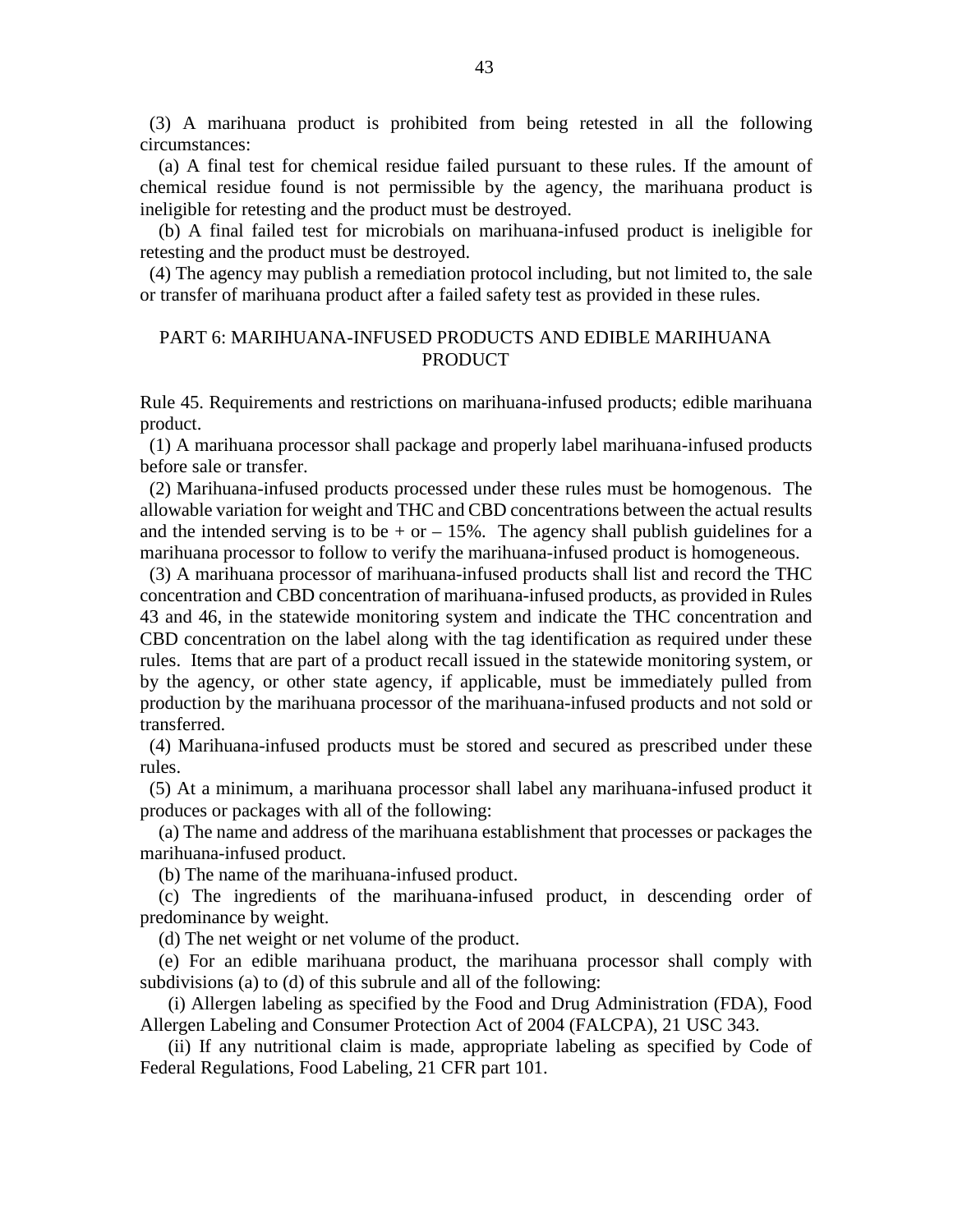(iii) The following statement printed in at least the equivalent of 11-point font size in a color that provides a clear contrast to the background: "Made in a marihuana establishment."

 (6) A marihuana processor of edible marihuana product shall comply with all the following to ensure safe preparation:

 (a) 21 CFR part 110. Any potentially hazardous ingredients used to process shelf-stable edible marihuana products must be stored at 40 degrees Fahrenheit, 4.4 degrees Celsius, or below.

 (b) Provide annual employee training for all employees on safe food handling and demonstrate an employee's completion of this training by providing proof of food handler certification that includes documentation of employee food handler training, including, but not limited to, allergens and proper sanitation and safe food handling techniques. Any course taken pursuant to this rule must be conducted for not less than 2 hours and cover the following subjects:

(i) Causes of foodborne illness, highly susceptible populations, and worker illness.

(ii) Personal hygiene and food handling practices.

(iii) Approved sources of food.

(iv) Potentially hazardous foods and food temperatures.

(v) Sanitization and chemical use.

(vi) Emergency procedures, including, but not limited to, fire, flood, and sewer backup.

 (c) A licensee, to ensure compliance with the safe preparation standards under this subrule, shall comply with 1 or more of the following:

(i) The FDA food safety modernization act, 21 USC 2201 to 2252.

(ii) Safe Quality Food (SQF), 7.2 edition adopted by reference pursuant to Rule 3.

 (iii) The International Organization for Standardization (ISO), ISO 22000/ISO/TS 22002-1 adopted by reference pursuant to Rule 3.

 (d) The agency may request in writing documentation to verify certifications and compliance with these rules.

 (7) A marihuana processor of edible marihuana product shall comply with all the following:

 (a) No edible marihuana product package can be in a shape or labeled in a manner that would appeal to minors aged 17 years or younger. No edible marihuana product can be associated with or have cartoons, caricatures, toys, designs, shapes, labels, or packaging that would appeal to minors.

 (b) No edible marihuana product can be easily confused with commercially sold candy. The use of the word candy or candies on the packaging or labeling is prohibited. No edible marihuana product can be in the distinct shape of a human, animal, or fruit or a shape that bears the likeness or contains characteristics of a realistic or fictional human, animal, or fruit, including artistic, caricature, or cartoon renderings. Edible marihuana products that are geometric shapes and simply fruit flavored are permissible.

 (c) An edible marihuana product must be in opaque, child-resistant packages or containers that meet the effectiveness specifications outlined in 16 CFR 1700.15. An edible marihuana product containing more than one serving must be in a resealable package or container that meets the effectiveness specifications outlined in 16 CFR 1700.15.

 (8) A marihuana processor shall not produce an edible marihuana product that requires time or temperature control for safety. The agency may publish validation guidelines for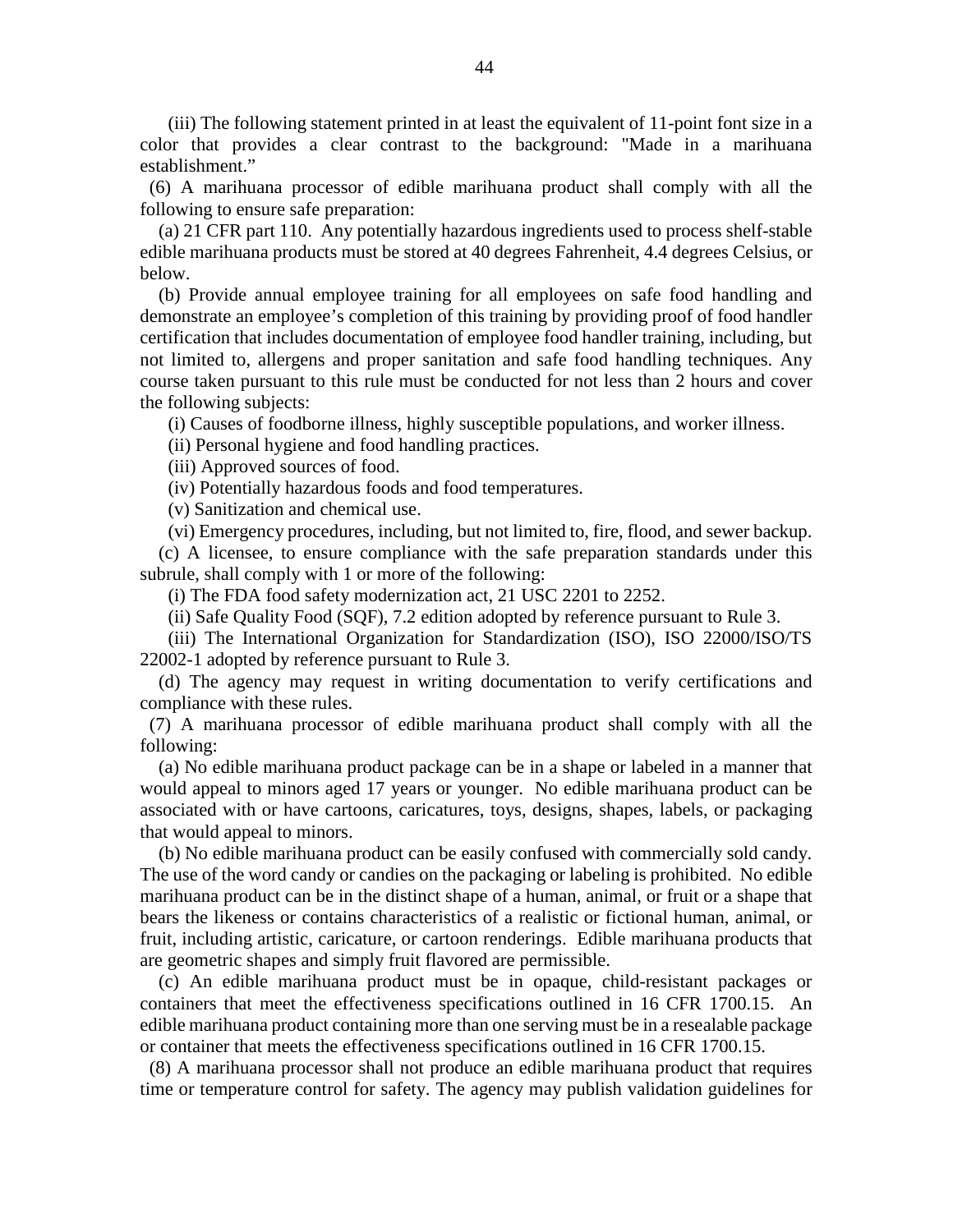shelf life edible marihuana product. The agency may request to review the validation study for a shelf-life edible marihuana product. The end product must be a stable shelf-life edible marihuana product and state the following information:

 (a) Expiration or use-by date. A product expiration date, upon which the marihuana product is no longer fit for consumption, or a use-by date, upon which the marihuana product is no longer optimally fresh. Once a label with an expiration or use-by date has been affixed to a marihuana product, a licensee shall not alter that expiration or use-by date or affix a new label with a later expiration or use-by date.

 (b) Any other information requested by the agency that is not inconsistent with the act and these rules.

 (9) As used in this rule, the term "edible marihuana product" means any marihuanainfused product containing marihuana that is intended for human consumption in a manner other than smoke inhalation.

 (10) This rule does not affect the application of any applicable local, state, or federal laws or regulations.

Rule 46. Maximum THC concentration for marihuana-infused products.

 Marihuana-infused products processed, sold, or transferred through marihuana retailers must not exceed the maximum THC concentration as established by the agency. For the purposes of maximum THC concentration for marihuana-infused products, the agency shall publish a list of maximum THC concentration and serving size limits.

### PART 7: SALE OR TRANSFER

Rule 47. Tracking identification; labeling requirements; general.

 (1) All marihuana products sold or transferred between marihuana establishments must have the tracking identification numbers that are assigned by the statewide monitoring system affixed, tagged, or labeled and recorded, and any other information required by the agency, the act, and these rules.

 (2) To ensure access to safe sources of marihuana products, the agency, if alerted in the statewide monitoring system, may recall any marihuana products, issue safety warnings, and require a marihuana establishment to provide information material or notifications to a customer at the point of sale.

Rule 48. Marihuana plant; tracking requirements.

 Before a marihuana plant is sold or transferred, a package tag must be affixed to the plant or plant container and enclosed with a tamper proof seal that includes all of the following information:

 (a) Business or trade name, licensee number, and the RFID package tag assigned by the statewide monitoring system that is visible.

(b) Name of the strain.

(c) Date of harvest, if applicable.

- (d) Seed strain, if applicable.
- (e) Universal symbol, if applicable.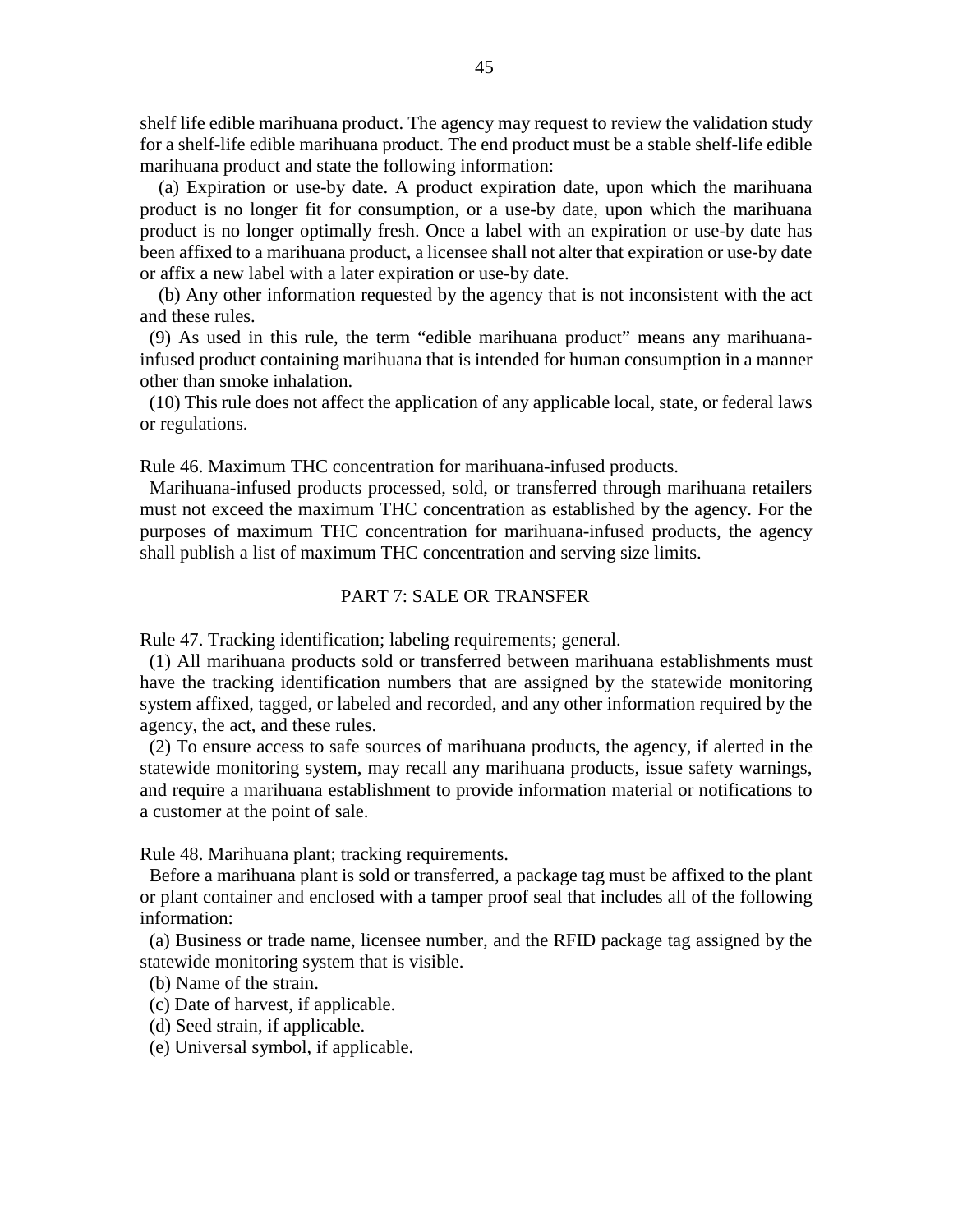Rule 49. Marihuana product sale or transfer; labeling and packaging requirements.

 (1) Before a marihuana product is sold or transferred to or by a marihuana retailer, the container, bag, or product holding the marihuana product must have a label and be sealed with all of the following information:

 (a) The name of the licensee and the state license number of the producer, including business or trade name, and tag or source number as assigned by the statewide monitoring system.

 (b) The name of the licensee and the state license number including business or trade name of the licensee that packaged the product, if different from the marihuana processor of the marihuana product.

(c) The unique identification number for the package or the harvest, if applicable.

(d) Date of harvest, if applicable.

(e) Name of strain, if applicable.

(f) Net weight in United States customary and metric units.

(g) Concentration of THC and CBD.

(h) Activation time expressed in words or through a pictogram.

 (i) Name of the marihuana safety compliance facility that performed any test, any associated test batch number, and any test analysis date.

(j) The universal symbol for marihuana product published on the agency's website.

(k) A warning that states all the following:

(i) "For use by individuals 21 years of age or older only. Keep out of reach of children."

(ii) "It is illegal to drive a motor vehicle while under the influence of marihuana."

(iii) "National Poison Control Center 1-800-222-1222."

 (2) An edible marihuana product sold by a marihuana retailer shall comply with Rule 45(7).

Rule 50. Sale or transfer; marihuana retailer.

 (1) A marihuana retailer may sell or transfer a marihuana product to an individual 21 years of age or older if all of the following are met:

 (a) The licensee confirms that the customer presented his or her valid driver's license or government-issued identification card that bears a photographic image and he or she is 21 years of age or older.

 (b) The licensee determines, if completed, any transfer or sale will not exceed the purchasing limit prescribed in Rule 51.

 (c) Any marihuana product that is sold or transferred under this rule has been tested and is labelled and packaged for sale or transfer in accordance with Rule 49.

 (2) A marihuana retailer shall enter all transactions, current inventory, and other information required by these rules in the statewide monitoring system in compliance with the act and these rules. The marihuana retailer shall maintain appropriate records of all sales or transfers under the act and these rules and make them available to the agency upon request.

 (3) A marihuana retailer is not required to retain information from customers other than the following:

(a) Payment method.

(b) Amount of payment.

(c) Time of sale.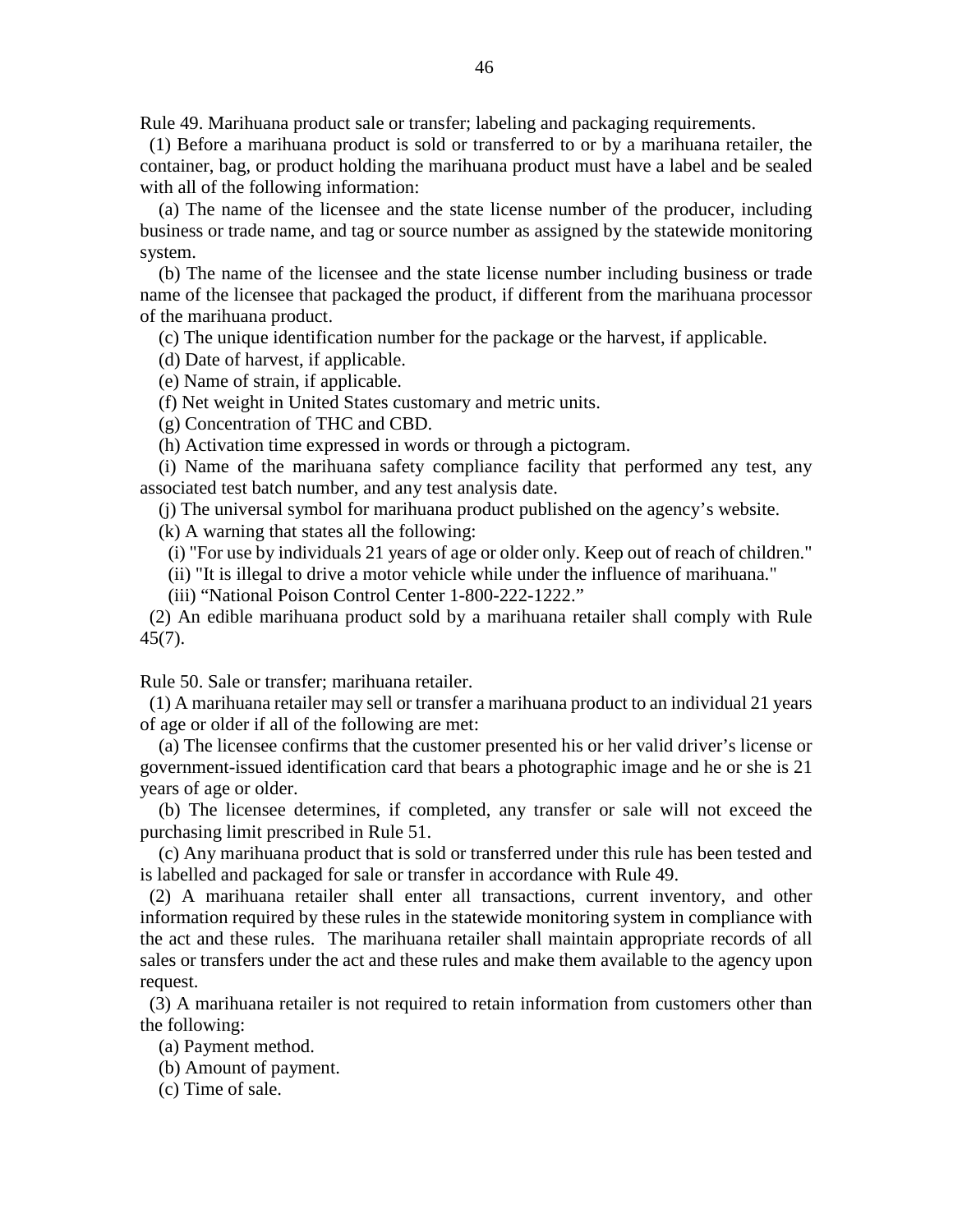(d) Product quantity.

(e) Other product descriptors.

Rule 51. Purchasing limits; single transaction; marihuana retailer.

 A marihuana retailer is prohibited from making a sale or transferring marihuana to an adult 21 years of age or older in a single transaction that exceeds 2.5 ounces, except that not more than 15 grams of marihuana may be in the form of marihuana concentrate.

Rule 52. Marketing and advertising restrictions.

 (1) A marihuana establishment shall comply with all municipal ordinances, state law, and these rules that regulate signs and advertising.

 (2) A licensee shall not engage in advertising that is deceptive, false, or misleading. A licensee shall not make any deceptive, false, or misleading assertions or statements on any marihuana product, any sign, or any document provided.

 (3) A licensee shall not advertise or market a marihuana product to members of the public unless the licensee has reliable evidence that no more than 30 percent of the audience or readership for the television program, radio program, internet web site, or print publication, is reasonably expected to be under 21 years of age. Any marihuana product advertised or marketed under this rule shall include the warnings listed in Rule 49(1)(k).

 (4) A marihuana product must be marketed or advertised as "marihuana" for use only by individuals 21 years of age or older.

 (5) A marihuana product must not be marketed or advertised to individuals under 21 years of age. Sponsorships targeted to members under 21 years of age are prohibited.

Rule 53. Trade samples.

(1) The following licensees may provide trade samples:

 (a) A marihuana grower may provide samples of marihuana or marihuana products to a marihuana processor or a marihuana retailer.

 (b) A marihuana processor may provide a sample of marihuana or marihuana products to a marihuana processor or marihuana retailer.

 (2) The transfer of trade samples does not require the use of a marihuana secure transporter provided the amount of trade samples does not exceed either:

(a) 15 ounces of marihuana.

(b) 60 grams of marihuana concentrate.

 (3) Except for a licensed designated consumption establishment, the samples may not be consumed or used on the premises of a licensed marihuana establishment.

(4) Trade samples may not be sold to another licensee or consumer.

 (5) Any sample provided to another licensee or received by a licensee must be recorded in the statewide monitoring system.

 (6) Any trade samples provided under this rule must be tested in accordance with these rules prior to being transferred to another licensee.

 (7) A licensee is limited to providing the following aggregate amounts of trade samples to another licensee in a 30-day period:

(a) 2.5 ounces or less of marihuana.

(b) 15 grams of marihuana concentrate.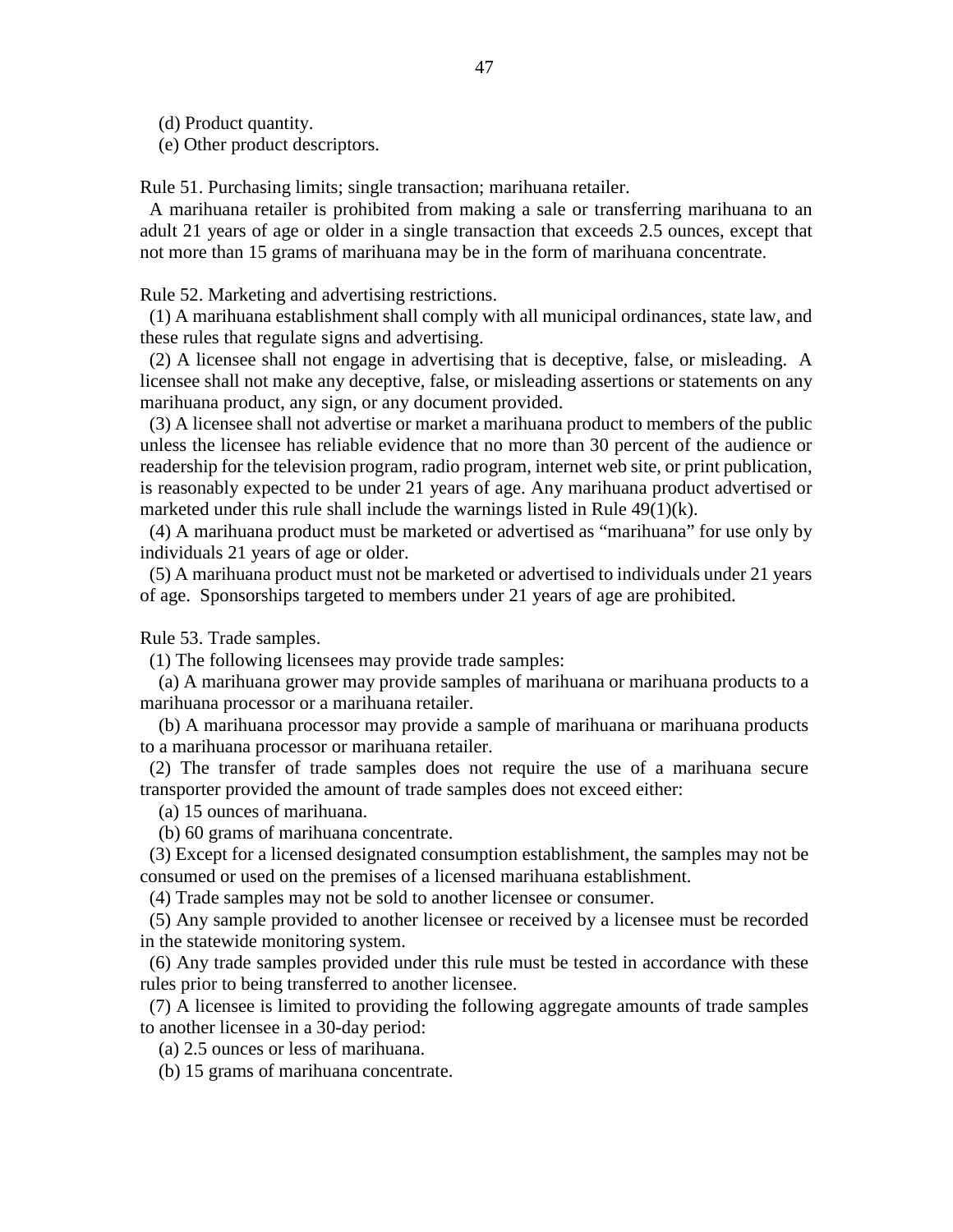(8) Any sample given to a licensee shall have a label containing the following in a legible font:

 (a) A statement that reads: "TRADE SAMPLE NOT FOR RESALE" in bold, capital letters attached to the trade sample.

(b) All other information required in Rule 45.

 (9) A licensee having received a trade sample may distribute the trade sample to its employees to determine whether to purchase the marihuana product.

Rule 54. Internal product testing samples.

 (1) A marihuana grower, marihuana processor, marihuana retailer, or marihuana microbusiness may provide internal product testing samples directly to their employees for the purpose of ensuring product quality and making determinations about whether to sell the marihuana product.

 (2) Except for a licensed designated consumption establishment, internal product testing samples may not be consumed or used on the premises of a licensed marihuana establishment.

 (3) Internal product testing samples may not be transferred or sold to another licensee or consumer.

 (4) Any internal product testing sample provided under this rule must be recorded in the statewide monitoring system.

 (5) A marihuana grower is limited to providing a total of 2.5 ounces or less of internal product testing samples to their employees in a 30-day period.

 (6) A marihuana processor is limited to providing a total of 5 grams of marihuana concentrate of internal product testing samples to their employees in a 30-day period.

Rule 55. Research and development.

 (1) A marihuana grower or marihuana processor may engage in research and development. No other marihuana establishment may engage in research and development.

 (2) A marihuana grower may designate up to 50 marihuana plants for research and development. Any marihuana plants designated for research and development shall count towards the authorized total amount of marihuana plants for a marihuana grower establishment and must be tracked in the statewide monitoring system.

 (3) A marihuana processor may designate up to 5 grams of marihuana concentrate for research and development in a 30-day period. Any marihuana concentrates designated for research and development must be tracked in the statewide monitoring system.

 (4) A marihuana grower or marihuana processor may transfer its research and development inventory to its employees for consumption. A marihuana grower or marihuana processor shall have research and development inventory tested pursuant to Rule 42 and Rule 43 before transfer to its employees. The marihuana grower or marihuana processor shall not transfer or sell research and development inventory to a marihuana retailer until after test results indicate a passed test. Any research and development inventory that is not properly transferred to an employee must be destroyed pursuant to Rule 37.

 (5) The inventory designated for research and development may not be consumed or used on the premises of a licensed marihuana grower or marihuana processor.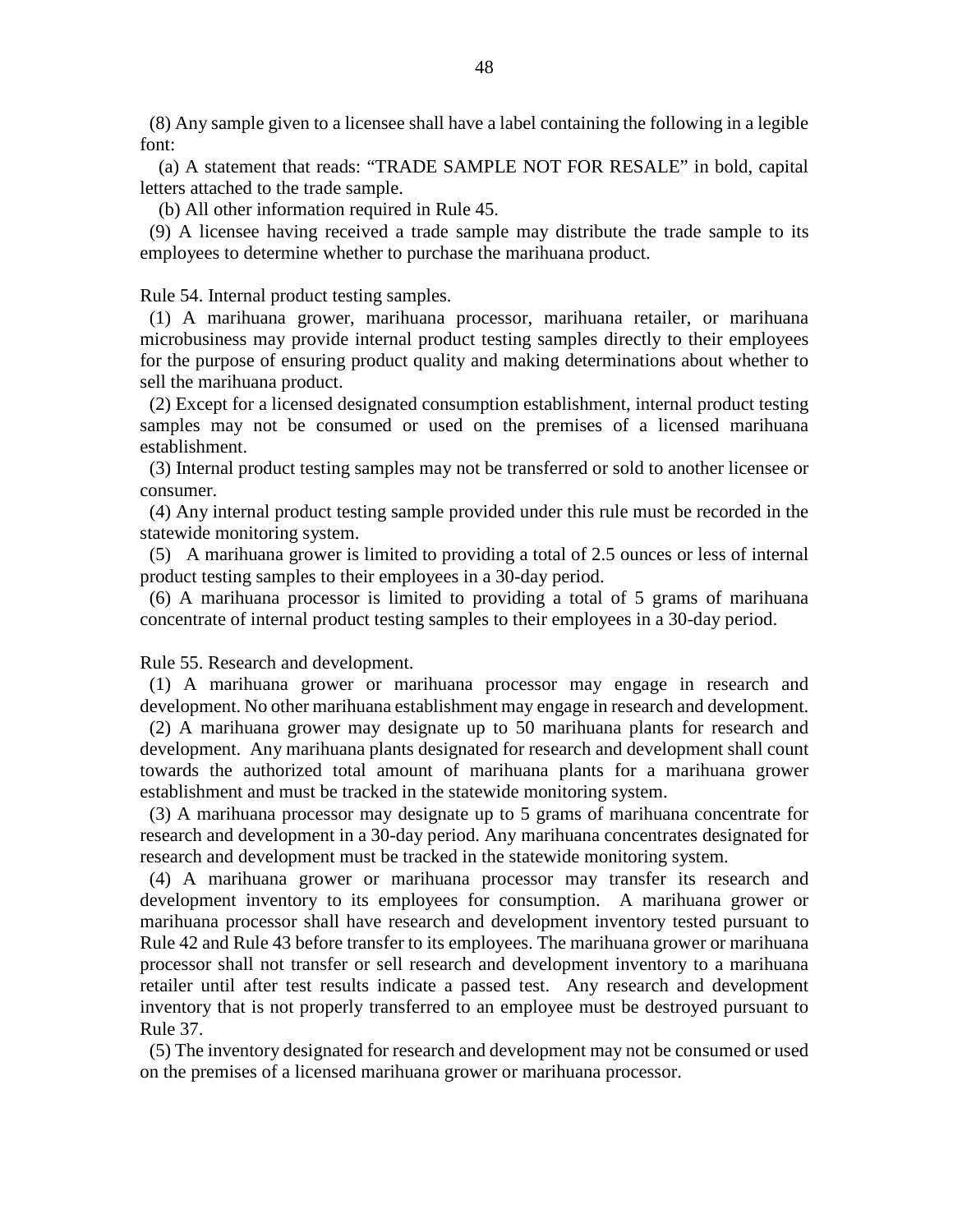(6) A marihuana grower or marihuana processor shall not transfer or sell inventory designated for research and development to another marihuana establishment.

#### PART 8: EMPLOYEES

Rule 56. Employees; requirements.

 (1) A licensee shall conduct a criminal history background check on any prospective employee before hiring that individual. A licensee shall keep records of the results of the criminal history background checks. A licensee shall record confirmation of criminal history background checks and make the confirmation available for inspection upon request by the agency.

(2) A licensee shall comply with all of the following:

 (a) Not allow a person under 21 years of age to volunteer or work for the marihuana establishment pursuant to section 11 of the act, MCL 333.27961.

 (b) Not employ any individual who has been convicted for an offense involving distribution of a controlled substance to a minor.

 (c) Have a policy in place that requires employees to report any new or pending charges or convictions. If an employee is convicted for an offense involving distribution of a controlled substance to a minor, the licensee shall report it immediately to the agency. The agency shall maintain a list of excluded employees.

 (d) Enter in the statewide monitoring system the employee's information and level of statewide monitoring system access within 7 business days of hiring for the system to assign an employee identification number. The licensee shall update in the statewide monitoring system employee information and changes in status or access within 7 business days.

 (e) If an employee is no longer employed by a licensee, the licensee shall remove that employee's access and permissions to the marihuana establishment and the statewide monitoring system.

 (f) Train employees and have an employee training manual that includes, but is not limited to, employee safety procedures, employee guidelines, security protocol, and educational training, including, but not limited to, marihuana product information, dosage and purchasing limits if applicable, or educational materials. If applicable, the employee training manual shall include a responsible operations plan as specified in subdivision (g) of this subrule.

 (g) A responsible operations plan which shall include a detailed explanation of how employees will monitor and prevent over-intoxication, underage access to the establishment, the illegal sale or distribution of marihuana or marihuana products within the establishment, and any other potential criminal activity on the premises, as applicable.

 (h) Establish point of sale or transfer procedures for employees at marihuana retailers performing any transfers or sales to individuals 21 years of age or older. The point of sale or transfer procedures must include, but are not limited to, training in dosage, marihuana product information, health or educational materials, point of sale training, purchasing limits, CBD and THC information, serving size, and consumption information including any warnings.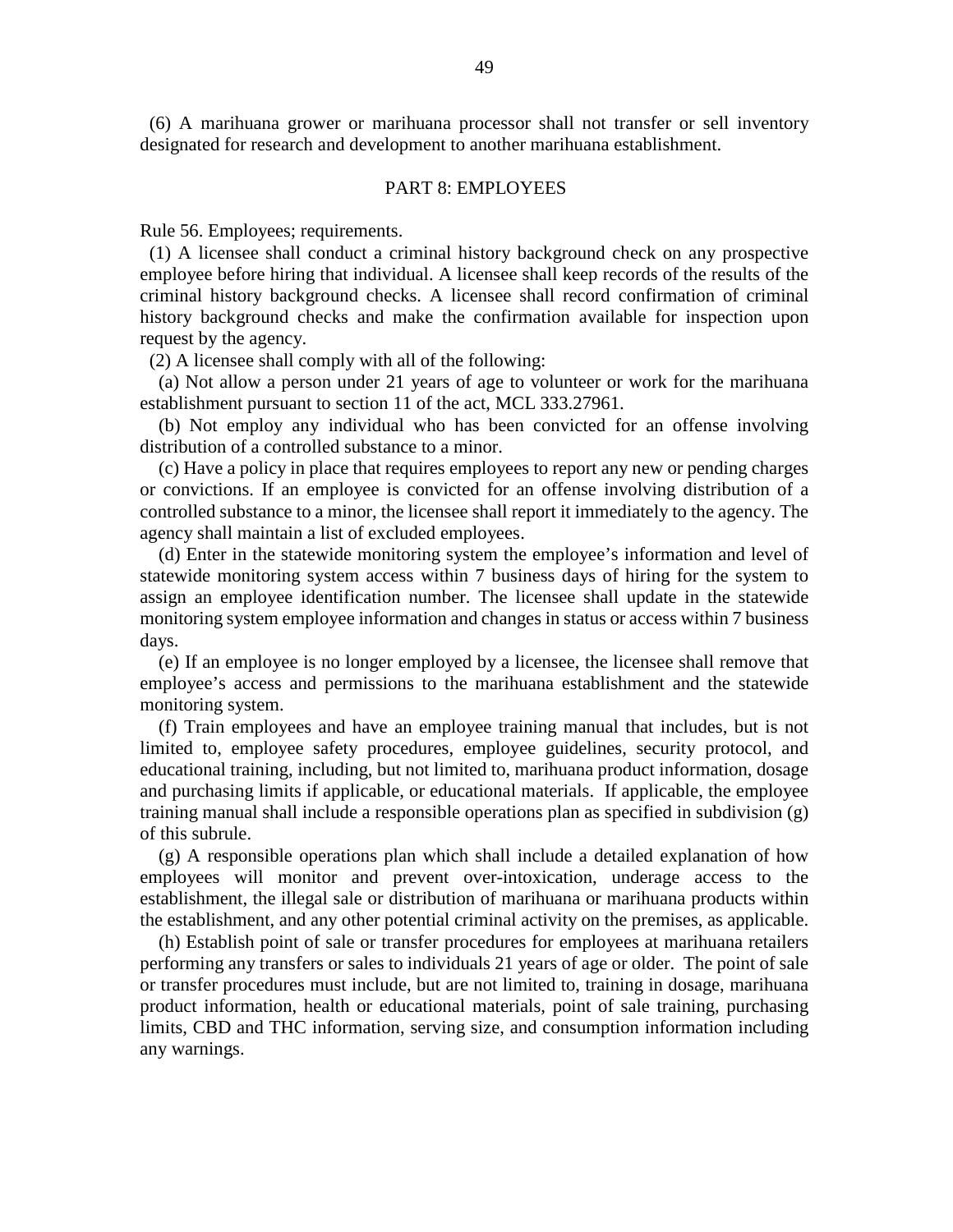(i) Screen prospective employees against a list of excluded employees based on a report or investigation maintained by the agency in accordance with subdivision (c) of this subrule.

 (j) A licensee shall ensure that employees handle marihuana product in compliance with current good manufacturing process in manufacturing, packing, or holding human food, 21 CFR part 110, as specified in Rule 33.

 (3) If an individual is present at a marihuana establishment or in a marihuana secure transporter vehicle who is not identified as a licensee or an employee of the licensee in the statewide monitoring system or is in violation of the act or these rules, the agency may take any action permitted under the act and these rules. This subrule does not apply to authorized escorted visitors at a marihuana establishment.

 (4) Employee records are subject to inspection or examination by the agency to determine compliance with the act or these rules.

 (5) Consumption of food by employees or visitors is prohibited where marihuana product is stored, processed or packaged or where hazardous materials are used, handled, or stored unless the marihuana establishment has a designated area for the consumption of food that includes, but is not limited to, a room with floor to ceiling walls and a door that separates the room from any marihuana product.

 (6) As used in this rule "employee" includes, but is not limited to, hourly employees, contract employees, trainees, or any other person given any type of employee credentials or authorized access to the marihuana establishment. Trade services provided by individuals not normally engaged in the operation of a marihuana establishment, except for those individuals required to have employee credentials under this rule, must be reasonably monitored, logged in as a visitor, and escorted through any limited access areas.

 (7) Nothing in this rule prohibits a marihuana establishment from allowing visitors into the establishment provided the visitors are reasonably monitored, logged in as a visitor, and escorted through any limited access areas. Further, visitors that are not employees or providing trade services are prohibited where hazardous materials are used, handled, or stored in the marihuana establishment.

Rule 57. Marihuana retailer delivery employees; delivery for individuals 21 years of age or older; limited circumstances.

 (1) A marihuana retailer may employ an individual to engage in the delivery of a marihuana product for sale or transfer to an individual 21 years of age or older.

 (2) A marihuana retailer that employs an individual under subrule (1) of this rule shall establish procedures as specified in this rule to allow an employee of the marihuana retailer to deliver a marihuana product to an individual 21 years of age or older at the residential address or at the address of a designated consumption establishment provided at the time the order was placed. All of the following procedures apply to the delivery procedures established by a marihuana retailer:

 (a) For the purposes of this rule only, a marihuana retailer may accept an online order request of a marihuana product and payment for the order that will be delivered to the residential address or the address of a designated consumption establishment provided by an individual 21 years of age or older as provided in this rule.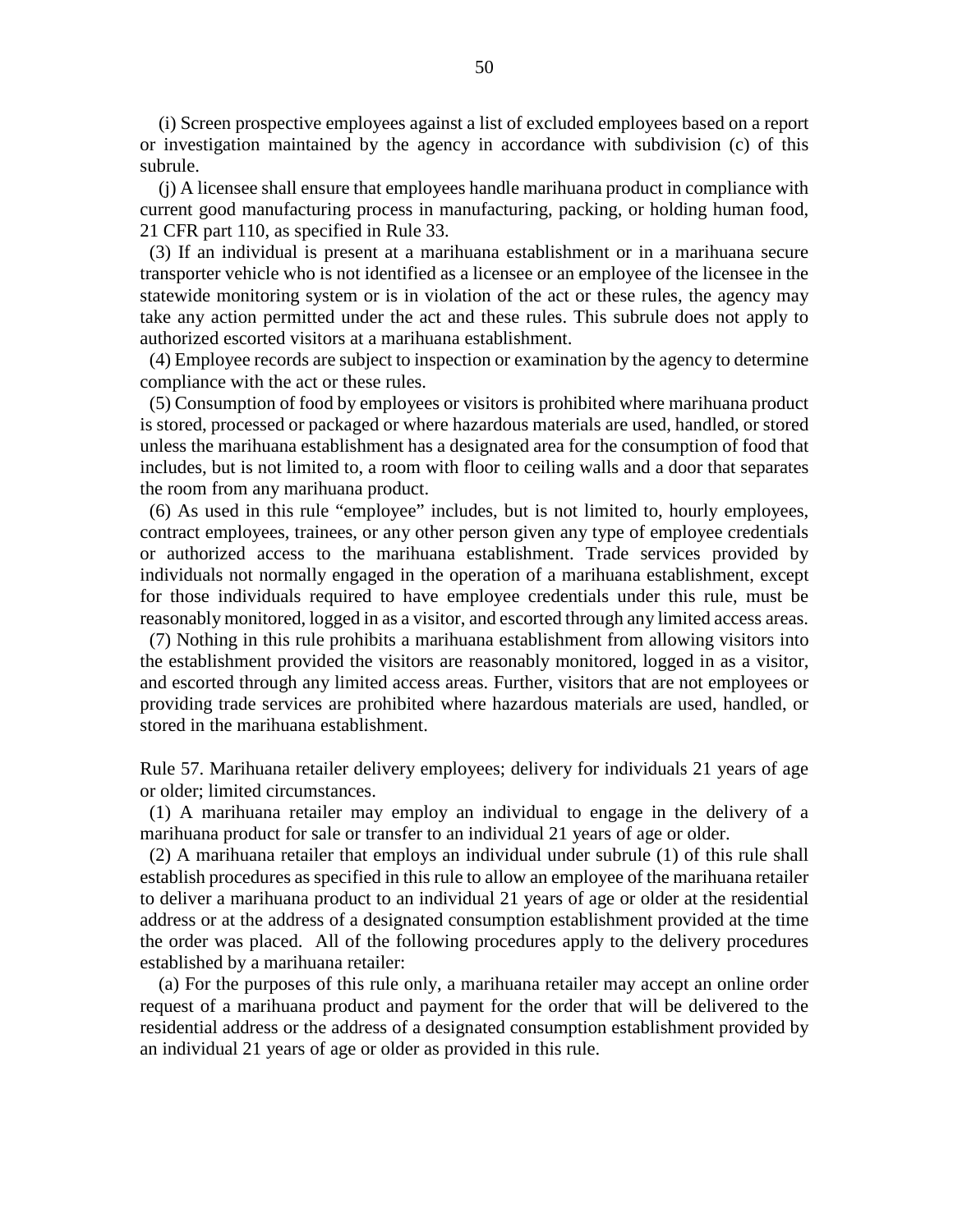(b) The marihuana retailer creates a delivery procedure that is subject to inspection and examination including, but not limited to, record keeping and tracking requirements. The agency may publish guidelines on the recommended procedure.

 (c) The delivery employee meets the requirements in Rule 56 and is an employee of the marihuana retailer.

 (d) The agency has authorized the marihuana retailer licensee's proposed delivery procedure.

(e) Any other delivery procedures required in this rule.

 (3) A marihuana retailer that has received authorization under subrule (2) of this rule shall comply with all of the following:

 (a) The marihuana retailer shall verify that the sale or transfer to the individual 21 years of age or older is in accordance with Rule 50 and this rule. The delivery employee may take cash payment upon delivery and shall deliver the marihuana product only to the physical residential address or to the address of a designated consumption establishment provided by the individual at the time the order was placed.

 (b) The amount of marihuana product that may be delivered is limited to the single transaction purchase limits as provided in Rule 51.

 (c) The marihuana retailer shall record all transactions in the statewide monitoring system as required in these rules.

 (d) An employee of the marihuana retailer shall make deliveries only to an individual 21 years of age or older. A delivery employee shall verify that the person taking delivery is 21 years of age or older and the individual who placed the order.

 (e) The authorization granted to a marihuana retailer pursuant to subrule (2) of this rule may be denied, suspended, or withdrawn by the agency. The marihuana retailer may be subject to other sanctions and fines as provided in the act and these rules.

 (4) A marihuana retailer shall maintain records of all of the following that must be made available to the agency upon request:

 (a) Confirmation that the customer presented his or her valid driver's license or government-issued identification bearing a photographic image of the customer to verify he or she is 21 years of age or older at the time of delivery.

 (b) Validation that the address for delivery of a marihuana product is the residential address or at the address of a designated consumption establishment provided by the customer at the time the order for the marihuana product was placed.

 (c) Documentation that the customer has consented to the delivery of marihuana product.

 (d) Maintenance of the following records for any motor vehicle used for delivery and the making of the records available to the agency upon request:

(i) Vehicle make.

(ii) Vehicle model.

(iii) Vehicle color.

(iv) Vehicle identification number.

(v) License plate number.

(vi) Vehicle registration.

 (5) A delivery employee shall carry a copy of all of the following information and shall make these records available to the agency upon request:

(a) The employee identification number required under Rule 56.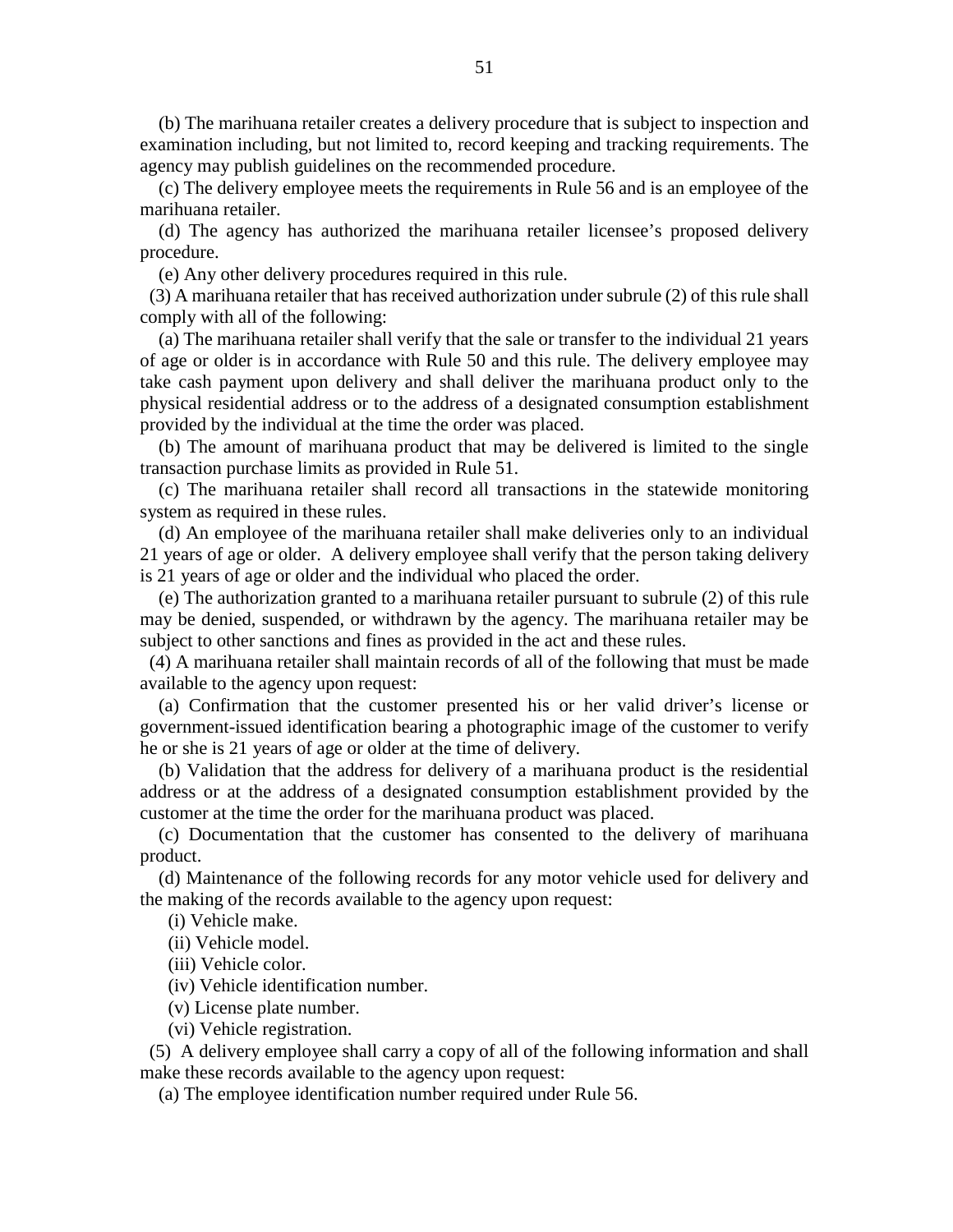(b) The marihuana retailer licensee license number.

(c) The address of the marihuana retailer licensee.

(d) Contact information of the marihuana retailer licensee.

(e) A copy of the marihuana retailer delivery log as required in subrule (10) of this rule.

 (6) A delivery employee shall have access to a secure form of communication with the marihuana retailer licensee, such as a cellular telephone, at all times in the vehicle or on his or her person.

 (7) To ensure the integrity of the marihuana retailer operation, a delivery employee shall comply with all the following:

 (a) During delivery, the delivery employee shall maintain a physical or electronic copy of the delivery request and shall make the delivery request available to the agency upon request.

 (b) A delivery employee shall not leave a marihuana product in an unattended motor vehicle unless the motor vehicle is locked and equipped with an active vehicle alarm system.

 (c) A delivery employee's vehicle shall contain a global positioning system (GPS) device for identifying the geographic location of the delivery vehicle. The device must be either permanently or temporarily affixed to the delivery vehicle while the delivery vehicle is in operation, and the device must remain active and in the possession of the delivery employee at all times during delivery. At all times, the marihuana retailer must be able to identify the geographic location of all delivery vehicles and delivery employees who are making deliveries for the marihuana retailer and shall provide that information to the agency upon request.

 (d) While making deliveries, a delivery employee shall travel only from the marihuana retailer's licensed marihuana establishment to the delivery addresses and back to the marihuana retailer. A delivery employee shall make no more than 10 deliveries per trip before returning to the marihuana retailer. In making deliveries, a marihuana retailer shall not transport more than 15 ounces of marihuana or more than 60 grams of marihuana concentrate at one time pursuant to section 11 of the act, MCL 333.27961. A delivery employee shall not deviate from the delivery limit or delivery path described in this subrule except in an emergency that is reported to the marihuana retailer and documented in the residential delivery log. A delivery employee may refuel the vehicle during a stop that is reported and documented in the delivery log.

 (e) While making deliveries, a delivery employee shall not carry marihuana product valued in excess of the amount of the customer's delivery of the marihuana product at any time. A marihuana retailer shall have a procedure subject to the agency's approval that establishes the amount of money a delivery employee is allowed to have on his or her person at any 1 time during the delivery process. All transactions must be completed in 1 business day and any money collected during the delivery process must be returned to the marihuana retailer.

 (f) A delivery employee of a marihuana retailer shall not be employed as a home or delivery employee for multiple marihuana retailers, provisioning centers, or marihuana microbusinesses.

 (8) A marihuana retailer shall ensure that deliveries are completed in a timely and efficient manner as provided on the delivery request and log. All deliveries must occur within the business hours of the marihuana retailer. During a delivery, a delivery employee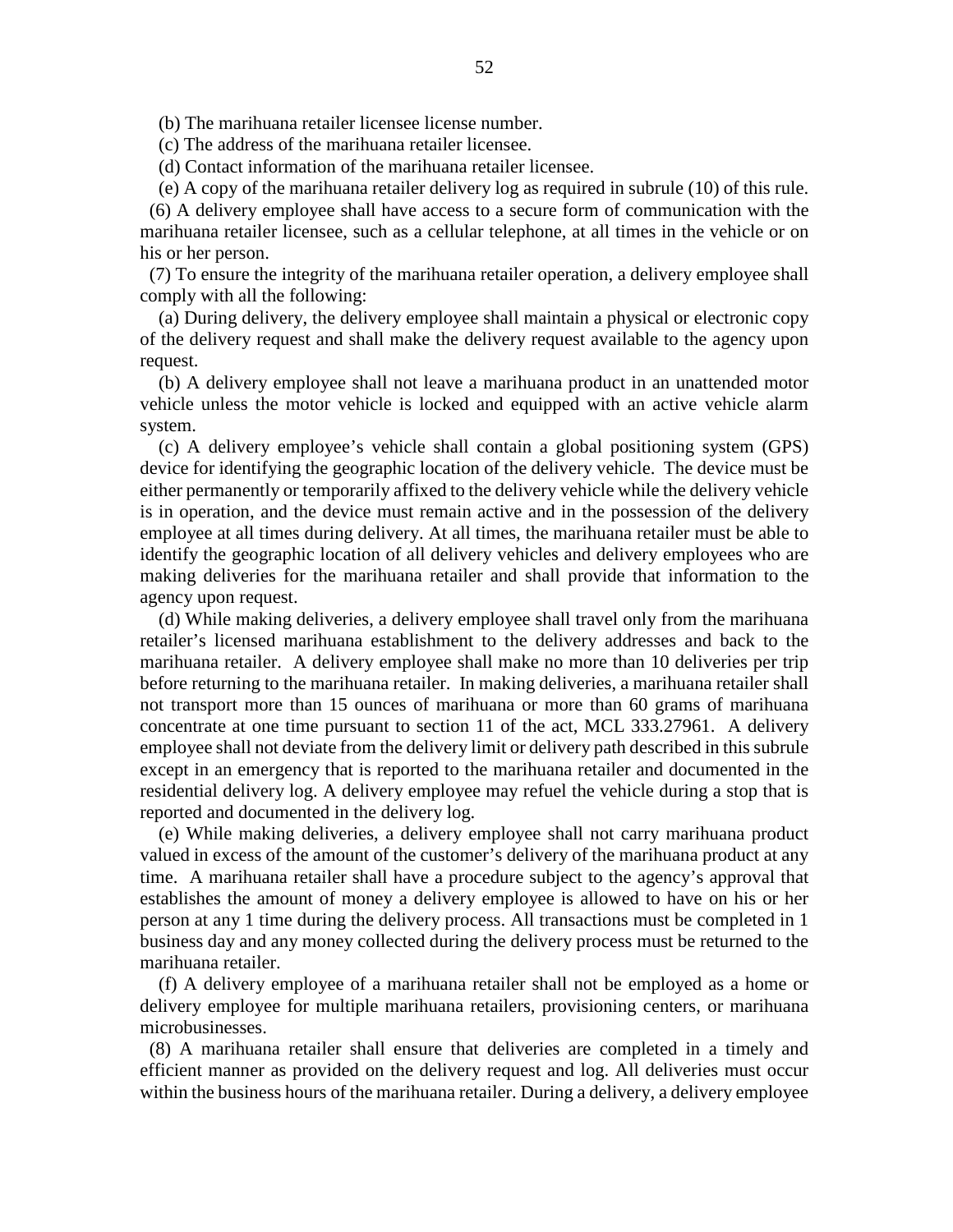shall not store a marihuana product in a vehicle used for deliveries other than in a secured compartment. Marihuana product for delivery must be packaged separately per delivery order, not comingled during the delivery, stored within a secured compartment that is clearly marked, and latched or locked in a manner to keep all contents secured within.

 (9) The process of delivery begins when the delivery employee leaves the marihuana retailer's marihuana establishment with the marihuana product for delivery. The process of delivery ends when the delivery employee returns to the marihuana retailer's licensed marihuana establishment after delivering the marihuana product to the customer.

 (10) A marihuana retailer shall maintain a record of each delivery of a marihuana product in a delivery log, which may be a hard copy or electronic format, and make the delivery log available to the agency upon request. For each delivery, the delivery log must record all of the following:

(a) The date and time that the delivery began and ended.

(b) The name of the delivery employee.

(c) The amount of marihuana product allowed to be possessed for delivery.

 (d) The lot number of the marihuana product and the name of the strain of that marihuana product.

(e) The signature of the customer who accepted delivery.

(f) The deviations made under subrule 7(d).

 (11) A marihuana retailer shall notify the agency, state police, or local law enforcement of any theft, loss of marihuana product, or criminal activity as provided in Rule 16. A marihuana retailer shall report to the agency and law enforcement, if applicable, any other event occurring during delivery that violates the delivery procedure as provided in this rule, including diversion of marihuana product.

 (12) This rule does not affect the application of any applicable local, state, or federal laws or regulations.

### PART 9. SPECIAL LICENSES

Rule 58. Special licenses; eligibility.

 (1) A person may apply to the agency for a special license as described under section 8 of the act and issued pursuant to section 9 of the act, MCL 333.27958 and 333.27959, and these rules. The agency may allow certain license types to submit applications and process them sooner than the date specified in the act to ensure there is adequate marihuana product available for customers and a functioning licensing and regulatory framework in place as soon as possible. A person may apply to the agency for a special license in the following categories:

 (a) Designated consumption establishment license. A designated consumption establishment license is valid for 1 year.

 (b) Excess marihuana grower license. An excess marihuana grower license is valid for 1 year.

 (c) Marihuana event organizer license. A marihuana event organizer license is valid for 1 year.

 (d) Temporary marihuana event license. A temporary marihuana event license is valid for a minimum of 1 day and ends on the date specified on the state license.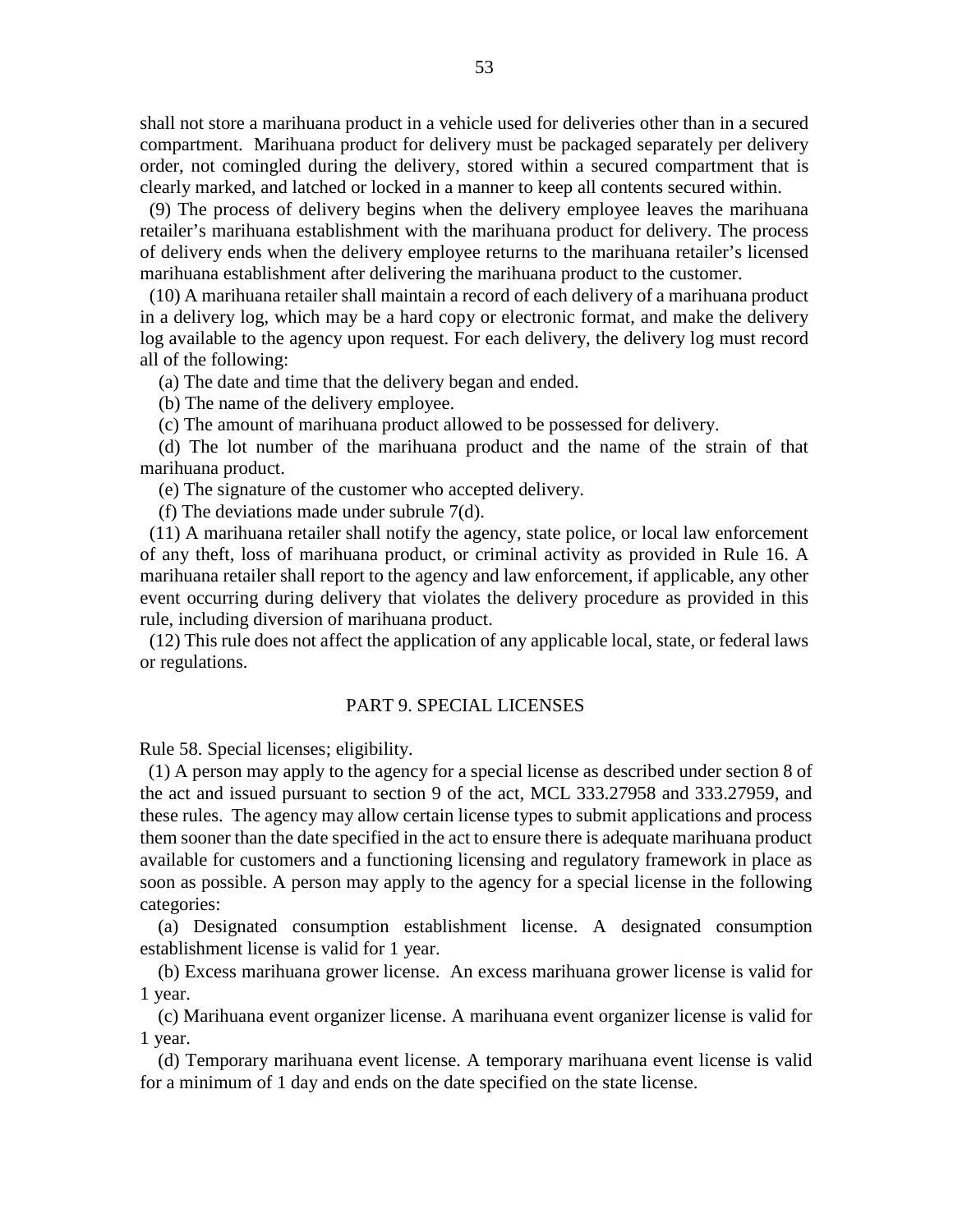(2) An applicant shall meet the requirements of the act and these rules to be eligible for a special license.

 (3) A person that allows consumption of marihuana products on the premises of a nonresidential location and charges a fee for entry, sells goods or services while individuals are consuming on the premises, or requires membership for entry shall acquire a designated consumption establishment or temporary marihuana event license.

Rule 59. Designated consumption establishment license.

 (1) An applicant for a designated consumption establishment license is subject to and shall meet the requirements of the act and these rules.

 (2) A person may apply for a designated consumption establishment license on the form created by the agency accompanied by the nonrefundable application fee as prescribed in these rules. An application for a designated consumption establishment license shall be made under oath on a form provided by the agency. A complete application for a designated consumption establishment license shall contain the information required in Rule 7 of these rules and the following, including, but not limited to:

 (a) A designated consumption establishment plan for the proposed consumption establishment. Upon the request of the agency, an applicant or licensee may be required to submit a revised designated consumption establishment plan. The plan must include, a diagram of the designated consumption establishment including, but not limited to, all of the following:

(i) The proposed establishment's size and dimensions.

(ii) Specifications of the designated consumption establishment.

(iii) Physical address.

(iv) Location of common entryways, doorways, or passageways.

(v) Means of public entry or exit.

 (vi) An indication of the distinct areas or structures for separate marihuana establishments at the same location as provided in Rule 31.

(b) A detailed floor plan and layout that includes all of the following:

(i) Dimensions of the consumption establishment including interior and exterior rooms.

(ii) Number of rooms.

(iii) Dividing structures.

(iv) Fire walls.

(v) Entrances and exits.

(vi) Locations of hazardous material storage, if applicable.

(vii) Means of egress.

(c) Construction details for structures and fire-rated construction for required walls.

 (d) Building structure information, including but not limited to, new, pre-existing, freestanding, or fixed.

 (e) Building type information, including but not limited to, commercial, warehouse, industrial, retail, converted property, house, building, mercantile building, pole barn, greenhouse, laboratory, or center.

(f) Zoning classification and zoning information.

 (g) If the proposed designated consumption establishment is in a location that contains multiple tenants and any applicable occupancy restrictions.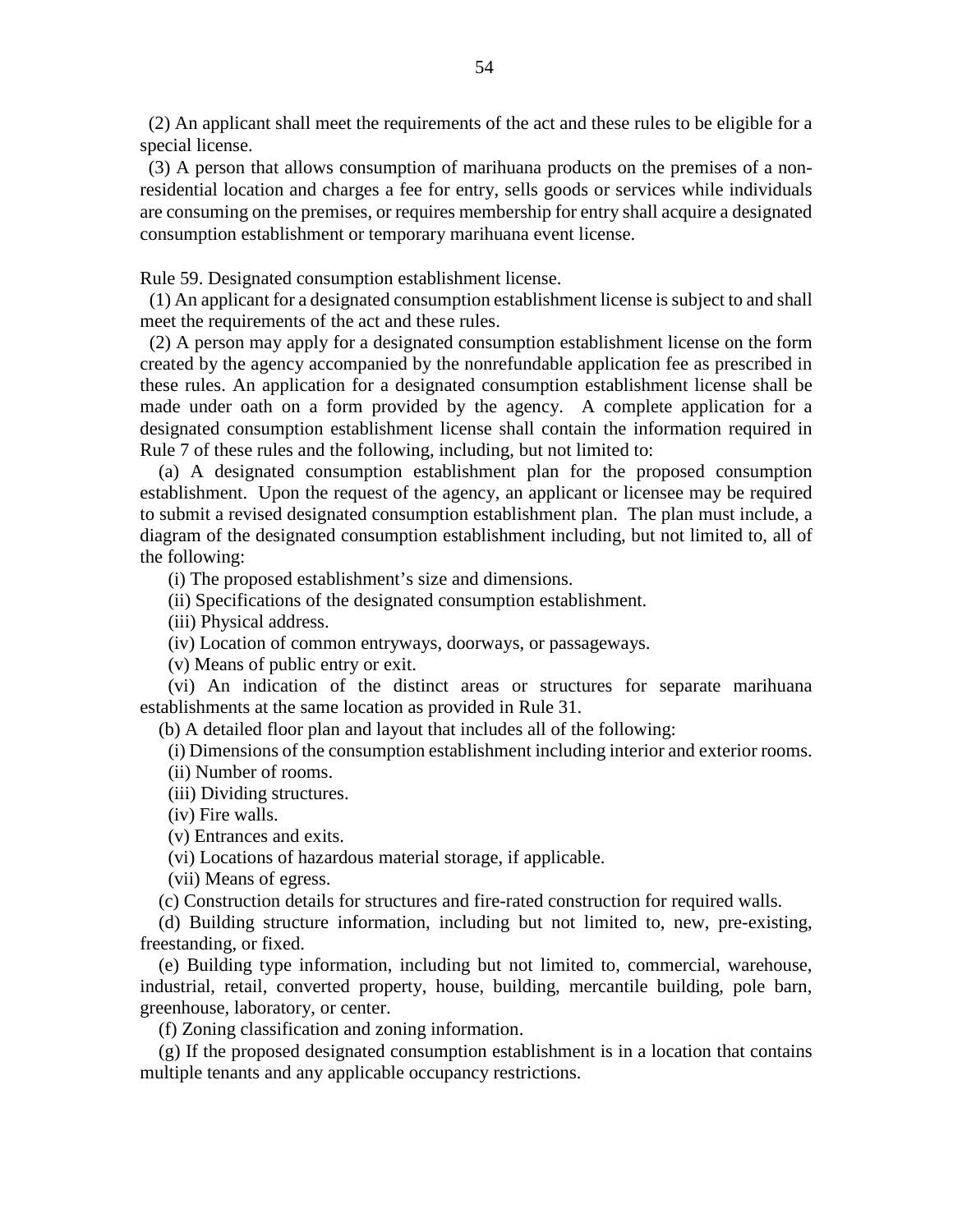(h) Any other information required by the agency if not inconsistent with the act and these rules.

(i) A business plan, which includes a description of the proposed hours of operation.

 (j) Proof of possession of the premises where the proposed designated consumption establishment will be located that encompasses all dates of the consumption establishment's operations and, if the premises are leased, written permission from the owner of the premises approving the applicant's use of designated consumption establishment for marihuana consumption.

 (k) A responsible operations plan which shall include a detailed explanation of how employees will monitor and prevent over-intoxication, underage access to the designated consumption establishment, the illegal sale or distribution of marihuana or marihuana products within the consumption establishment, and any other potential criminal activity on the premises.

 (l) A documented employee training that addresses all components of the responsible operations plan.

 (m) A marihuana product destruction and waste management plan that meets the requirements of Rule 37, as applicable, for destroying and disposing of waste left at the marihuana establishment.

 (3) The agency may provide a copy of the marihuana establishment plan to the BFS, local fire department, and local law enforcement for use in pre-incident review and planning.

(4) An applicant shall pay the fees required under Rule 10 of these rules.

 (5) An applicant is subject to the prelicensure investigation and proposed establishment inspection required under Rule 12 of these rules.

 (6) An applicant is subject to the proof of financial responsibility and insurance requirements under Rule 13 of these rules.

(7) A designated consumption establishment shall have the following characteristics:

(a) A smoke-free area for employees to monitor the marihuana consumption area.

 (b) A ventilation system that directs air from the marihuana consumption area to the outside of the building through a filtration system sufficient to remove visible smoke, consistent with all applicable building codes and ordinances, and adequate to eliminate odor at the property line, if consumption by inhalation is permitted.

 (c) A location physically separated from areas where smoking is prohibited and where smoke does not infiltrate into nonsmoking areas or buildings.

 (8) The agency may determine an applicant is ineligible or deny an application for the reasons specified in these rules, as applicable.

Rule 60. Excess marihuana grower license.

 (1) An applicant for an excess marihuana grower license is subject to and shall meet the requirements of the act and these rules.

 (2) An excess marihuana grower license authorizes sale of marihuana, other than seeds, seedlings, tissue cultures, immature plants, and cuttings, to a marihuana processor or marihuana retailer.

 (3) An excess marihuana grower license shall only be issued to a person who holds 5 stacked class C marihuana grower licenses issued by the agency under the act and at least 2 grower class C licenses issued by the agency under the MMFLA.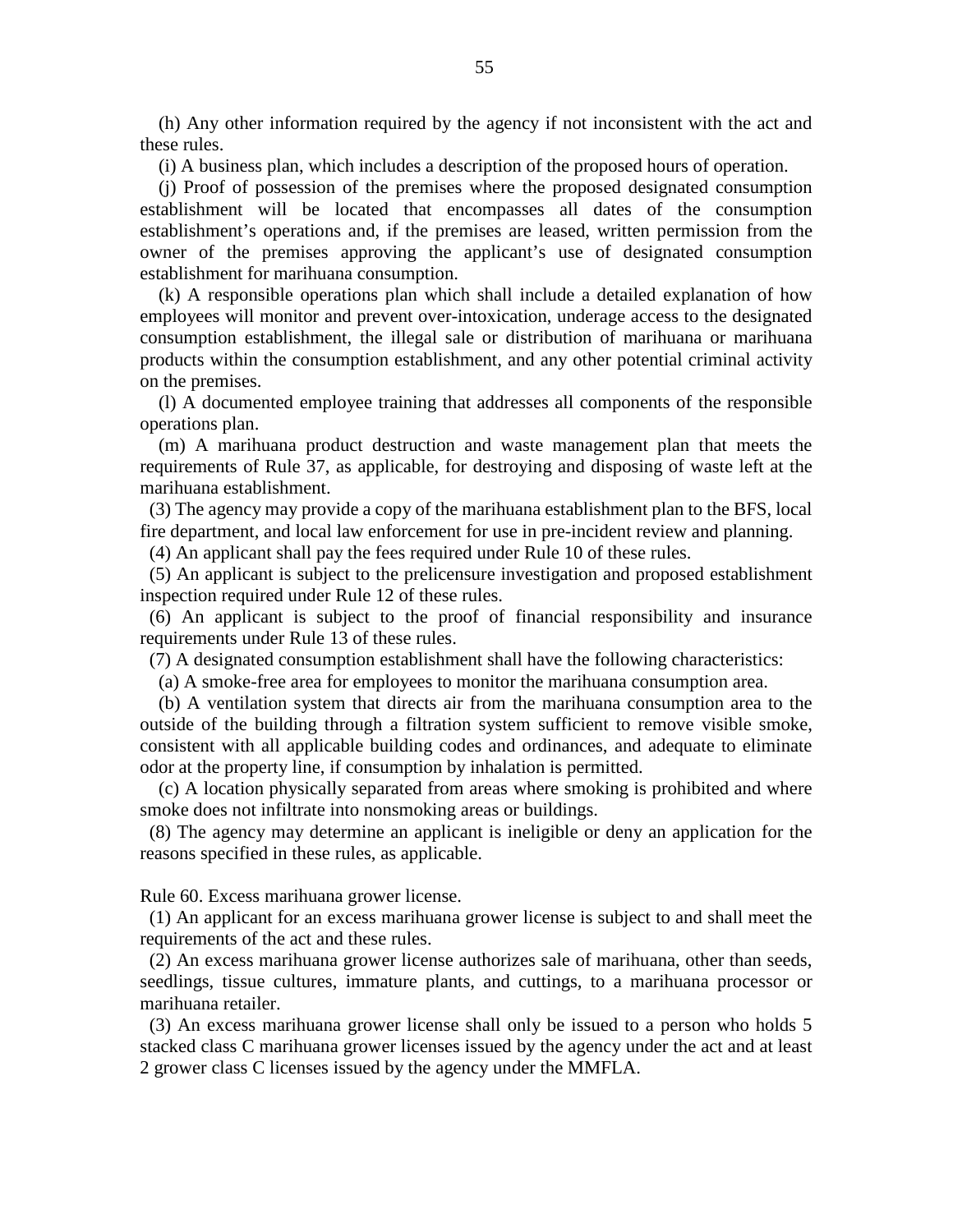(4) A person may apply for an excess marihuana grower license on the form created by the agency accompanied by the nonrefundable application fee as prescribed in these rules. An application for an excess marihuana grower license shall be made under oath on a form provided by the agency and shall contain information as prescribed by the agency.

 (5) An applicant for an excess marihuana grower license is subject to and shall meet the requirements in Rules 5 to 9 of these rules.

 (6) An applicant for an excess marihuana grower license shall pay applicable fees required under Rule 10 of these rules.

 (7) The agency may determine an applicant is ineligible or deny an application for the reasons specified in these rules, as applicable.

 (8) The agency shall set the total marihuana plant count for an excess marihuana grower license in increments of 2,000 marihuana plants not in excess of the total marihuana plants permitted under grower class C licenses held under the MMFLA.

 (9) Payment of an initial licensure fee shall be assessed prior to issuance of the state license. In determining the initial licensure fee for an excess marihuana grower license, the initial licensure fee of a class C marihuana grower license is assessed on the excess marihuana grower license at every 2,000 marihuana plant increment authorized by the state license.

 (10) An excess marihuana grower licensee is subject to all requirements for a marihuana grower as provided for in the act and these rules, as applicable.

 (11) An applicant shall pay the initial licensure fee within 30 days of issuance of excess marihuana grower license.

 (12) A marihuana grower's application for an excess grower license is exempt from the application fee of \$6,000 under Rule 10.

Rule 61. Marihuana event organizer license.

 (1) A marihuana event organizer is not authorized to engage in the operations of a marihuana establishment licensee without first obtaining the appropriate licenses.

 (2) A person may apply for a marihuana event organizer license on the form created by the agency accompanied by the application as prescribed in these rules. An application for a marihuana event organizer license shall be made under oath on a form provided by the agency and shall contain information as prescribed by the agency.

 (3) An applicant for a marihuana event organizer license is subject to and shall meet the requirements in Rules 5 through 9 of these rules, as applicable.

 (4) An applicant for a marihuana event organizer license shall pay the nonrefundable application fee and any other fees required under Rule 10 of these rules.

 (5) The agency may determine an applicant is ineligible or deny an application for the reasons specified in these rules, as applicable.

Rule 62. Temporary marihuana event license; application; operations.

 (1) A temporary marihuana event license shall only be issued to a person who holds a marihuana event organizer license issued by the agency.

 (2) Violations of the requirements applicable to temporary marihuana events may result in disciplinary action against the marihuana event organizer license or any other licenses held by a licensee participating in the temporary marihuana event and responsible for a violation of the act or these rules.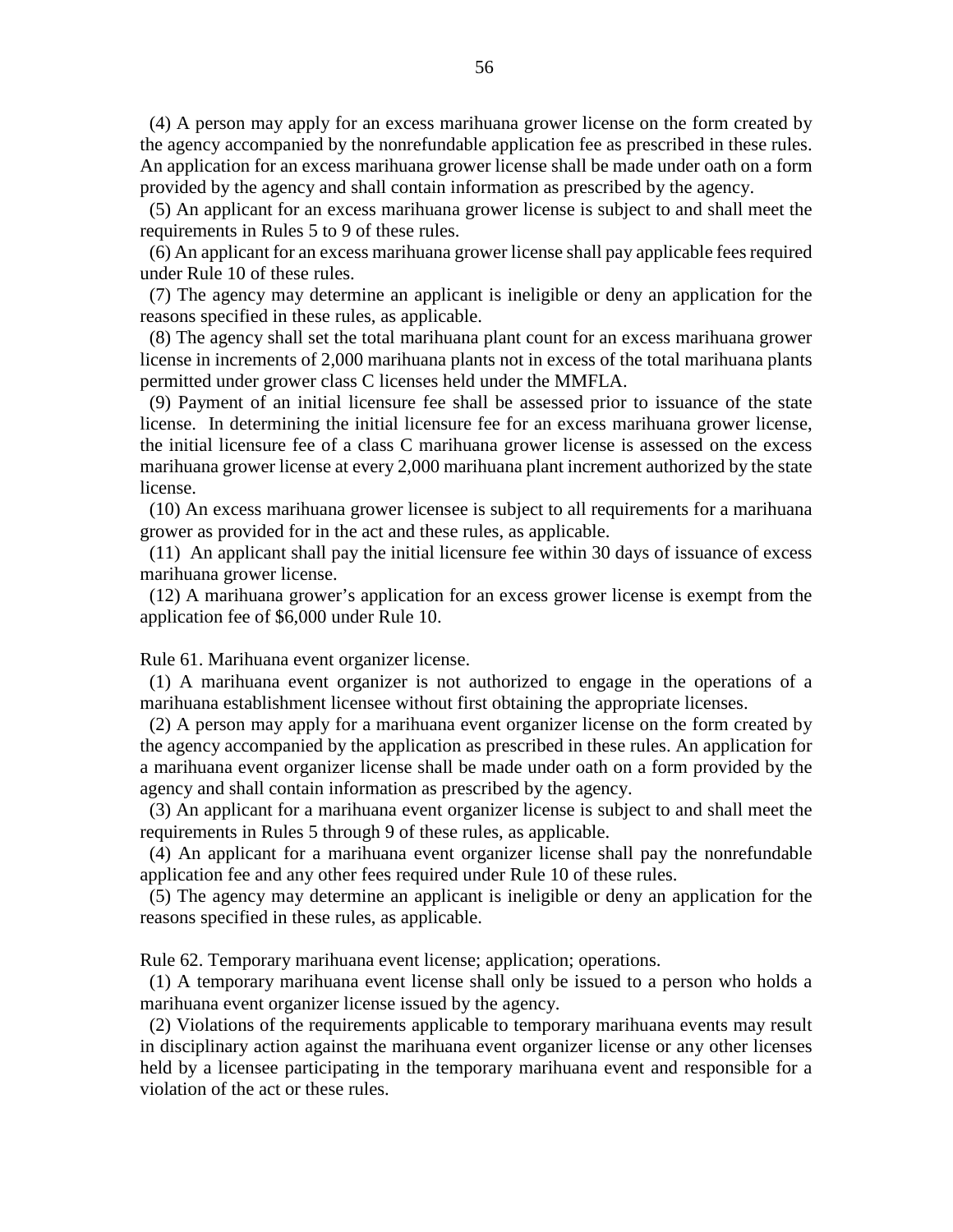(3) A temporary marihuana event license shall only be issued for a single day or up to 7 consecutive days. No temporary marihuana event license will be issued for more than 7 days.

 (4) An application for a temporary marihuana event license shall be submitted to the agency no less than 90 calendar days before the first day of the temporary marihuana event.

 (5) A temporary marihuana event may only be held at a venue expressly approved by a municipality for the purpose of holding a temporary marihuana event.

 (6) An application for a temporary marihuana event license shall be made under oath on a form provided by the agency and shall contain information as prescribed by the agency, including, but not limited to:

 (a) The name of the applicant. For applicants who are individuals, the applicant shall provide both the first and last name of the individual. For applicants who are business entities, the applicant shall provide the legal business name of the applicant.

 (b) The marihuana event organizer license number and each marihuana establishment license held by the applicant.

(c) The address of the location where the temporary marihuana event will be held.

(d) The name of the temporary marihuana event.

 (e) A diagram of the physical layout of the temporary marihuana event. The diagram shall clearly indicate all of the following:

(i) Where the temporary marihuana event will be taking place on the location grounds.

(ii) All entrances and exits that will be used by participants during the event.

(iii) All marihuana consumption areas.

(iv) All marihuana retail areas where marihuana products will be sold.

(v) Where marihuana waste will be stored.

(vi) All areas where marihuana products will be stored.

 (vii) The specific location of each marihuana retailer or marihuana microbusiness licensee who will be participating in the event. Each marihuana retailer or marihuana microbusiness licensee participating in the event shall be identified with an assigned temporary marihuana event location number.

 (f) The dates and hours of operation for which the temporary marihuana event license is being sought. A temporary marihuana event license is required for any date in which the applicant engages in onsite marihuana product sales or allows onsite marihuana product consumption.

 (g) Contact information for the applicant's designated primary contact person regarding the temporary marihuana event license, including the name, title, address, phone number, and email address of the individual.

 (h) Contact information for a designated contact person(s) who shall be onsite at the event and reachable by telephone at all times that the event is occurring.

 (i) Written attestation on a form provided by the agency from the municipality authorizing the applicant to engage in onsite marihuana sales to, and onsite consumption by, persons 21 years of age or older at the temporary marihuana event at the proposed location.

 (j) A list of all licensees and employees that will be providing onsite sales of marihuana products at the temporary marihuana event. If the list of licensees and employees participating in the temporary marihuana event changes after the application is submitted or after the temporary marihuana event license is issued, the applicant shall submit an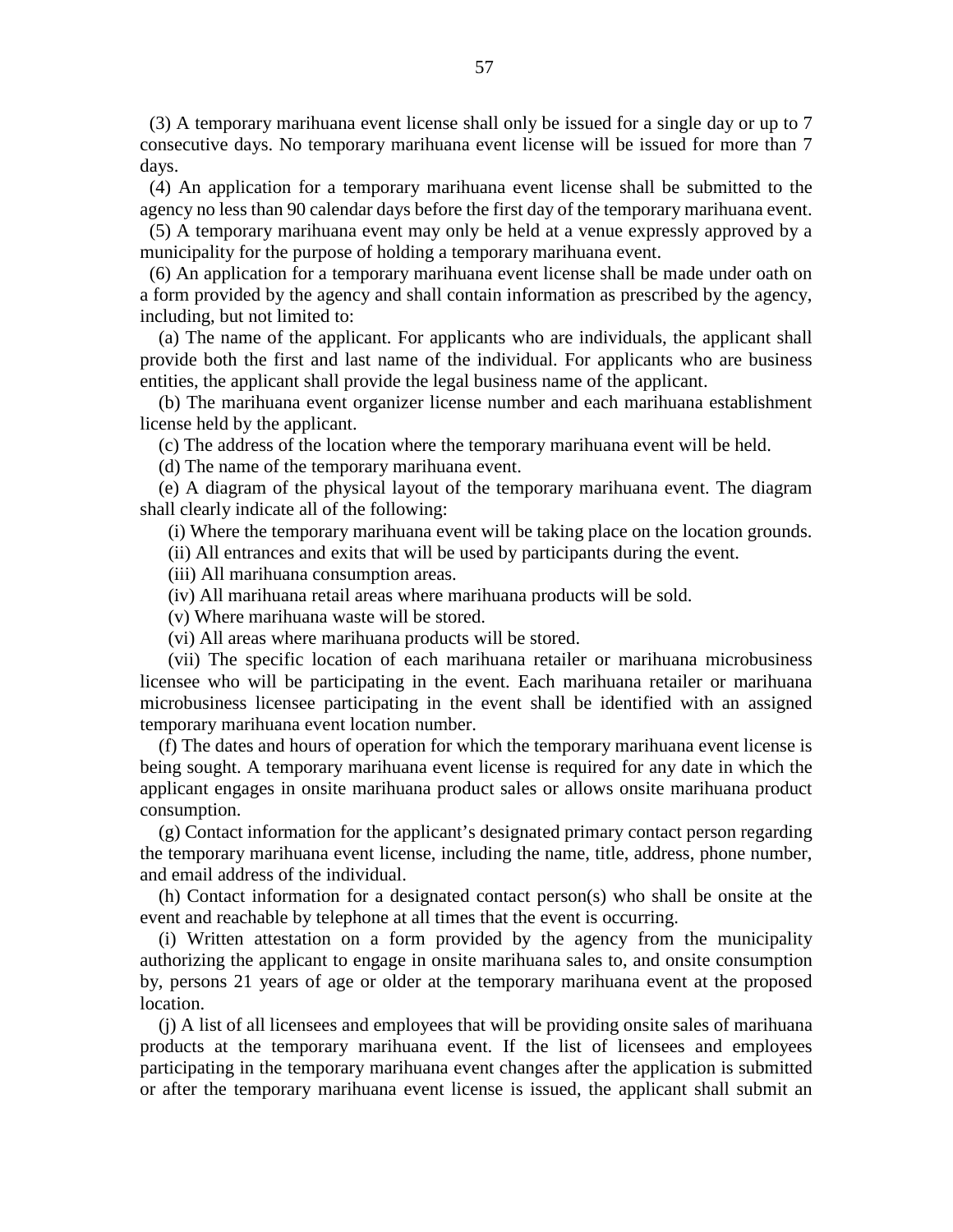updated list and an updated diagram to the agency not less than 72 hours before the event. Licensees not on the list submitted to the agency shall not participate in the temporary marihuana event.

 (7) An applicant for a temporary marihuana event shall pay all required fees before the agency issues a temporary marihuana event license.

 (8) The licensed marihuana event organizer shall hire or contract for licensed security personnel to provide security services at the licensed temporary marihuana event. All security personnel hired or contracted for by the licensee shall be at least 21 years of age and present on the licensed event premises at all times marihuana products are available for sale or marihuana consumption is allowed on the licensed event premises. The security personnel shall not engage in the consumption of marihuana products before or during the event.

 (9) A licensed marihuana event organizer shall maintain a clearly legible sign, not less than 7" x 11" in size reading, "No Persons Under 21 Allowed" at or near each public entrance to any area where the sale or consumption of marihuana products is allowed. The lettering of the sign shall be no less than 1 inch in height.

 (10) The marihuana event organizer licensee shall ensure that access to event is restricted to persons 21 years of age or older and ensure that marihuana sales or consumption is not visible from any public place or non-age-restricted area.

 (11) The marihuana event organizer licensee, who holds the temporary marihuana event license, shall be responsible for ensuring that all rules and requirements for the onsite consumption of marihuana products are followed.

 (12) The marihuana event organizer licensee shall ensure that all marihuana waste generated at a temporary marihuana event shall be collected and disposed of in accordance with the requirements of Rule 37 of these rules, as applicable.

 (13) A licensed marihuana event organizer and all other licensees participating in a temporary marihuana event are required to comply with all other applicable requirements in the act and these rules and any municipal ordinances.

 (14) The agency may require the marihuana event organizer and all participants to cease operations without delay if in the opinion of the agency or law enforcement it is necessary to protect the immediate public health and safety of the people of the state. Upon notification from the agency that the event is to cease operations, the marihuana event organizer shall immediately stop the event and all participants shall be removed from the premises within the timeframe provided by the agency.

 (15) Upon notification from the agency, the marihuana event organizer shall immediately expel from the event any person selling marihuana products without a state license issued by the agency. The marihuana event organizer or their representative shall remain with the person being expelled from the premises at all times until he or she vacates the premises. If the person does not vacate the premises, the agency may inform the marihuana event organizer that the event must cease operations. Upon notification from the agency that the event is to cease operations, the marihuana event organizer shall immediately stop the event and all participants shall be removed from the premises within the time frame provided by the agency.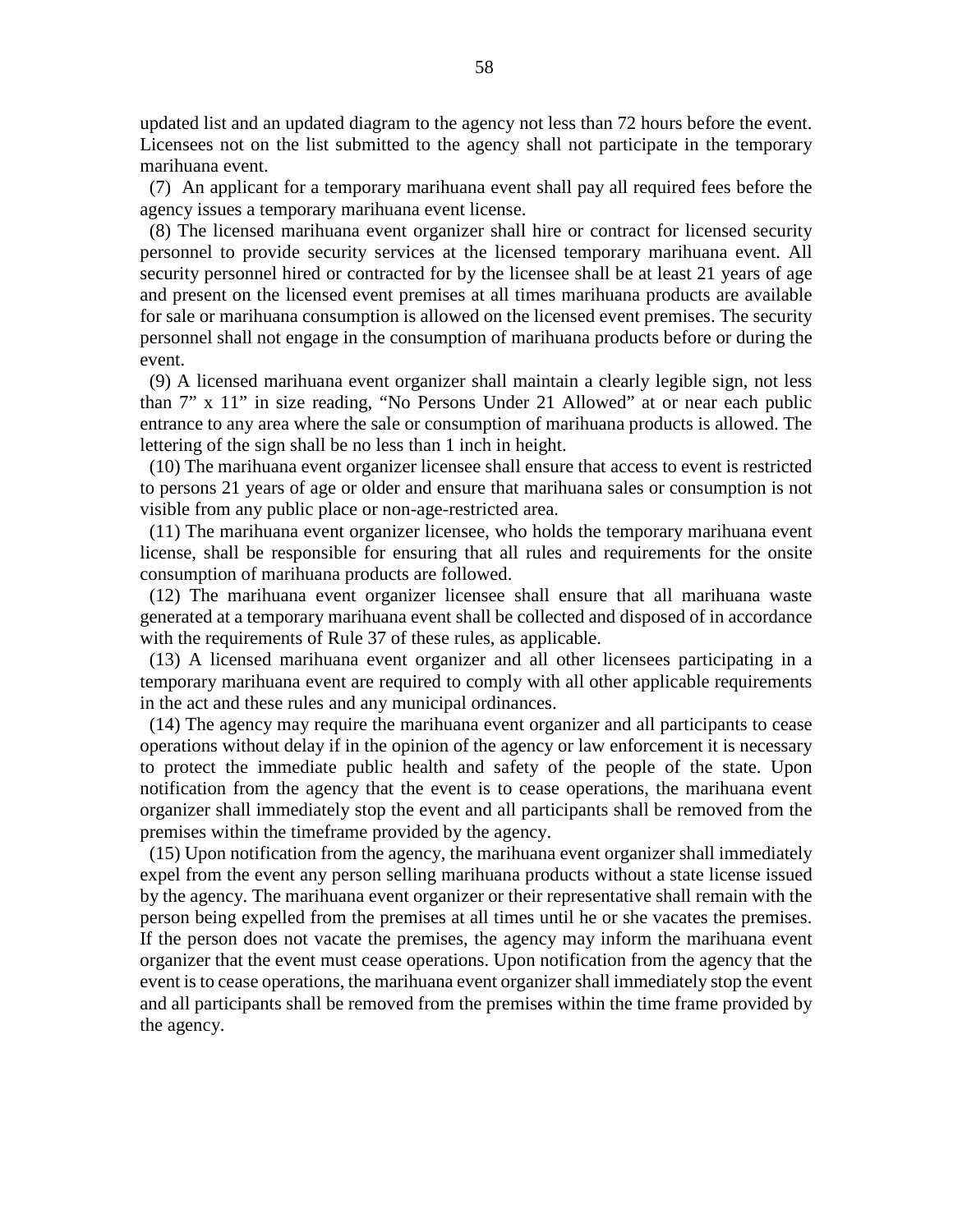Rule 63. Temporary marihuana event fee.

 (1) Each marihuana event organizer licensed to hold a temporary marihuana event in this state shall pay an initial licensure fee that consists of the following:

 (a) For temporary marihuana events that do not include the sale of marihuana products, a \$500.00 fee for each day of the scheduled event to cover the agency's enforcement and compliance costs.

(b) For temporary marihuana events that include the sale of marihuana products:

 (i) A \$500.00 fee for each licensee authorized to sell marihuana product at the event to cover the agency's enforcement and compliance costs.

 (ii) A \$500.00 fee for each day of the temporary marihuana event to cover the agency's enforcement and compliance costs.

 (2) If a licensee scheduled to attend an event withdraws from the event prior to the first day of the event, the marihuana event organizer may request a refund for that portion of the fees paid to the agency to cover the enforcement and compliance costs for that licensee.

 (3) A marihuana event organizer's application for a temporary marihuana event license is exempt from the application fee of \$6,000 under Rule 10.

Rule 64. Temporary marihuana event sales.

 (1) A marihuana event organizer licensee shall ensure that access to the area where marihuana sales are allowed shall be restricted to persons 21 years of age or older.

 (2) Only persons age 21 or older may purchase and consume marihuana products at a temporary marihuana event. Prior to selling marihuana products to a customer, the licensee making the sale shall confirm, using valid identification as specified in the act and these rules, the age and identity of the customer.

 (3) All sales of marihuana products at a temporary marihuana event must occur in a retail area as designated in the premises diagram required in Rule 62.

 (4) Each sale at a temporary marihuana event shall be performed by a licensed marihuana retailer or marihuana microbusiness that is authorized to sell marihuana products to customers. The marihuana event organizer may also sell marihuana products at the temporary marihuana event if the marihuana event organizer separately holds a state license as a marihuana retailer or marihuana microbusiness.

 (5) Licensed marihuana retailers or licensed marihuana microbusinesses shall only conduct sales activities within their specifically assigned area, identified in the diagram of the physical layout of the temporary marihuana event.

 (6) Mobile sales activities via wagon, cart, or similar means are prohibited at the temporary marihuana event site.

 (7) Licensed marihuana retailers or marihuana microbusinesses must prominently display their temporary marihuana event location number and state license within plain sight of the public.

 (8) All sales at a temporary marihuana event shall occur on the dates stated on the state license and shall occur at the location stated on the state license. All onsite sales of marihuana products must comply with the hours of operation requirements in Rule 62.

 (9) The marihuana products sold onsite at a temporary marihuana event shall be transported to the site of the temporary marihuana event by a licensed securer transporter in compliance with the act and these rules. A licensed transporter is not required if less than 15 ounces of marihuana or 60 grams of concentrate is being transported at one time.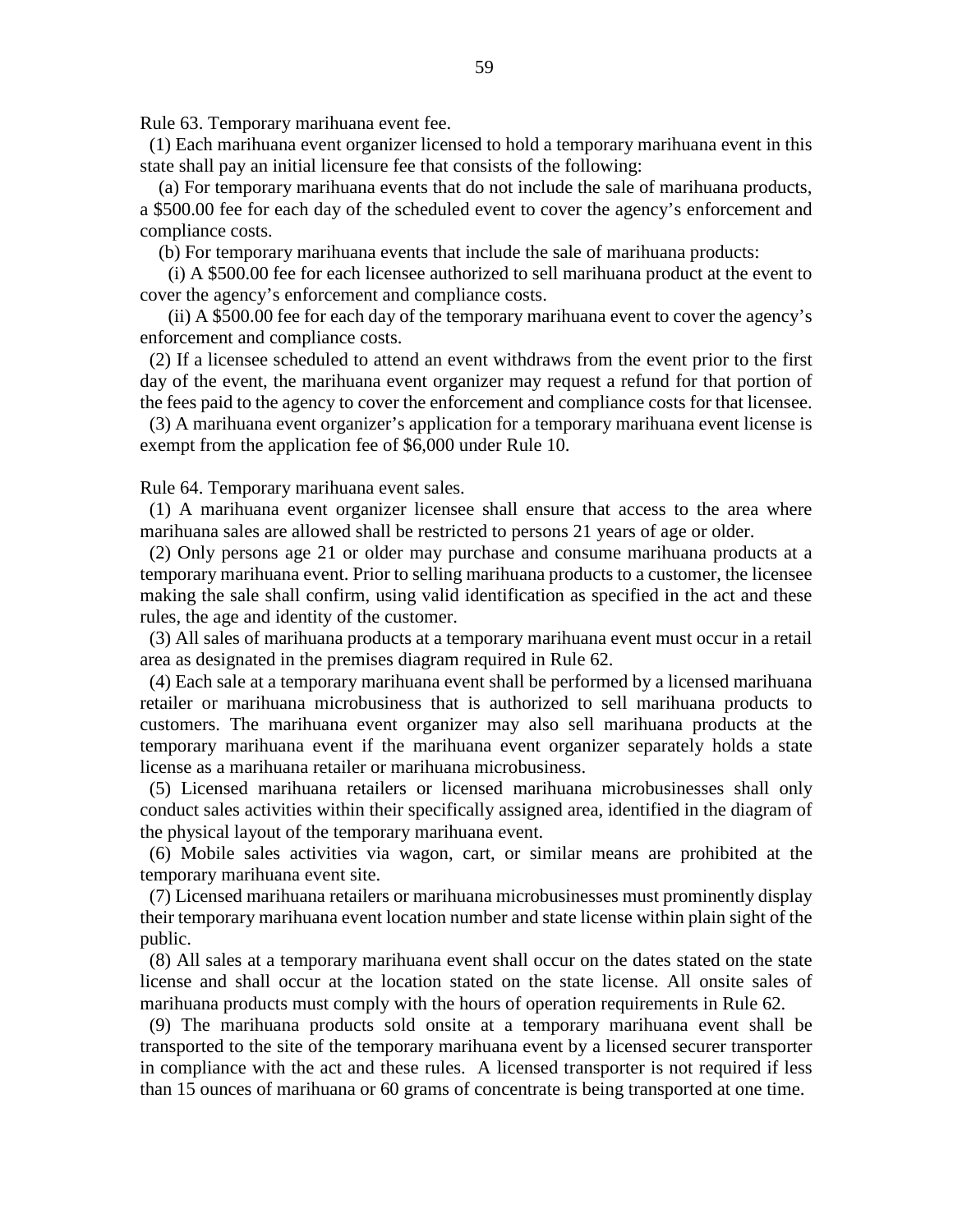(10) Except small amounts of products used for display, all marihuana products for sale at a temporary marihuana event shall be stored in a secure, locked container that is not accessible to the public. Marihuana products being stored by a licensee at a temporary marihuana event shall not be left unattended.

 (11) All marihuana products made available for sale at a temporary marihuana event by a licensee shall comply with all requirements of the act and these rules for the sale and tracking of marihuana products. This includes, but is not limited to, the following:

 (a) Identifying marihuana product from licensees' inventory at the marihuana establishment that will be transported for sale at the event using a marihuana secure transporter or an agent of the licensee to the temporary marihuana event.

 (b) Tracking in the statewide monitoring system any sales of marihuana product at the event in accordance with the requirements of these rules.

 (c) Tracking in the statewide monitoring system any marihuana product that is not sold at the event and is being returned to the marihuana establishment's inventory at its permanent location. If more than 15 ounces of marihuana or 60 grams of concentrate is being transported at one time, it must be transported using a marihuana secure transporter.

Rule 65. Renewal; notifications; inspections and investigations; penalties; sanctions; fines; sale or transfer.

 (1) A designated consumption establishment and marihuana event organizer license are issued for a 1-year period and may be renewed. An applicant for renewal must meet the requirements, as applicable, and apply in the manner prescribed in Rule 15.

 (2) A designated consumption establishment and marihuana event organizer applicant or licensee are subject to the notification and reporting requirements specified in Rule 16 as applicable.

 (3) A designated consumption establishment or marihuana event organizer licensee or licensee participating in a temporary marihuana event shall comply with the notification requirements for theft, loss, or criminal activity pertaining to marihuana product under Rule 17 of these rules, as applicable.

 (4) An applicant for or a licensed designated consumption establishment or marihuana event organizer are subject to the inspections and investigations specified in Rule 18 of these rules, as applicable.

 (5) An applicant for or a licensed designated consumption establishment or marihuana event organizer are subject to Rule 19 and Rule 20 of these rules regarding violations, sanctions, and fines.

 (6) A licensee selling marihuana products at a temporary marihuana event shall comply with the requirements of Rule 49 regarding the sale or transfer of marihuana.

 (7) A licensee selling marihuana products at a temporary marihuana event shall comply with the requirements of Rule 51 regarding purchasing limits in a single transaction.

#### PART 10: HEARINGS

Rule 66. Definitions.

 This part uses terms as defined in Rule 1, sections 1 and 3 of the act, MCL 333.27951 and 333.27953, and section 3 of the APA, MCL 24.203. In addition, as used in this part: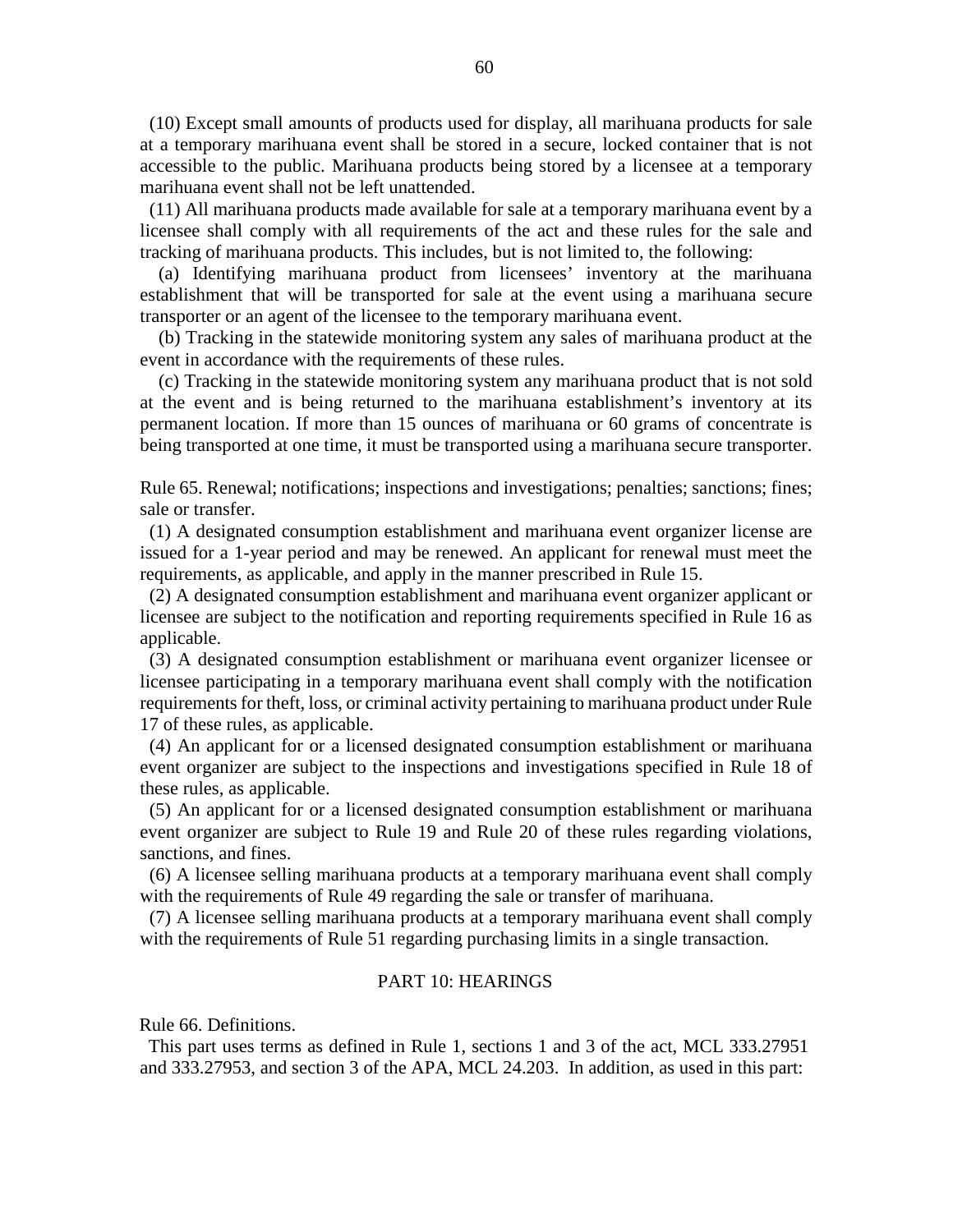(a) "Agency" means the marijuana regulatory agency, authority, or officer created by the constitution, statute, or agency action.

 (b) "APA" means the administrative procedures act of 1969, 1969 PA 306, MCL 24.201 to 24.328.

 (c) "Contested case hearing" means an administrative hearing conducted by an administrative law judge within the MOAHR on behalf of the agency in accordance with the act and these rules.

 (d) "MOAHR" means the Michigan office of administrative hearings and rules within the department of licensing and regulatory affairs.

 (e) "MAHS general hearing rules" means the administrative hearing rules promulgated by the Michigan administrative hearing system set forth in R 792.10101 to R 792.10137 of the Michigan administrative code.

 (f) "Public investigative hearing" means a proceeding before the marihuana licensing agency to provide an applicant an opportunity to present testimony and evidence to establish eligibility for a state license.

Rule 67. Hearing procedures; scope and construction of rules.

 (1) These rules apply to hearings under the jurisdiction of the agency involving the denial of a state license or other licensing action or involving complaints brought by licensees.

 (2) These rules are construed to secure a fair, efficient, and impartial determination of the issues presented in a manner consistent with due process.

 (3) If the rules do not address a specific procedure, the MAHS general hearing rules, the Michigan court rules, and the contested case provisions of sections 71 to 87 of the APA, MCL 24.271 to 24.287, apply.

Rule 68. Hearing on state license denial.

 (1) An applicant denied a state license by the agency may request a public investigative hearing in writing within 21 days of service of notice of the denial.

 (2) After the agency receives notice of an applicant's request for a public investigative hearing, the agency shall provide an opportunity for this hearing at which the applicant may present testimony and evidence to establish suitability for a state license.

 (3) The agency shall provide the applicant with written notice of the public investigative hearing not less than 2 weeks before the hearing date. The notice must include all of the following information:

(a) A statement of the date, hour, place, and nature of the hearing.

 (b) A statement of the legal authority and jurisdiction under which the hearing is to be held.

 (c) A short and plain statement of the issues involved, and reference to the pertinent sections of the act and rules involved.

(d) A short description of the order and manner of presentation for the hearing.

 (4) Not less than 2 weeks before the hearing, the agency shall post notice of the public investigative hearing at its business office in a prominent place that is open and visible to the public.

 (5) The agency, or 1 or more administrative law judges designated and authorized by the agency, shall conduct and preside over the public investigative hearing and shall do all of the following: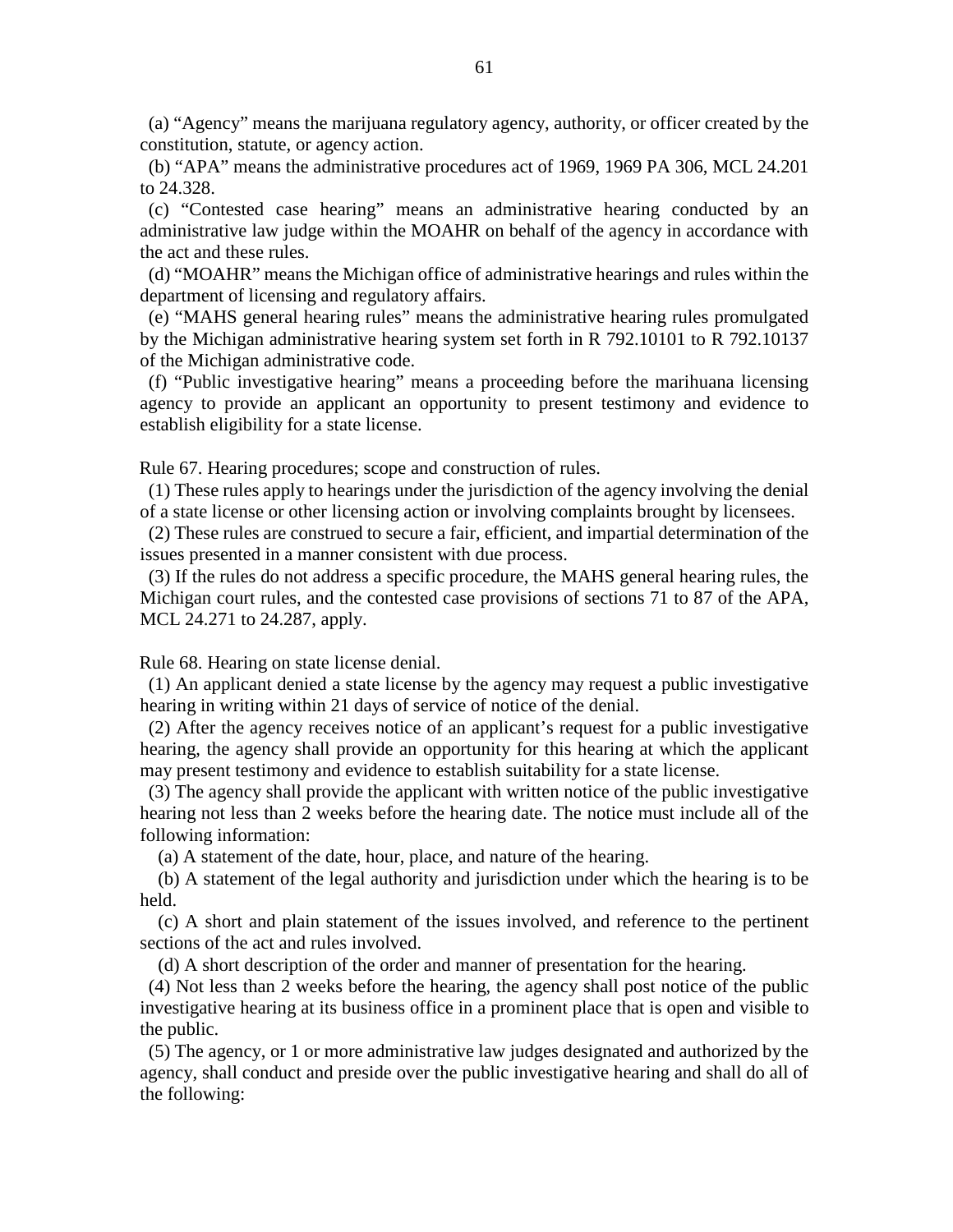(a) Administer oaths or affirmations to witnesses called to testify at the hearing.

(b) Receive evidence in the form of testimony and exhibits.

 (c) Establish and regulate the order of presentation and course of the public investigative hearing; set the time and place for continued hearings; and fix the time for filing written arguments, legal briefs, and other legal documents.

 (d) Accept and consider relevant written and oral stipulations of fact and law that are made part of the hearing record.

 (6) Upon timely request of the applicant or the agency in accordance with the Michigan court rules, the agency or the agency's designated administrative law judge may issue subpoenas duces tecum for the production of books, ledgers, records, memoranda, electronically retrievable data, and other pertinent documents and administer oaths and affirmations to witnesses as appropriate to exercise and discharge the powers and duties under the act.

 (7) During the public investigative hearing, the applicant and the agency must be given a full opportunity to present witnesses, ask questions or cross-examine the opposing party's witnesses, and present all relevant information to the agency regarding the applicant's eligibility and suitability for licensure.

 (8) The applicant shall at all times have the burden of establishing, by clear and convincing evidence, its eligibility and suitability for licensure under the act and these rules.

 (9) The agency shall record the public investigative hearing at its direction, stenographically or by other means, to adequately ensure preservation of an accurate record of the hearing.

 (10) Following the public investigative hearing, the agency shall decide whether to affirm, reverse, or modify in whole or in part the denial of state license.

 (11) The agency's decision to affirm, reverse, or modify in whole or in part the denial of state license must be based on the whole record before the agency and not be limited to testimony and evidence submitted at the public investigative hearing.

 (12) The agency's decision to affirm, reverse, or modify in whole or in part the denial of state license must be reduced to writing and served upon the applicant and agency within a reasonable time.

Rule 69. Review of licensing action.

 (1) A licensee who has been notified of a state license violation, or of the agency's intent to suspend, revoke, restrict, or refuse to renew a state license or impose a fine, may be given an opportunity to show compliance with the requirements before the agency taking action as prescribed by these rules.

 (2) A licensee aggrieved by an action of the agency to suspend, revoke, restrict, or refuse to renew a state license, or to impose a fine, may request a contested case hearing in writing within 21 days after service of notice of the intended action.

 (3) Upon receipt of a timely request, the agency shall provide the licensee an opportunity for a contested case hearing in accordance with sections 71 to 87 of the APA, MCL 24.271 to 24.287, and the MAHS general hearing rules.

 (4) The contested case hearing must be conducted by an administrative law judge or judges within the MOAHR.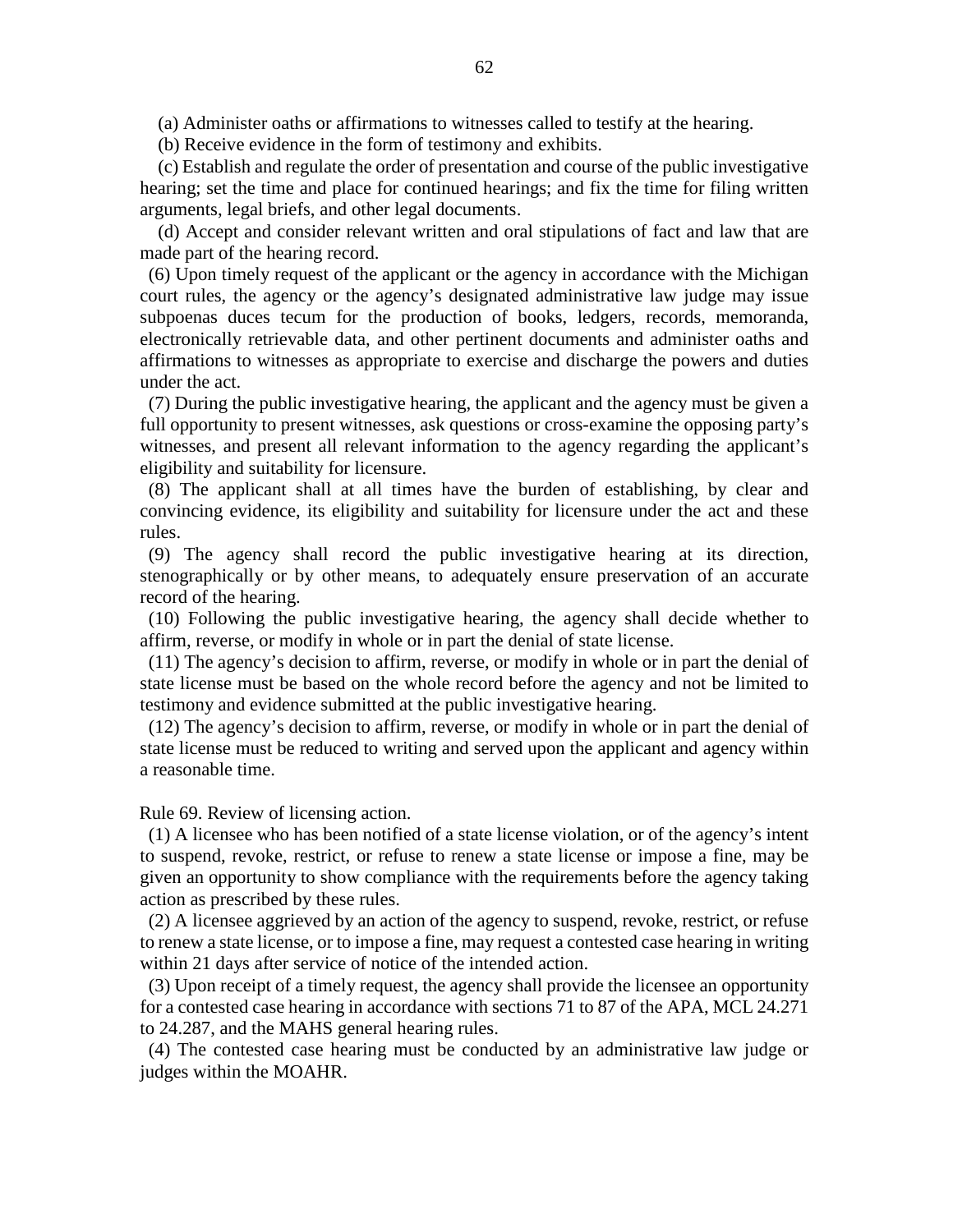(5) Upon timely request of the licensee or the agency in accordance with the Michigan court rules, an assigned administrative law judge may issue subpoenas duces tecum for the production of books, ledgers, records, memoranda, electronically retrievable data, and other pertinent documents, and administer oaths and affirmations to witnesses as appropriate to exercise and discharge the powers and duties under these rules.

 (6) The agency has the burden of proving, by a preponderance of the evidence, that sufficient grounds exist for the intended action to suspend, revoke, restrict, or refuse to renew a state license, or to impose a fine, or summarily suspend a state license.

Rule 70. Summary suspension.

 (1) If the agency summarily suspends a state license under these rules, without notice or hearing upon a determination that the safety or health of patrons or employees is jeopardized by continuing a marihuana establishment's operation, a post-suspension hearing must be held promptly to determine if the suspension should remain in effect, in accordance with section 92 of the APA, MCL 24.292, and the MAHS general hearing rules.

 (2) At the post-suspension hearing, the agency has the burden of proving by a preponderance of the evidence that the summary suspension should remain in effect because the safety or health of patrons or employees is jeopardized by continuing a marihuana establishment's operation.

 (3) Immediately after the post-suspension hearing, the administrative law judge assigned to hear the matter shall issue a written order granting or denying dissolution of the summary suspension.

 (4) If the licensee fails to appear at the post-suspension hearing, the administrative law judge shall find that the safety or health of patrons or employees is jeopardized by continuing a marihuana establishment's operation and continue the order of summary suspension.

 (5) The record created at the post-suspension hearing becomes a part of the record at any subsequent hearing in the contested case.

Rule 71. Proposal for decision.

 Following an opportunity for a public investigative hearing or contested case hearing and closure of the record after submission of briefs, if any, the administrative law judge shall prepare and serve upon the parties a proposal for decision containing proposed findings of fact and conclusions of law, in accordance with section 81 of the APA, MCL 24.281.

Rule 72. Final order.

 (1) The agency shall consider the entire public investigative or contested case record and may affirm, reverse, or modify all or part of the proposal for decision.

 (2) The agency's decision must be reduced to writing and served upon the licensee within a reasonable time.

 (3) The review decision or order of the agency following an opportunity for hearing is deemed to be the final agency decision or order for purposes of judicial review under chapter 6 of the APA, MCL 24.301 to 24.306.